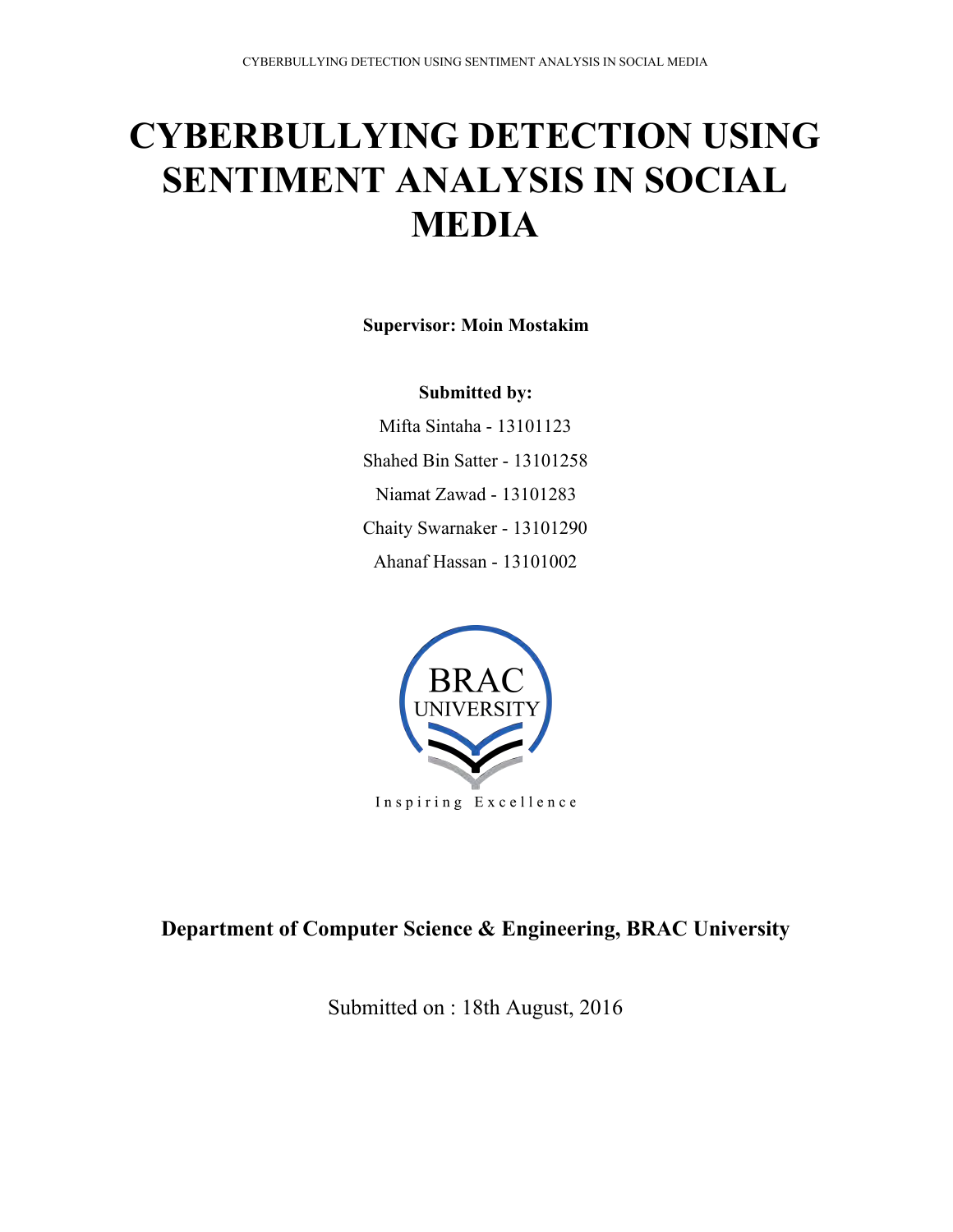# **Declaration**

We, hereby declare that this thesis is based on the results found by ourselves. Materials of work found by other researcher are mentioned by reference. This Thesis, neither in whole or in part, has been previously submitted for any degree.

\_\_\_\_\_\_\_\_\_\_\_\_\_\_\_\_\_\_\_\_\_\_\_\_\_\_ \_\_\_\_\_\_\_\_\_\_\_\_\_\_\_\_\_\_

Signature of Supervisor Signature of Author

**Moin Mostakim Mifta Sintaha**

Signature of Author

**Shahed Bin Satter**

 $\mathcal{L}_\text{max}$ 

Signature of Author

**Niamat Zawad**

 $\mathcal{L}_\text{max}$ 

Signature of Author

 $\mathcal{L}_\text{max}$ **Chaity Swarnaker**

Signature of Author

 $\mathcal{L}_\text{max}$ **Ahanaf Hassan**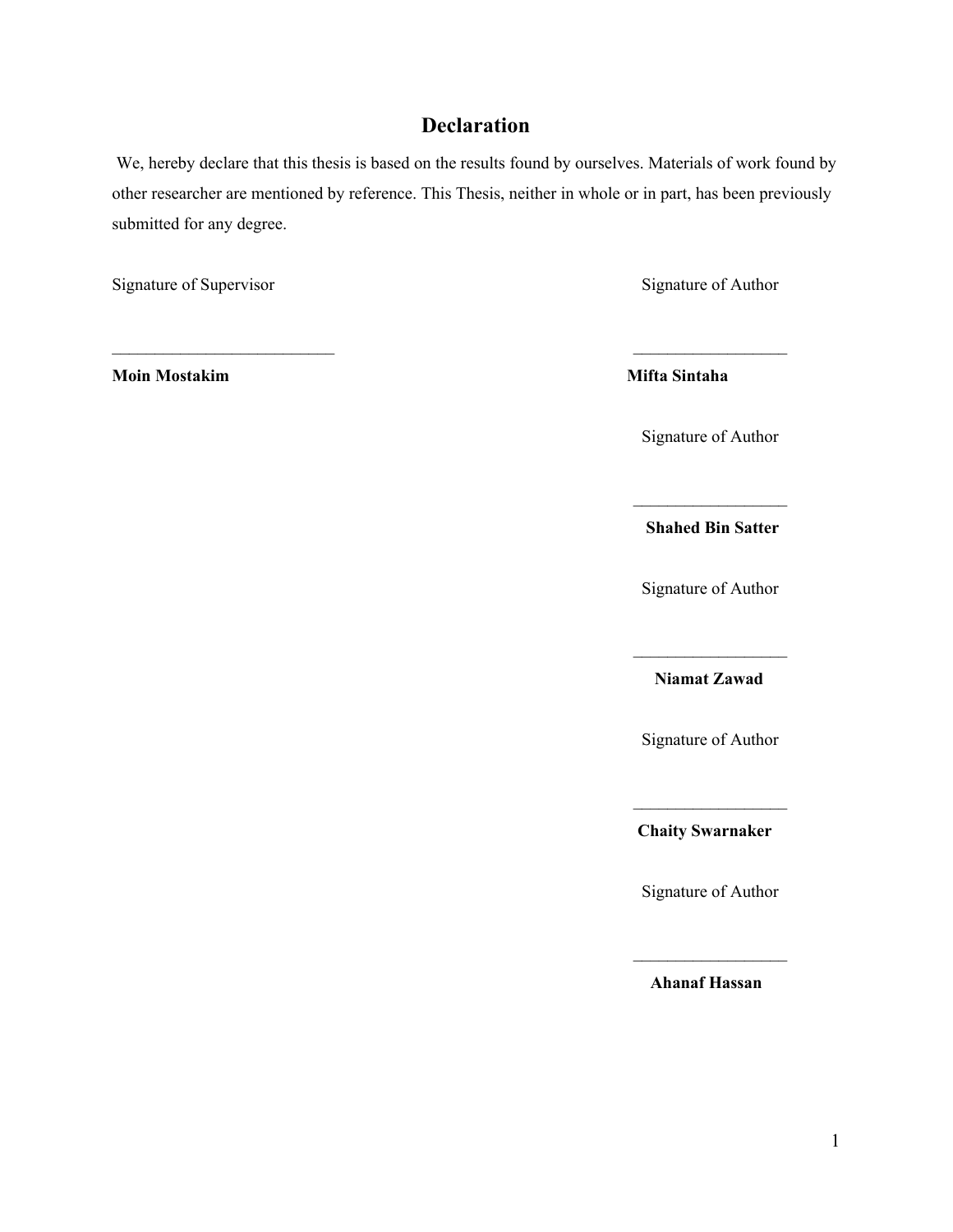#### **Acknowledgement**

This is the work of Mifta Sintaha, Shahed Bin Satter, Niamat Zawad, Chaity Swarnaker, and Ahnaf Hassan - students of the CSE department of BRAC University. The document has been prepared as an effort to compile the knowledge obtained by us during these four years of education and produce a final thesis which innovatively addresses one of the very urgent issues that's terrorizing our world at the moment.

All thanks to Almighty, the creator and the owner of this universe, the most merciful, beneficent and the most gracious, who provided us guidance, strength and abilities to complete this research. We are especially thankful to Moin Mostakim, our thesis supervisor, for his immense help, guidance and support in completion of our project. We are also thankful to the BRAC University Faculty Staffs of the Computer Science and Engineering, who have been a light of guidance for us in the whole study period at BRAC University, particularly in educating and enhancing our knowledge. Finally, we would like to express our sincere gratefulness to our beloved parents, brothers and sisters for their love and care and our friends for constant support and encouragement.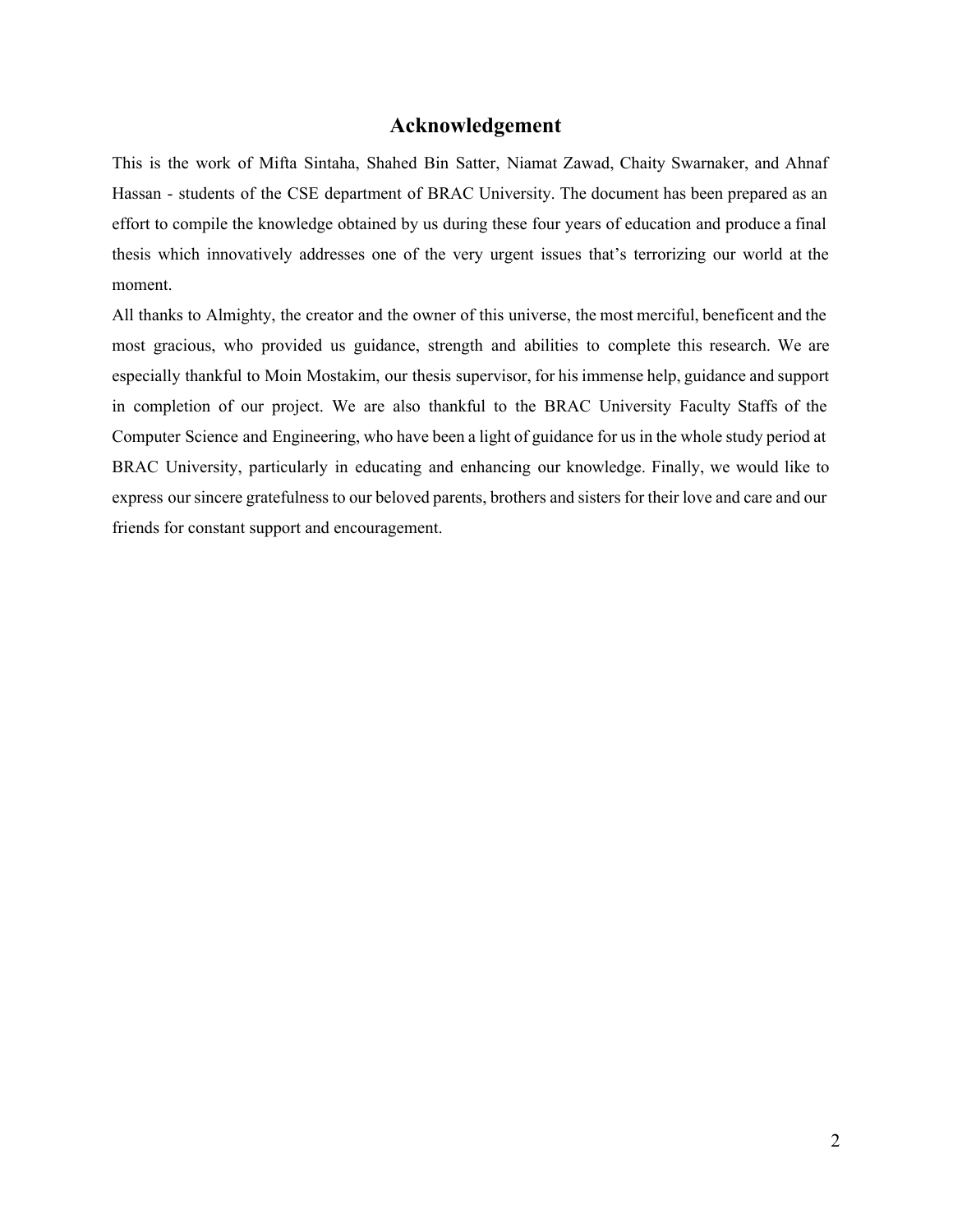# **Table of Contents**

| <b>Declaration</b>                      | $\mathbf{1}$   |
|-----------------------------------------|----------------|
| Acknowledgement                         | $\overline{2}$ |
| <b>Abstract</b>                         | 6              |
| <b>Table of Contents</b>                | 3              |
| <b>List of Figures</b>                  | 5              |
| <b>Chapter 1: Introduction</b>          | $\tau$         |
| 1.1 Introduction                        | $\tau$         |
| 1.2 Motivation                          | $8\phantom{.}$ |
| 1.3 Thesis Outline                      | 9              |
| <b>Chapter 2: Problem Statement</b>     | 10             |
| 2.1 Problem Statement                   | 11             |
| 2.2 Related Works                       | 11             |
| <b>Chapter 3: Terminology</b>           | 14             |
| 3.1 Sentiment Analysis                  | 14             |
| 3.2 Corpus                              | 14             |
| 3.3 Hashtag                             | 14             |
| 3.4 Bag of Words                        | 15             |
| <b>Chapter 4: System Implementation</b> | 16             |
| 4.1 Data Collection                     | 16             |
| 4.2 Pre-processing                      | 17             |
| 4.3 Folding                             | 17             |
| 4.4 Automated Training Set Classifier   | 17             |
| 4.5 Feature Extraction                  | 18             |
| 4.6 Analysis and Classification         | 19             |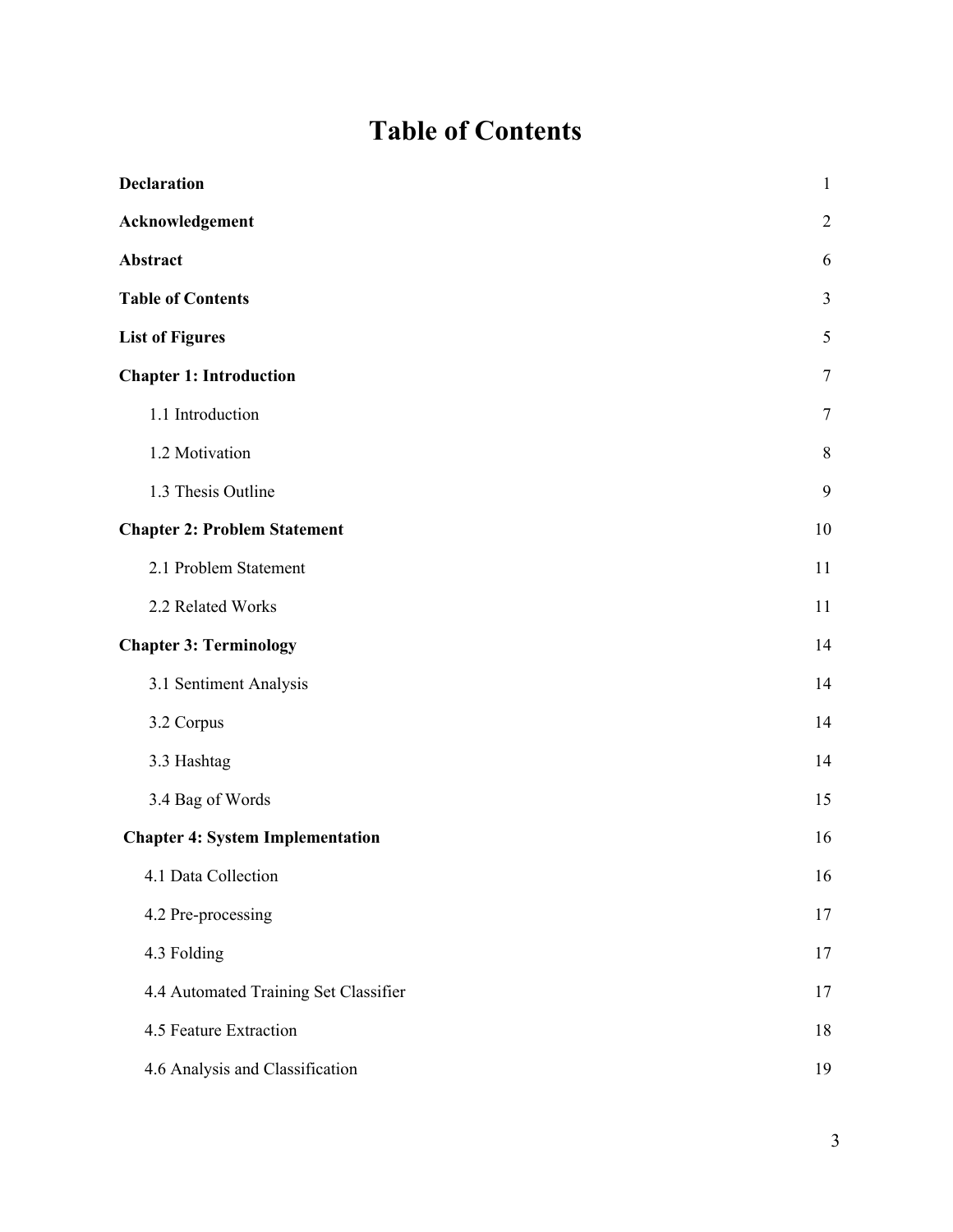| 4.7 Evaluation                                              | 19 |
|-------------------------------------------------------------|----|
| <b>Chapter 5: Comparison of Machine Learning Techniques</b> | 20 |
| 5.1 Naive Bayes Classifier                                  | 19 |
| 5.1.1 Background                                            | 19 |
| 5.1.2 Experimental Setup                                    | 21 |
| 5.2 Support Vector Machine                                  | 22 |
| 5.2.1 Background                                            | 22 |
| 5.2.2 Experimental Setup                                    | 24 |
| 5.3 Convolutional Neural Network                            | 26 |
| 5.3.1 Background                                            | 26 |
| 5.3.2 Experimental Setup                                    | 30 |
| <b>Chapter 6: Experimental Results &amp; Analysis</b>       | 35 |
| 6.1. Naive Bayes Results                                    | 35 |
| 6.2. SVM Results                                            | 36 |
| 6.2.1 RBF Kernel                                            | 37 |
| 6.2.2 Linear Kernel                                         | 38 |
| 6.2.3 LinearSVC                                             | 38 |
| 6.3. Convolutional Neural Network Results                   | 39 |
| 6.4. Comparative Analysis                                   | 41 |
| <b>Chapter 7: Limitations</b>                               | 45 |
| <b>Chapter 8: Conclusions</b>                               | 46 |
| 8.1. Future Plan                                            | 47 |
| 8.2. Conclusion                                             | 47 |
| <b>References</b>                                           | 48 |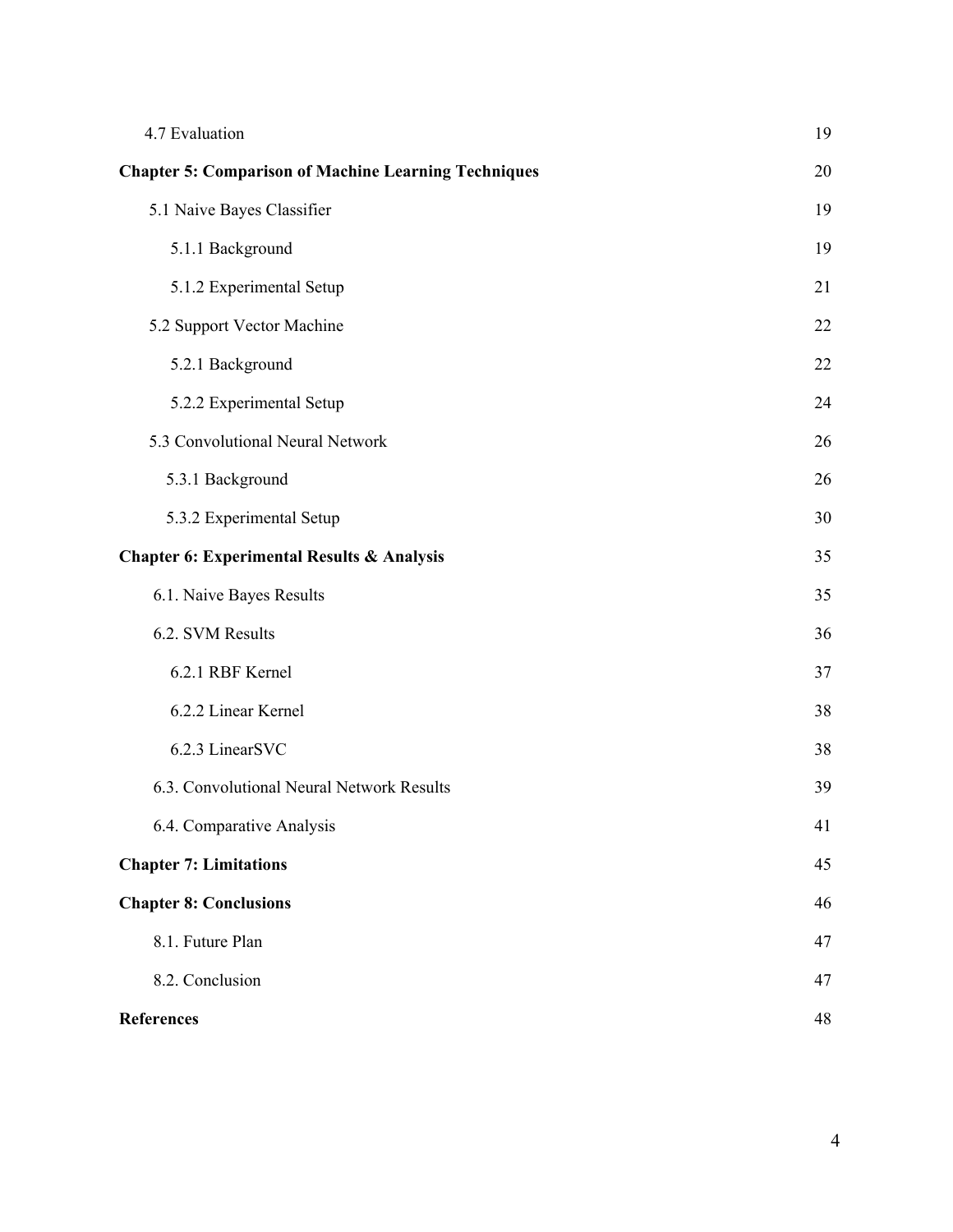# **List of Figures**

| Fig - 4.1.1 Block Diagram of Proposed System                                                                                    | 16 |
|---------------------------------------------------------------------------------------------------------------------------------|----|
| Fig - 5.2.1 Graph highlighting the optimal separating hyperplane for two classes of data (cited<br>from Scikit-learn documents) | 23 |
| Fig - 5.2.2 Demo classification of the selected classifiers                                                                     | 24 |
| Fig - 5.3.1 General Structure of a Neural Network                                                                               | 26 |
| Fig - 5.3.2 Full layer in a CNN                                                                                                 | 28 |
| Fig - 5.3.3 CNN Max Pooling layer                                                                                               | 29 |
| Fig - 5.3.4 Backpropagation process                                                                                             | 29 |
| Fig - 5.3.5 Input matrix representation of a convoluted neural network                                                          | 30 |
| Fig - 5.3.6 Narrow vs. wide convolution                                                                                         | 31 |
| Fig - 5.3.7 Max pooling                                                                                                         | 33 |
| Fig - 6.1.1 Results of Naive Bayes Classifier                                                                                   | 35 |
| Fig - 6.2.1 Results of SVC(Kernel=rbf)                                                                                          | 36 |
| Fig - 6.2.2 Results of SVC(Kernel=linear)                                                                                       | 37 |
| Fig - 6.2.3 Results of LinearSVC                                                                                                | 37 |
| Fig - 6.3.1 Results of Convolutional Neural Network                                                                             | 39 |
| Fig - 6.4.1 Sample prediction analysis of three machine learning approaches                                                     | 42 |
| Fig - 6.4.2 Accuracy comparison of the three machine learning approaches                                                        | 43 |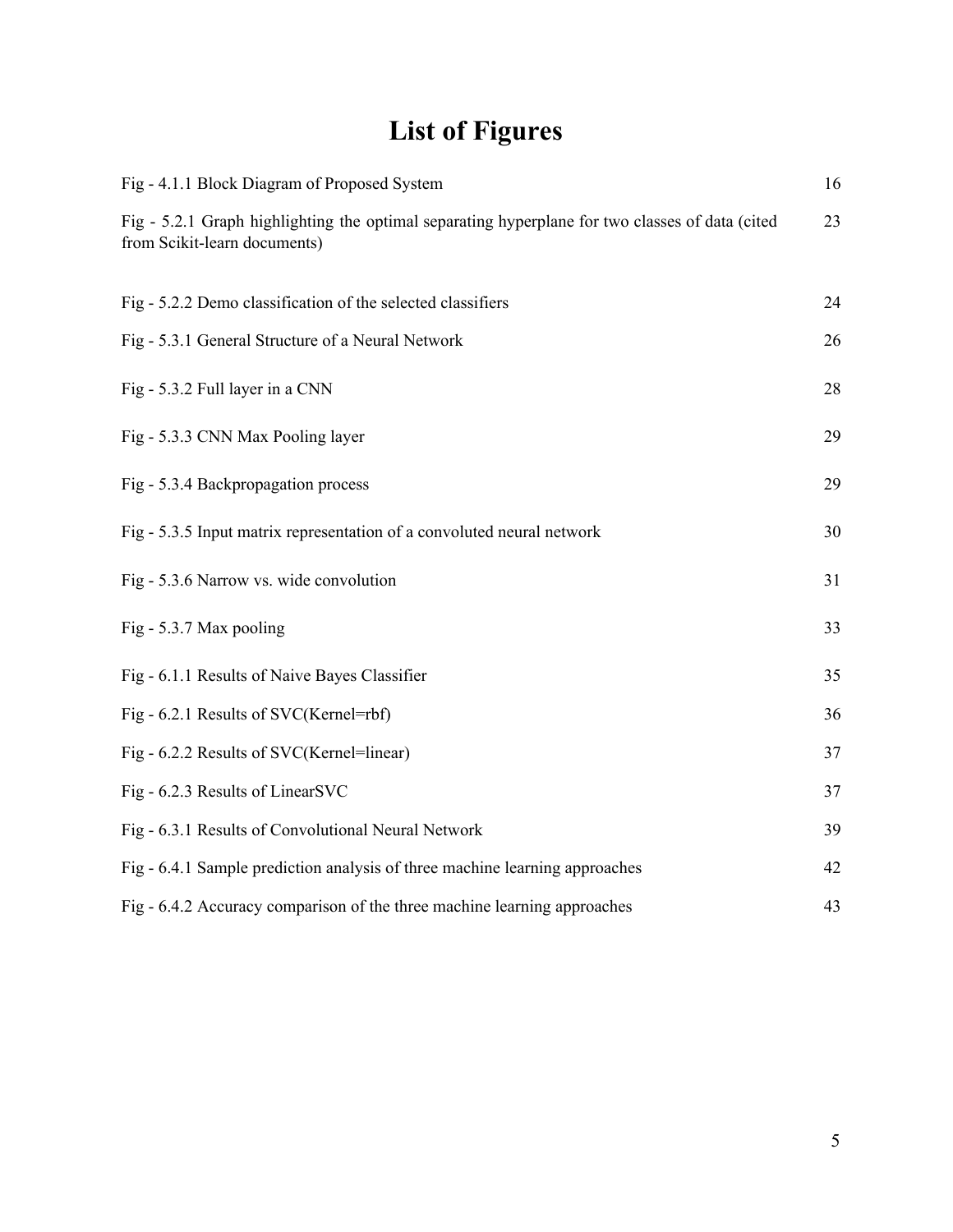#### **Abstract**

In this day and age, the usage of Social Media has increased enormously in our daily lives. People like to share their experiences in various social media accounts for their friends to see. Consequently, the possibility and growth of cyber threats have increased as well. To reduce this situation, we try to propose a system that can detect cyber crimes such as fraud, blackmail, spam, impersonation etc. from the social media network Twitter. This type of study can help people to detect early threats and possible criminal activity and the types of accounts to stay alert of in real time thereby creating a more secure social media experience. Our main goal is to compare various sentiment analysis approaches for detecting bullying or threats from social media using three different machine learning algorithms and form a comparison to determine which among the three gives out the highest accuracy in order for us to decide how to detect cyber bullying activity on the Internet and be alert of threats in both the real and virtual world.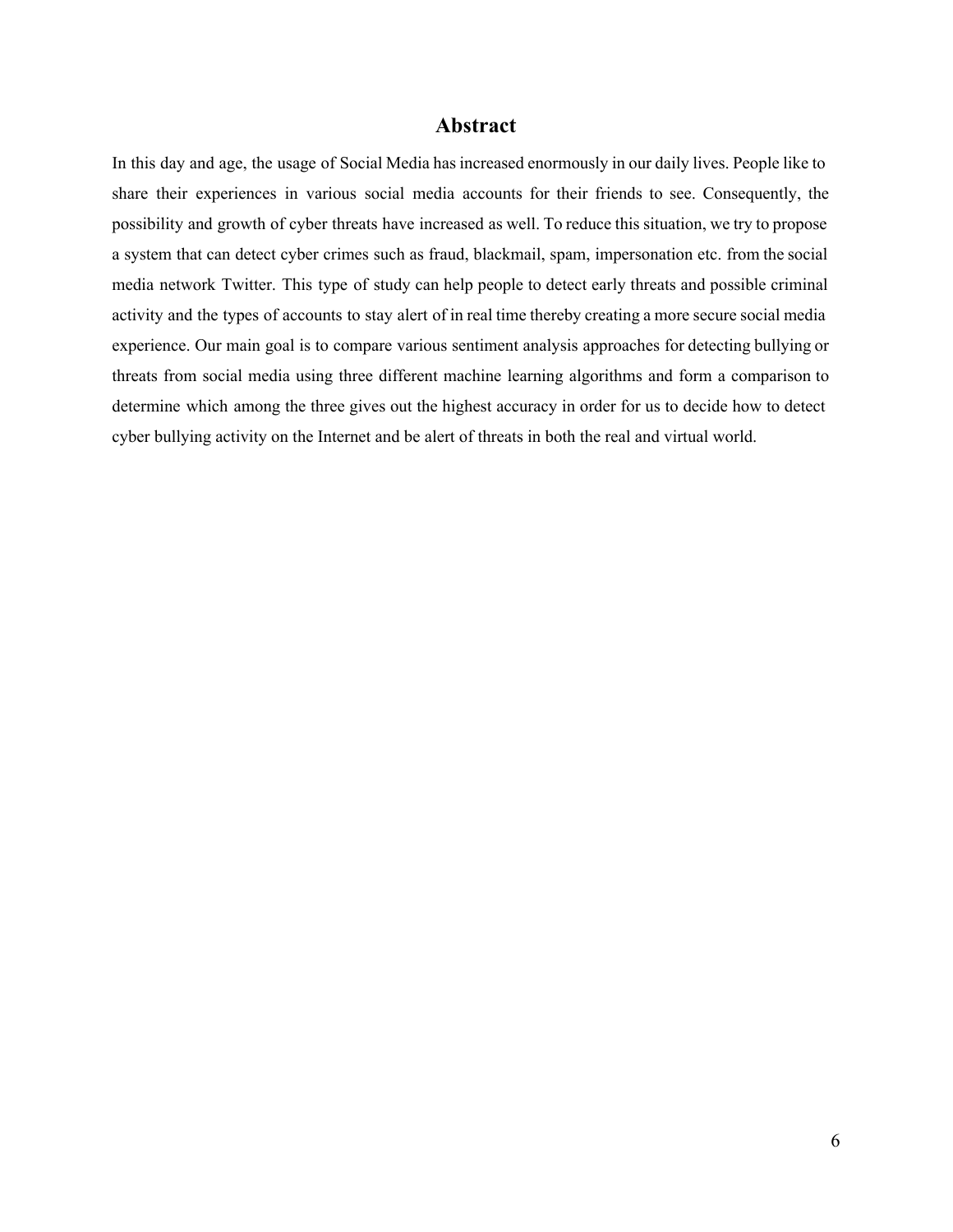# **Chapter 1: Introduction**

### **1.1 Introduction**

In the current era, with the popularity of Web 2.0. people are highly depended on social networking sites. Albeit, these sites offer great opportunities for connecting with other, but they also increase the susceptibility of the young generation to disputable scenarios, such as cyber-victimization. With the recent development of social media, people have adopted new ways of spreading hate speech through sites such as Twitter, Facebook, Myspace which finally lead to *cyber* crime [1]. Day by day the criminals are becoming adhered to technology, often expressing their emotions on the web. Therefore, any form of bullying through the internet can be detected by extracting from microblogs, social media sites and performing sentiment analysis on them.

Social media has become a tool for people to voice their opinions and even to vent their anger. Therefore, internet surveillance can prevent possible life threatening attacks or finding out suspicious profiles or activities. Our main goal was to identify these threatening messages given out by people in the social media using sentiment analysis approach.

Sentiment analysis is generally denoted as techniques used to determine the predisposition of text, usually expressed in free text form. Subjective information in source materials is recognized and extracted by the means of natural language processing, text analysis, and computational linguistics. It is used to determine an author's attitude, with respect to a particular topic or the overall contextual polarity in the text. This is a promising technology which has resulted remarkable interest among academics. The development of research in the field of text analytics has allowed researchers to formulate algorithms and techniques to discover sentiments from free text more efficiently than ever. Detecting cyberbullying from microblogs is an intriguing research topic because, it is important for law enforcement agencies especially the Bangladesh RAB and police which have been lagging behind in terms of technology, to collaborate with the relevant people who are currently working in this area of sentimental analysis so that they can detect the usage of social media in spreading hate messages before crimes are committed. Our work covers all features from mining texts from social media, applying sentiment analysis based on people's opinions expressed on social media to finally assigning polarity to them as positive, negative or neutral.

We put forward the notion that social networking sites can provide an efficient publish-subscribe messaging pattern to detect expletives in microblogs, and categorize them under different types of threats.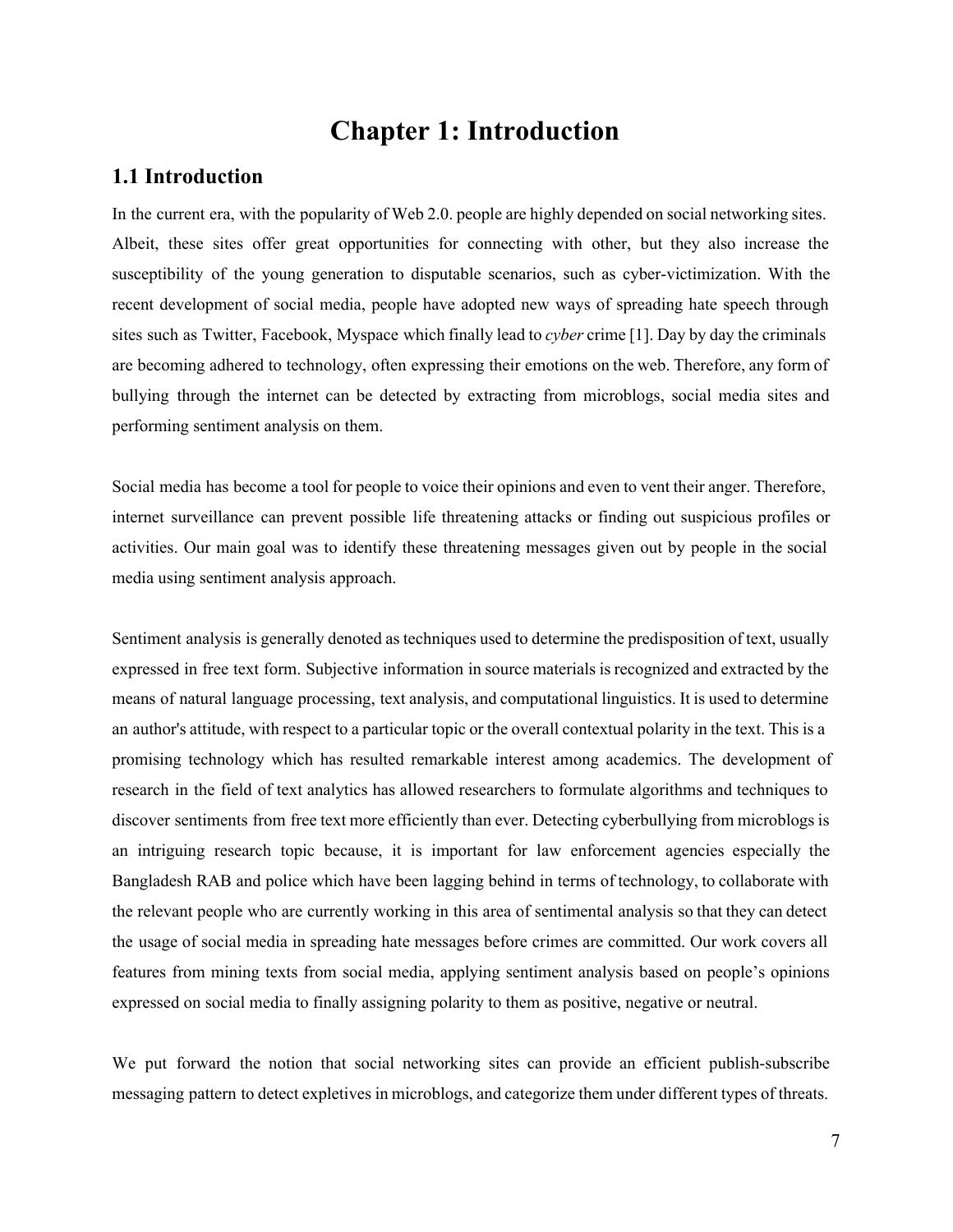We are working on Twitter as our social network. Twitter is one of the most popular online social networks to date, where users post their opinions in short text called "tweets". Since tweets are typically limited to 140 characters, they are precise and brief, hence public sentiments can be easily explored. Twitter also provides the feature of Retweet (RT), which allows users to share content posted by another user. This aspect will help us know the degree of spread of a hate message.

Twitter is used, primarily, for the following three reasons:

- Users utilize it as a daily chatter, hence are prone to express inner thoughts liberally.
- Type of users range from celebrities, recognized entrepreneurs, politicians to common public, maintaining versatility of source of opinion
- Tweets are precise, hence author's attitude can be straightforwardly investigated.

Also, a filter is designed to extract tweets from countries deemed to be either the most dangerous to the ones considered safest, in order to geographically analyze crime-related tweets and then performing sentiment analysis to identify crime prone zones in nearly real-time.

#### **1.2 Motivation**

Bullying, racism, discrimination have the ability to cause depression and sometimes even suicides by deteriorating the victim both mentally and physically. It has adverse impacts not only on the victims but also on those who bully and those who witness bullying. Consequently it increases crimes, mental and physical illness and make the victims isolate themselves. As a response to cyber threats, a number of national and cross-national child protective initiatives (e.g., The Suicide Prevention Centre (http://www.preventiezelfdoding.be/), Child Focus (http://www.childfocus.be/)) have been starting projects over the last few years to increase online child safety. In spite of these efforts, much undesirable or even hurtful content remains online [1].

On an average, 20% to 40% of all teenagers have been mistreated online, as suggested by recent research reports [1]. With appropriate detection of possible harmful messages, successful prevention can be achieved. However, there is a requirement for intelligent systems to identify possible risks automatically, given how the Web is overload with massive information. This is what encouraged us to control bullying by detecting it in different areas so that the people out there can take initiatives to end it. Our system can detect bullying in social media sites like Twitter, Facebook and informs the location where it is occurring. As follows, our system will help people to diminish bullying in the particular locations and help the victims to get rid of it.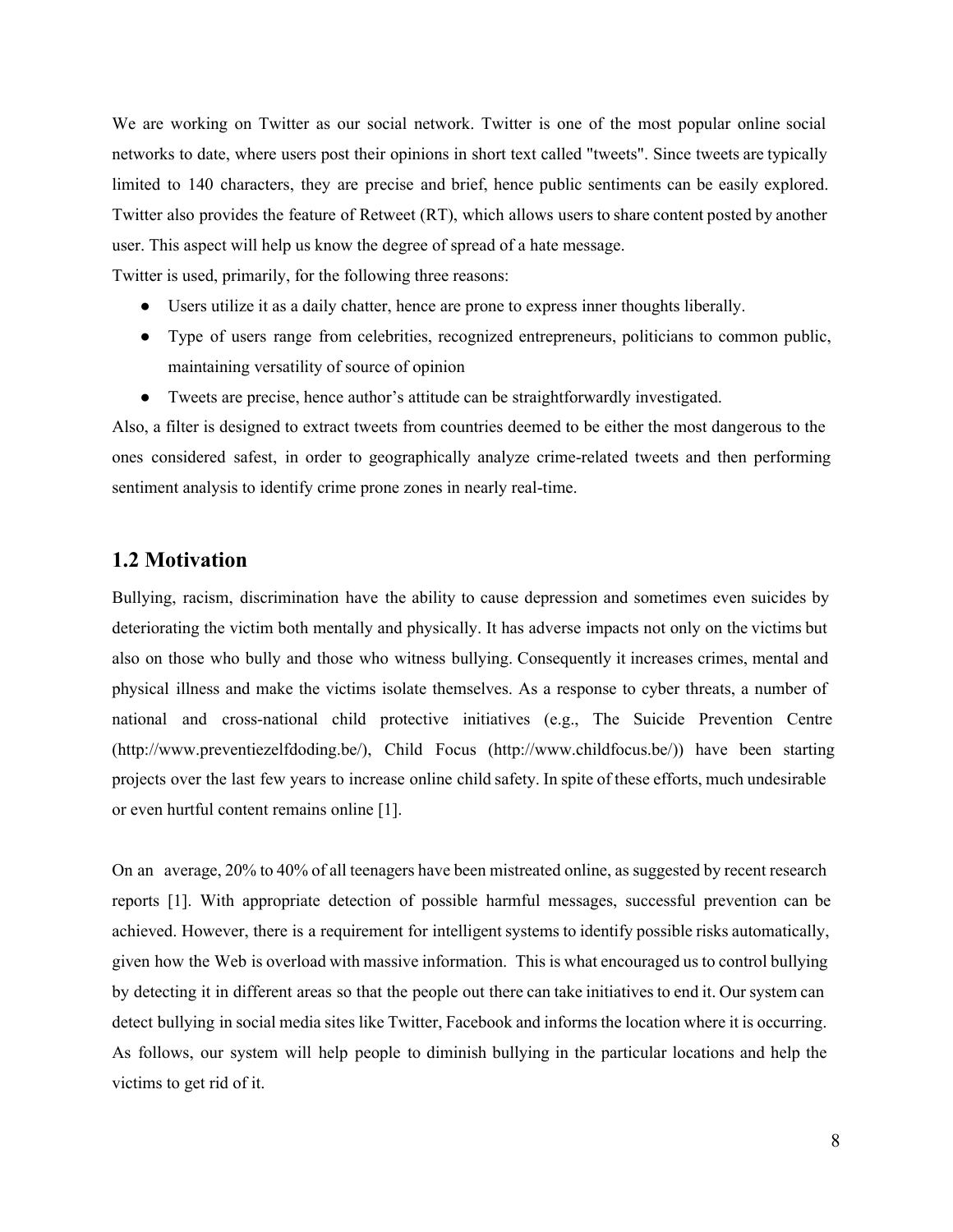# **1.3 Thesis Outline**

It is impossible to find out individuals in the world who are involved in racism or bullying and convey them how much negative results it consumes. Even victims most of the times keep silent out of fear and anxiety. Our system will go through the tweets to learn in which location the amount of bullying is excessive as people express their hatred for a particular group through tweets. As a result people can take initiatives i.e., setting up campaigns against bullying or can communicate with students in different institutions etc. to reduce bullying to some extent. In short, our objective is to make our system efficient enough to generate the desired output and help people to halt violence and crime.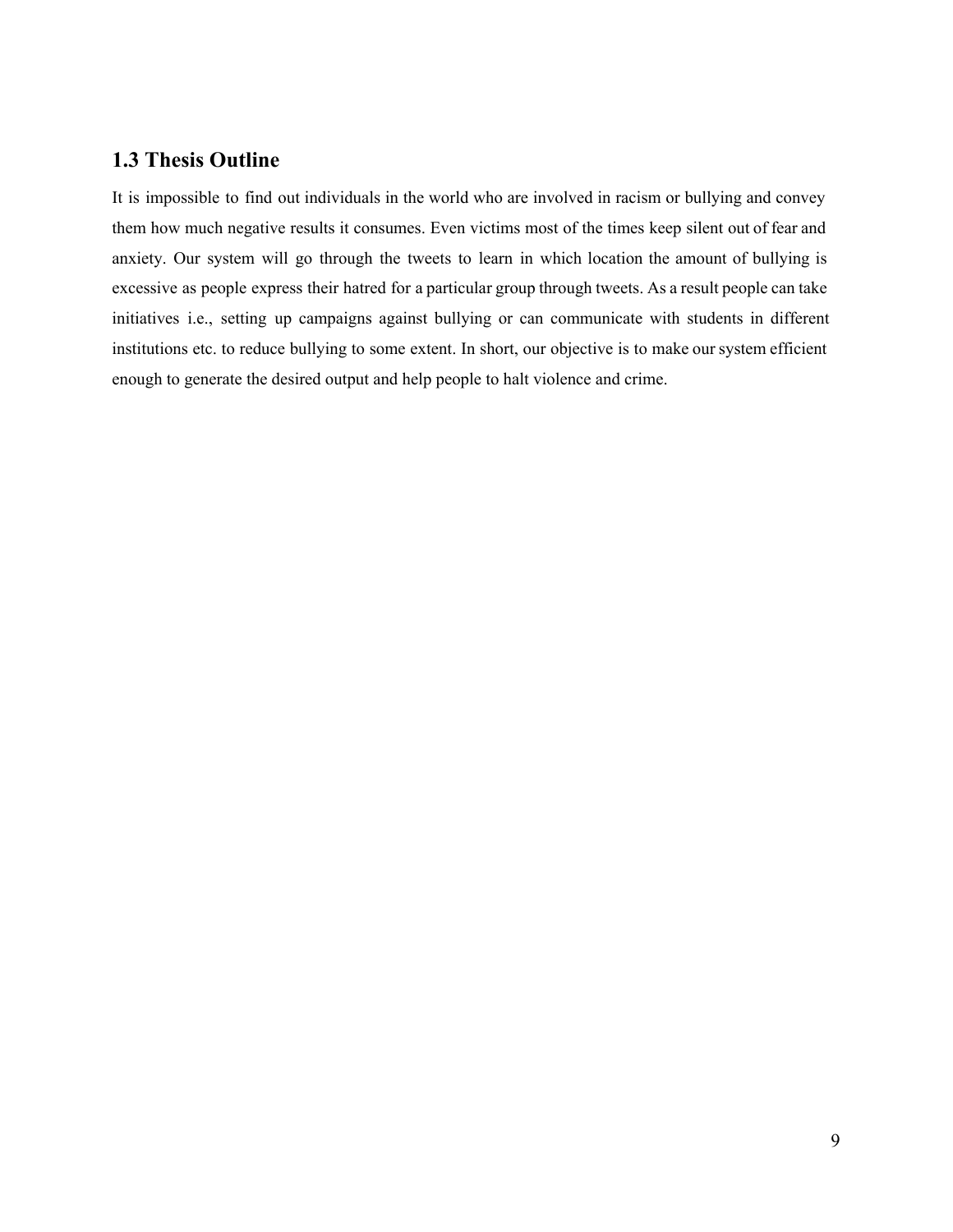# **Chapter 2: Problem Statement**

#### **2.1 Problem Statement**

Formerly, traditional bullying was limited to schools and youth crowds. However, with the growing reputation of social media and its swift embracement into our daily lives cyber bullying has become an emerging problem and it can continue at home. Social media practically exhibits various features that make them a suitable way for cyber-bullies to target their victims. Such as being anonymous, lack of supervision and impact. A recent study revealed that 11% of them had been bullied at least once in the six months among 2,000 Flemish secondary school students preceding the survey [26].

It is evident that online platforms are increasingly used for bullying and that cyberbullying is thus not a rare problem. Moreover, it poses a substantial threat to a teenager's mental and physical health, suggested by studies linking cyber bullying to depression, low self-esteem and school problems [27], [28], [29]. In extreme cases, its consequences have been closely linked to self-harm [27] and suicide [30]. Therefore, it is of key importance to successfully detect cyberbullying in order to prevent them from escalating. Latest research on the expectation of such detection systems found that a major part of the respondents desired automatic monitoring over manual surveillance [31].

Detecting cyberbullying from microblogs is an intriguing research topic. This is because, it is important for law enforcement agencies which have been lagging behind in terms of technology, to collaborate with the relevant people who are currently working in this area of sentimental analysis so that they can detect the usage of social media in spreading hate messages to put an end to the discrimination. Our work covers all features from mining texts from social media, applying sentiment analysis based on people's opinions expressed on social media to finally assigning polarity to them as positive, negative or neutral.

Social media has become a major source of spreading hate messages against a particular group as it lets the group know how much some people hate them. However, blocking public to use social networking mediums will be harmful since our lives are highly involved with participation in social media for the means of socializing, education and business purpose. On the other hand, instead of blocking the sites, if measures are taken to detect racism and bullying through microblogs, then actions could be held against a certain sector of people rather than the mass public.

Racial and religious attacks are the most prominent form of cyber bullying. For instance, during holy artisan attack in Bangladesh, the Paris Attack etc. Muslims were condemned worldwide by hate speeches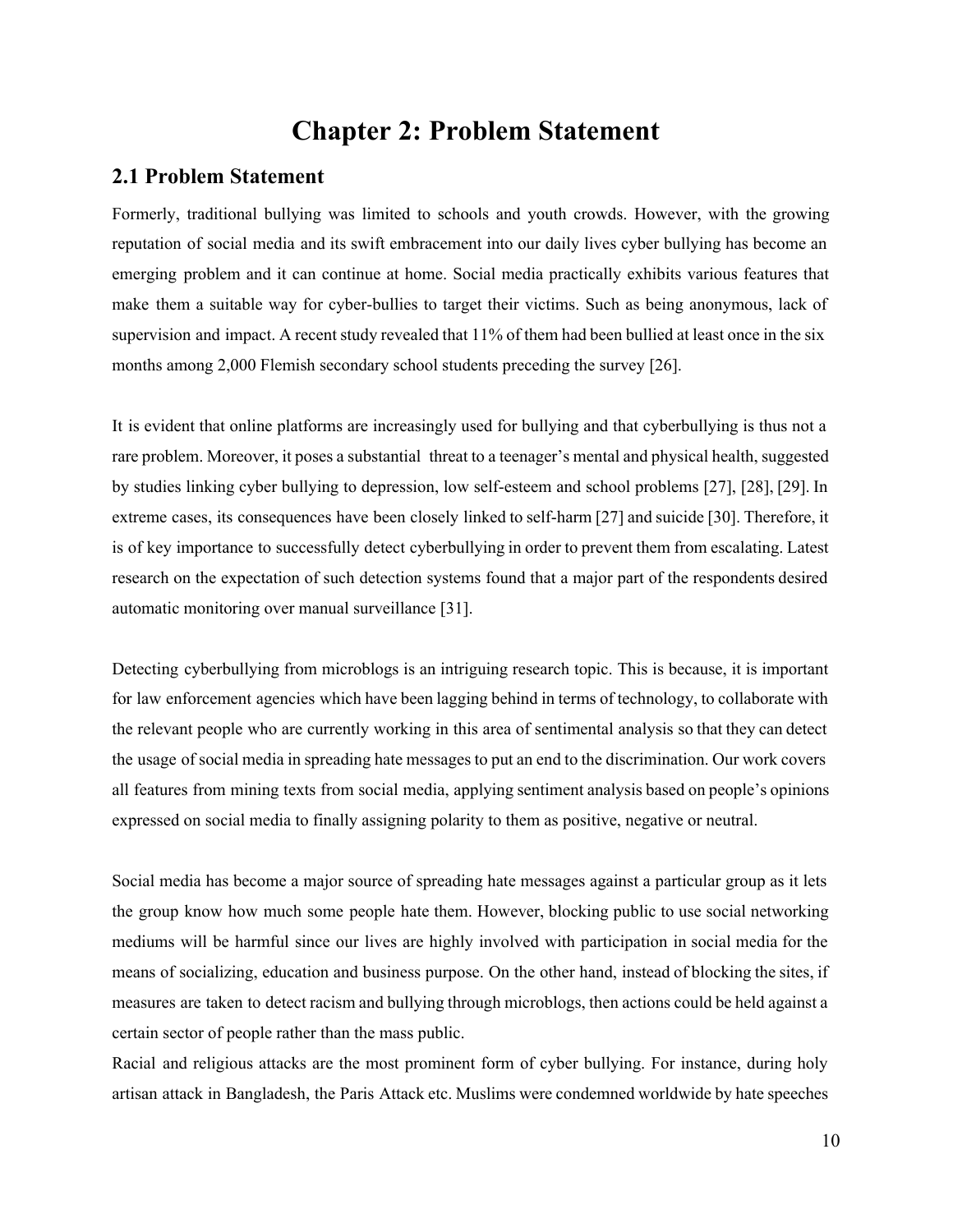through social media. The hashtag #StopIslam was trending across the world as social media users debated the involvement of religion in the Brussels terror attacks. Our research aims in detecting such hateful messages and suggesting that there is a high possibility of crimes rising from the places the hashtag originate from, and in turn informing the police as well as warning the community about how much undesirable results it generates.

Moreover, an agitated Christian named William Celi from California stood outside a mosque in Richmond and shouted "I'm going to kill you all" towards a group of Muslims leaving Friday prayers. This behavior of his, was correlated with his Facebook page that was littered with hate-filled comments about Muslims. However, the only penalty he faced was jail for 90 days [2]. Had the tables been turned, and a Muslim man threatened the Christian community, it would have made news worldwide and much more severe actions taken against him. With the aid of our research, we aim to bring justice within religious communities by detecting racism and hate messages directed towards religious committees. In addition, on January 24th 2014, when The Grammy's telecasted live wedding ceremonies of 33 gay couples to show support towards LGBT rights, twitter got flooded with hateful messages from homophobic worldwide. People are entitled to have their own opinions, but bullying and putting a community down just because of contradiction of beliefs is intolerable and unjust. Also, it puts threats towards LGBT communist as there are reports of numerous attacks against them. For instance, over 1700 transgender people have been killed since 2008 in Central and South America, reported by Transgender Europe's Trans Murder Monitoring project. Also, research suggests one out of every two LGBT youths are regular victim of cyberbullying. It is also suggested that cyberbullying has much greater impact on LGBT community, producing suicidal thoughts within them who have been repeatedly victimized. The goal of our research is to portray the intensity of such cyber bullying, so as to display how much threat prone LGBT community is.

### **2.2 Related Works**

Many researchers have worked mostly with finding out crime pattern from social media or Internet blogs using sentiment analysis. Very few research has been conducted on the context of cyberbullying. Their approach differs from ours in many ways and so, we will discuss a brief summary of their research and results.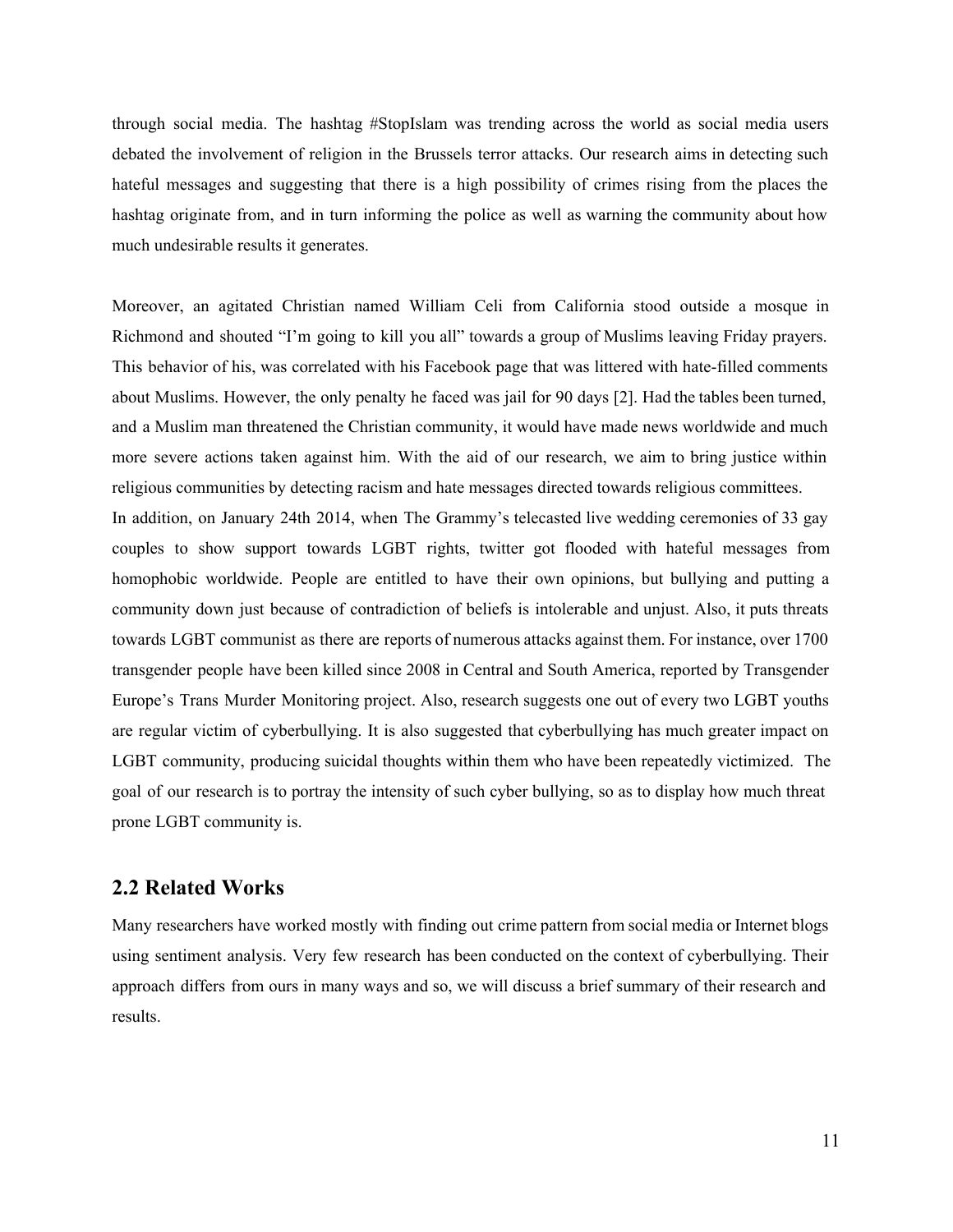Kenedy Dende, in his paper wrote on dealing with data mining to detect crime [7]. Their main objective was to design a model which is capable of categorizing and classifying data from the cyberspace as positive, negative and neutral. The specific objectives of this work are summarized as follows:

I. Design a sentiment analysis model based on Naïve Bayes.

II. Develop a sentiment classifier that is able to classify sentiments into positive, negative and neutral.

III. Embed the classifier developed in a web based application for the purpose of analyzing the efficacy of the designed Naïve Bayes Model.

In this project they tried to enable users to get the advantage when the application is implemented and therefore law enforcement agencies can use it to notice sentiments expressed in the social media. This will then diminish crime that emanate from the social sites before they occur or mature. Their discovery and increased emphasis on cooperation and sharing intelligence means that law enforcement agencies are expected to gain access to sensitive information that are used to commit crime.

H. Bouma et al. present a technique to find abnormal behavior on the internet and give an early warning for threats which is very similar to what we're trying to accomplish. The system was tested on Twitter data [6]. The results show that it can successfully analyze the content of tweets and recognize irregular changes in sentiment and threatening content.

They used Turkish-Kurdish data as their corpus. They used anomaly detection while processing the data. New data that does not lie within the same distribution of the normal  $7/12$  training data, is detected as anomaly. The classification scheme uses some features to classify anomalies and some other as post-processing to filter the output of the classification. They used anomaly detection method and applied it to the Turkish-Kurdish data and the 4daagse data and detected crime.

Raja Ashok Bolla conducted his research on crime pattern detection and collected over 100,000 crime-related tweets over a period of 20 days [8]. Sentiment analysis techniques were conducted on these tweets to analyze the crime intensity of a particular location. For this purpose they collected data from twitter and then did geographic analysis on it. After that they did sentiment analysis where the sentiment classification is divided into two categories: binary sentiment classification and multi-class sentiment classification. Naive Bayes, Maximum Entropy, and Support Vector Machine are the algorithms that they used to detect crime pattern in a particular location.

V.H. Cynthia et al. detected different categories of cyberbullying e.g. blackmail, curse, defamation, insult, sexual talk, defense, harasser encouragement etc. from different sources which include the social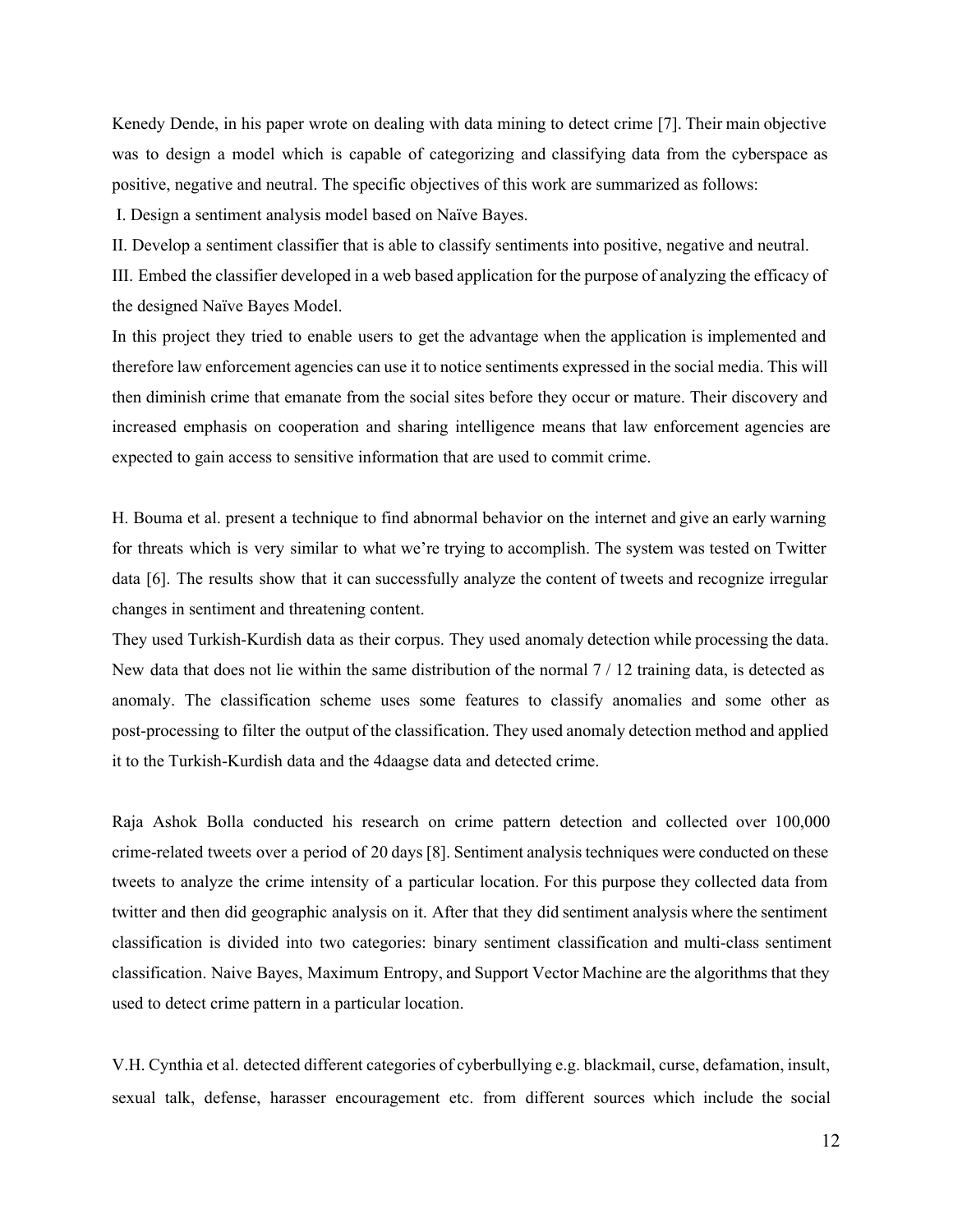networking site - Ask.fm, campaign donations consisting of victim's messages of cyberbullying and simulations [1]. The data were then classified using only support vector machines since they work well with high-skew text classification tasks. As preprocessing steps, they applied tokenization, PoS tagging and lemmatization to the data. They carried out two classification tasks; cyberbullying event detection and the classification of text categories related to cyberbullying. For evaluation, they used a metric called F-score, which is the weighted average of the classifier's precision and recall.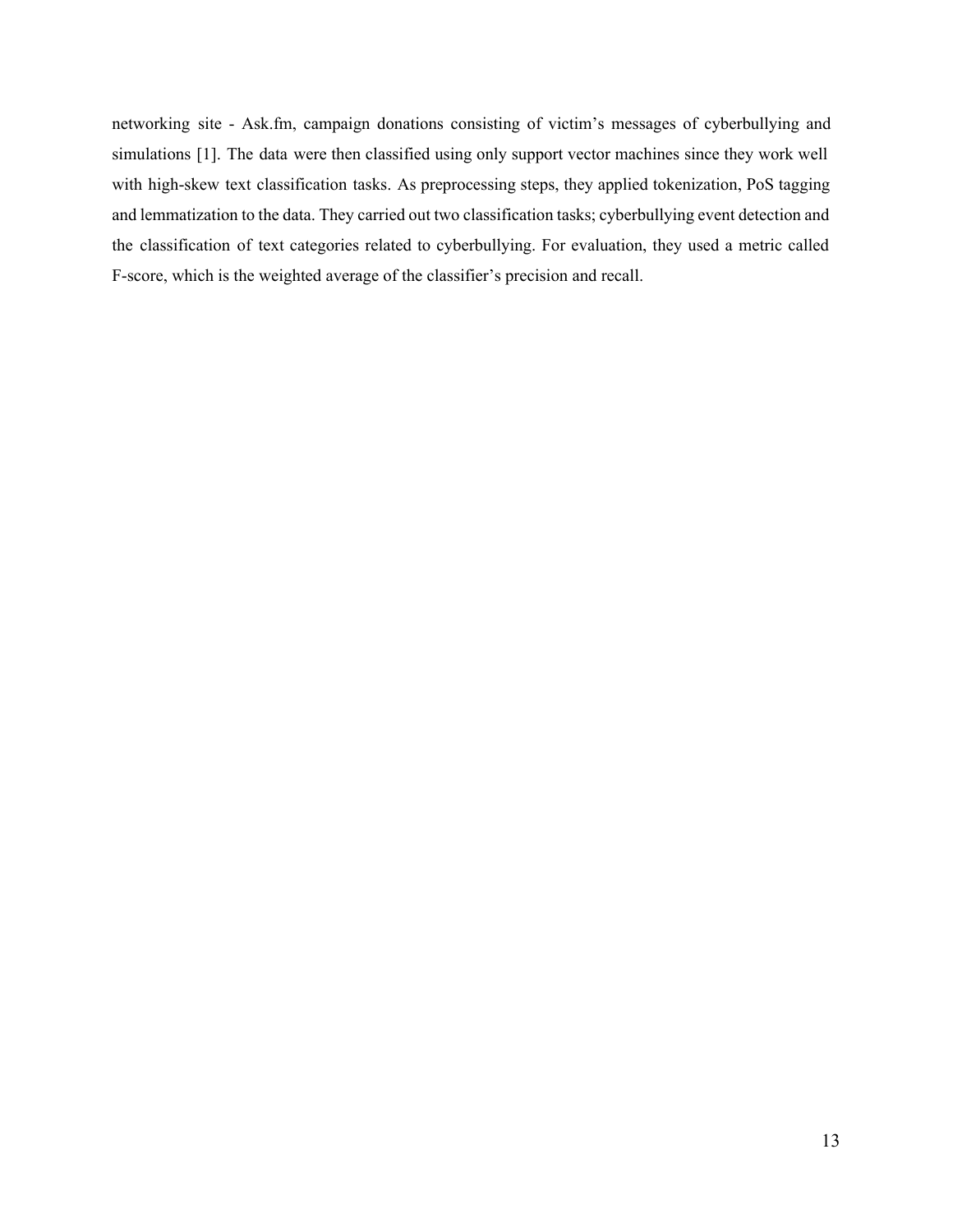# **Chapter 3: Terminology**

Before getting started on the methodologies for cyberbullying detection, we will introduce some words to get an idea of what aspects of sentiment analysis we are using for our research and why we chose to use them.

#### **3.1 Sentiment Analysis**

Sentiment analysis is the course of computationally detecting and categorizing sentiments expressed in a piece of text or in a whole content, especially in order to decide whether the writer's attitude towards a particular topic is positive, negative, or neutral. It is a combination of natural language processing, text analysis and computational linguistics.

In this process a sentence is considered positive if it has positive keywords and is considered negative if it has negative keyword. The comparison among the number of each type of contents decides the positivity and negativity of the whole content. This study tends to provide an algorithm that may help in analysis of words that may lead to crime detection especially in social sites.

For our research, we are using machine learning sentiment analysis technique. The three algorithms that we're using are Naive Bayes, Support Vector Machine and Neural Network. For Naive Bayes and Support Vector Machine, an initial training data set is required which need to be labelled with positive, negative and neutral sentiment accordingly. For that, we are using lexicon based approach instead of manually classifying 11,500 tweets on our own.

### **3.2 Corpus**

To detect bullying, we need to gather a large amount of data as corpus so that data mining can be done and we can predict the outcome. Hence, we used twitter API to collect a corpus of text posts and formed a dataset of three classes: 1. Positive sentiments, 2. Negative sentiments and 3. Neutral sentiments. Now for this process we needed an authorization key which is provided by twitter when you login.

## **3.3 Hashtag**

To find relevant tweets from the twitter we used Hashtag. A hashtag is a way of categorizing tweets so that they are a part of a narrowed conversation and they are easier to find in twitter search. Users create and use hashtags by inserting the hash character  $(\#)$  before the topic or theme which is a usually a word or unspaced phrase in the beginning, middle or at the very end of a main text of a message, comment, post or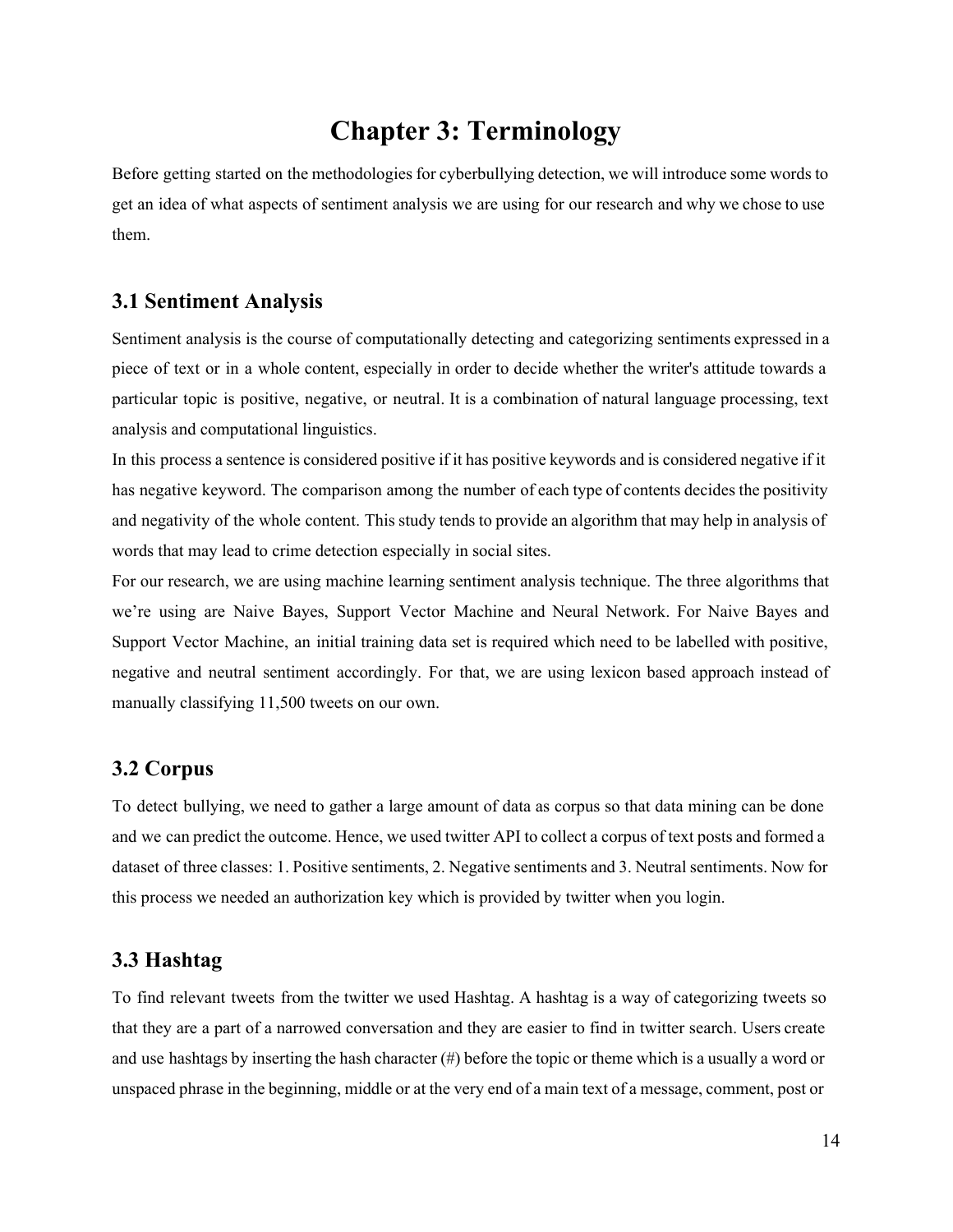caption. For example: #StopIslam, #sorrynotsorry, #NewYear2016 etc. Clicking on a Hashtag in any message shows all other tweets marked with that keyword.

# **3.4 Bag of Words**

The bag of words model is a simplifying representation used in natural language processing and information retrieval (IR). In this model, a text or a document is characterized as the bag (multiset) of its words, disregarding grammar and even word order but keeping multiplicity.

Bag of words is created by using one of the following preprocessing techniques:

- Unigrams
- Bigrams
- Stemming
- Lemmatization
- Parts of speech tagging

In our research we used unigrams preprocessing technique. Unigram is a model used in information retrieval can be treated as the combination of several one-state finite automata, i.e. each words are treated independently.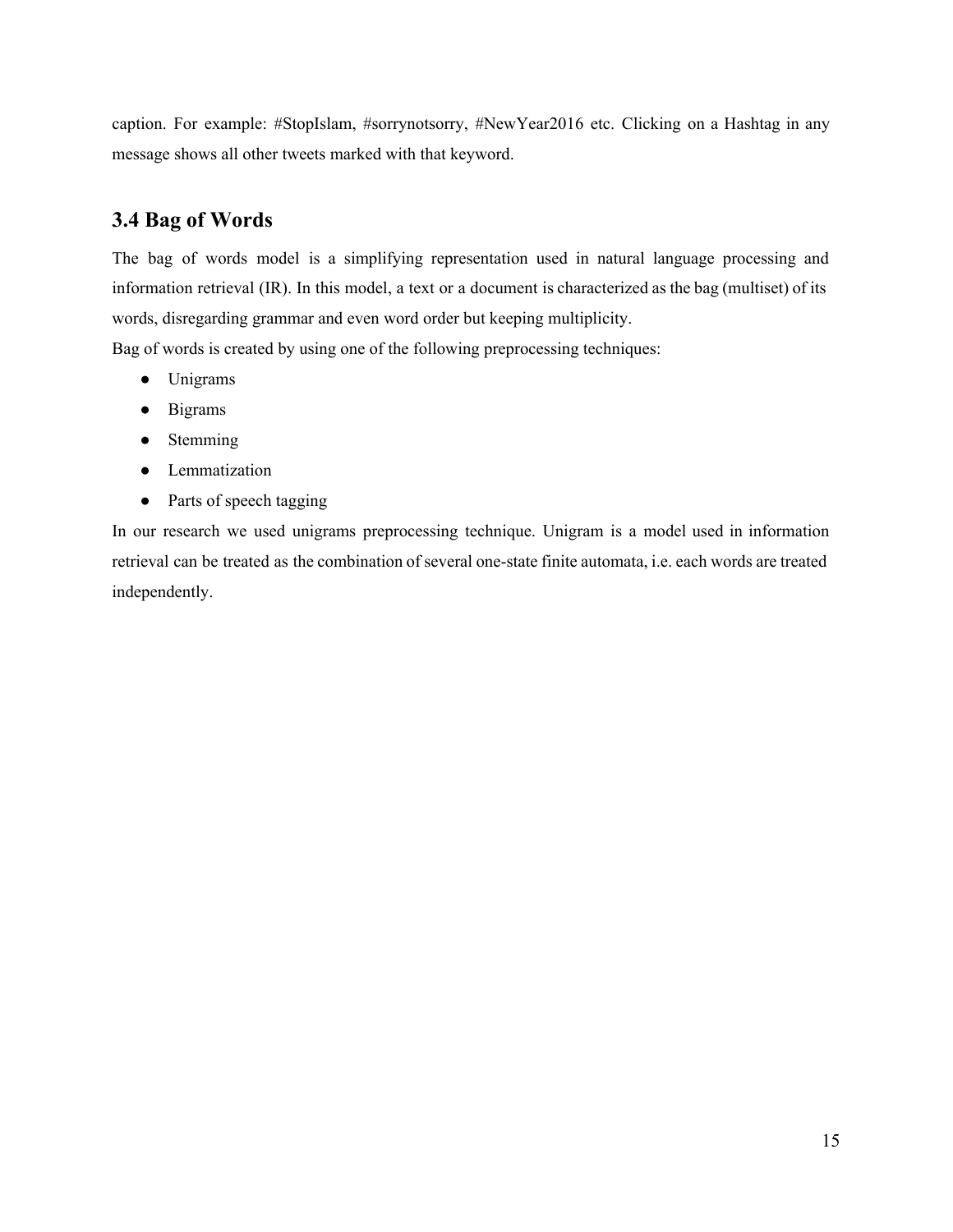# **Chapter 4: System Implementation**

The complete system at this stage consists of the components listed below. Each of the main components is explained in more detail.



Fig- 4.1.1 Block Diagram of Proposed System

# **4.1 Data Collection:**

As mentioned before, we used twitter to collect relevant data since it is a social networking and microblogging website. To get access and gather our required corpus it was needed to get the Twitter API for python which requires an authorization key. The key provided by twitter can now be used to collect corpus from microblogs. We crawled the twitter API for two days by deploying our code to a herokuapp and directly collecting the tweets in the database. The tweets were tracked using particular keywords that were prone to indicate bullying. The keywords used were - dyke, gay, black nigger, bitch, StopIslam, ugly, *jihad, muslims terrorists, deported, ban islam.* These keywords signify three kinds of bias - racial bias, gender bias and religious bias. Using Twitter API we collected a corpus of text posts and formed a dataset of three classes: positive sentiments, negative sentiments, and a set of objective texts. The two types of collected corpora will be used to train a classifier to recognize positive and negative sentiments. In order to collect a corpus of objective posts, we retrieved text tweets from Twitter.

# **4.2 Pre-Processing:**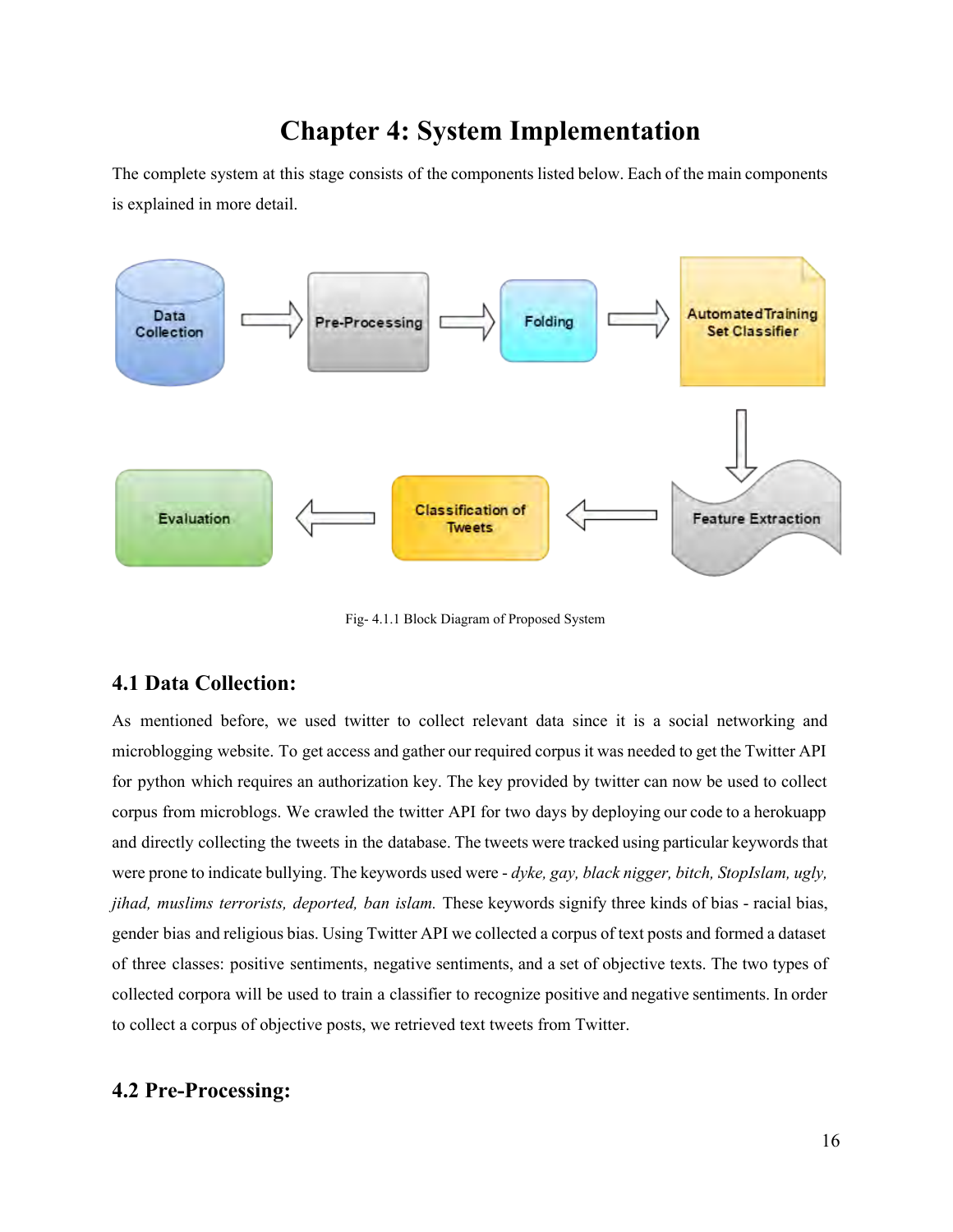Initially for pre-processing we corrected the spelling mistakes in the tweets as many people tend to right English words in short form i.e., "u r nt pretty" is converted to "you are not pretty". Then we converted the uppercase letters of the tweets to lowercase order. Then we removed all the usernames, URLs and unnecessary white spaces from the tweets.

*Stopwords* are words that are generally considered *useless*. Most search engines ignore these words because they are so common that including them would greatly increase the size of the index without improving precision or recall. Any group of words can be chosen as the stop words for a given purpose. For som[e search engines](https://en.wikipedia.org/wiki/Search_engine), these are some of the most common, shor[t function words](https://en.wikipedia.org/wiki/Function_word), such as *the*, *is*, *at*, *which*, and on. In this case, stop words can cause problems when searching for phrases that include them, particularly in names such as "[The](https://en.wikipedia.org/wiki/The_Who) Who", "[The](https://en.wikipedia.org/wiki/The_The) The", or "[Take](https://en.wikipedia.org/wiki/Take_That) That".

People love to express their emotions through emoticons in tweets. So we are also detecting the emoticons using regex package of python. We coded the regular expressions of normal eyes, nose area, happy mouths, sad mouths, angry mouths etc. of the emoticons i.e., for happy mouth r' $[DvV\setminus ]$ ]', nose area= r'(|o|O|-)'. Then we split the tweets to find out the emoticons and replaced them with a corresponding word that defines the emoticon. Emoticons that do not help in finding out negativity or positivity of a message are replaced with the word neutral, so that those can be ignored. This process will help to find out polarity of the tweets.

## **4.3 Folding:**

In the dataset, we use 80% of the dataset for training and 20% for testing purpose. It is quite rare to use 50/50, 80/20 is quite a commonly occurring ratio. A better practice is to use: 60% for training, 20% for cross validation, 20% for testing. From the 15,000 tweets and used 11,500 for training the classifier and 3,500 for testing the polarity of the tweets against the classifier.

### **4.4 Automated Training Set Classifier:**

Machine-learning sentiment analysis requires a set of tweets labeled positive, negative or objective, it can be created by hand, by labeling tweets manually. Although this will create a highly reliable lexicon, it requires dozens of hours of work [6]. We opted for a more automatic approach by collecting hundreds of thousands of tweets and running an algorithm through those tweets which compares each individual words with positive list and negative list of words. The pseudocode is outlined below: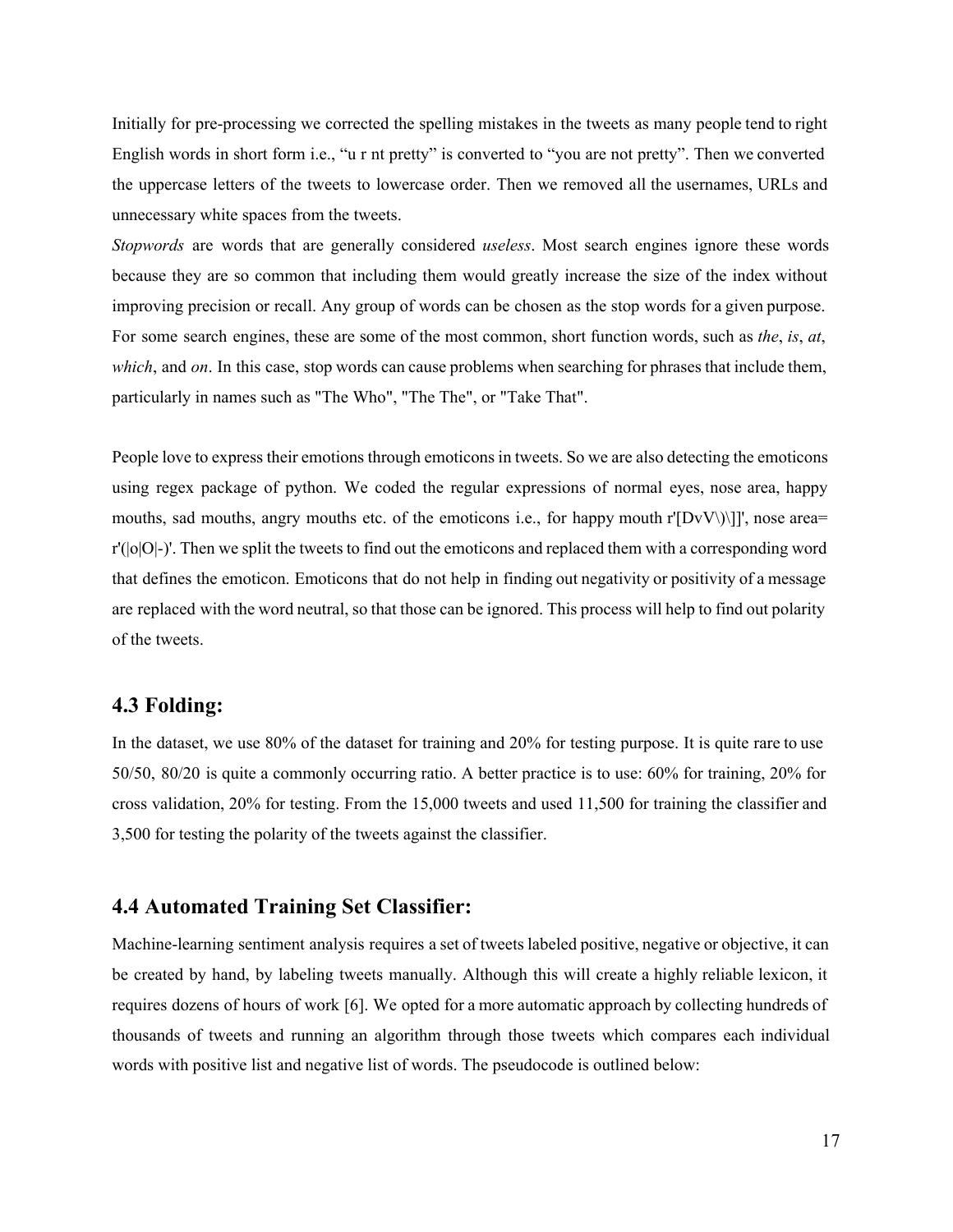*1.Initialize positiveWordList, negativeWordList 2.positiveScore = negativeScore = 0 3.for each word in tweet 3.1. if word in positiveWordList: 3.1.1. positiveScore = positiveScore + 1 3.2. If word in negativeWordList: 3.2.2. negativeScore = negativeScore + 1 4.if positiveScore > negativeScore: 4.1. return 'positive' 5.if negativeScore > positiveScore: 5.1. return 'negative' 6.if positiveScore = negativeScore: 6.1. return 'neutral'* 

After labelling each tweets with their polarities, the training set is stored in a NoSQL non-relational database named *mongodb*. The reason for choosing a non-relational database is because it is more scalable for large datasets than compared to a relational database. As most of the sentiment analysis related research have been conducted using a MySQL database, we tried something different for storing the data. The schema of the twitter data comprised of *tweet, sentiment, geolocation, username, fullname.*

### **4.5 Feature Extraction:**

I. **Stop words** - a, is, the, with etc. These words don't indicate any sentiment and can be removed. We kept a text file with all the possible stopwords and filtered them out for feature extraction.

II. **Repeating letters** - Looking at the tweets, sometimes people use repetitions to stress emotion. E.g. thirsty, thirssstyyy for 'thirsty'. We can look for 2 or more repetitive letters in words and replace them by 2 of the same.

III. **Punctuation** - We can remove punctuation such as comma, single/double quote, question marks at the start and end of each word.

IV. **Words with alphabets at the beginning**  – As we process, each of the tweets, we keep adding words to the feature vector and ignoring other words. The entire feature vector will be a combination of each of these feature words. For each tweet, if a feature word is present, we mark it as 1, else marked as 0. Now, we can think of each tweet as a bunch of 1s and 0s and based on this pattern, a tweet is labeled as positive,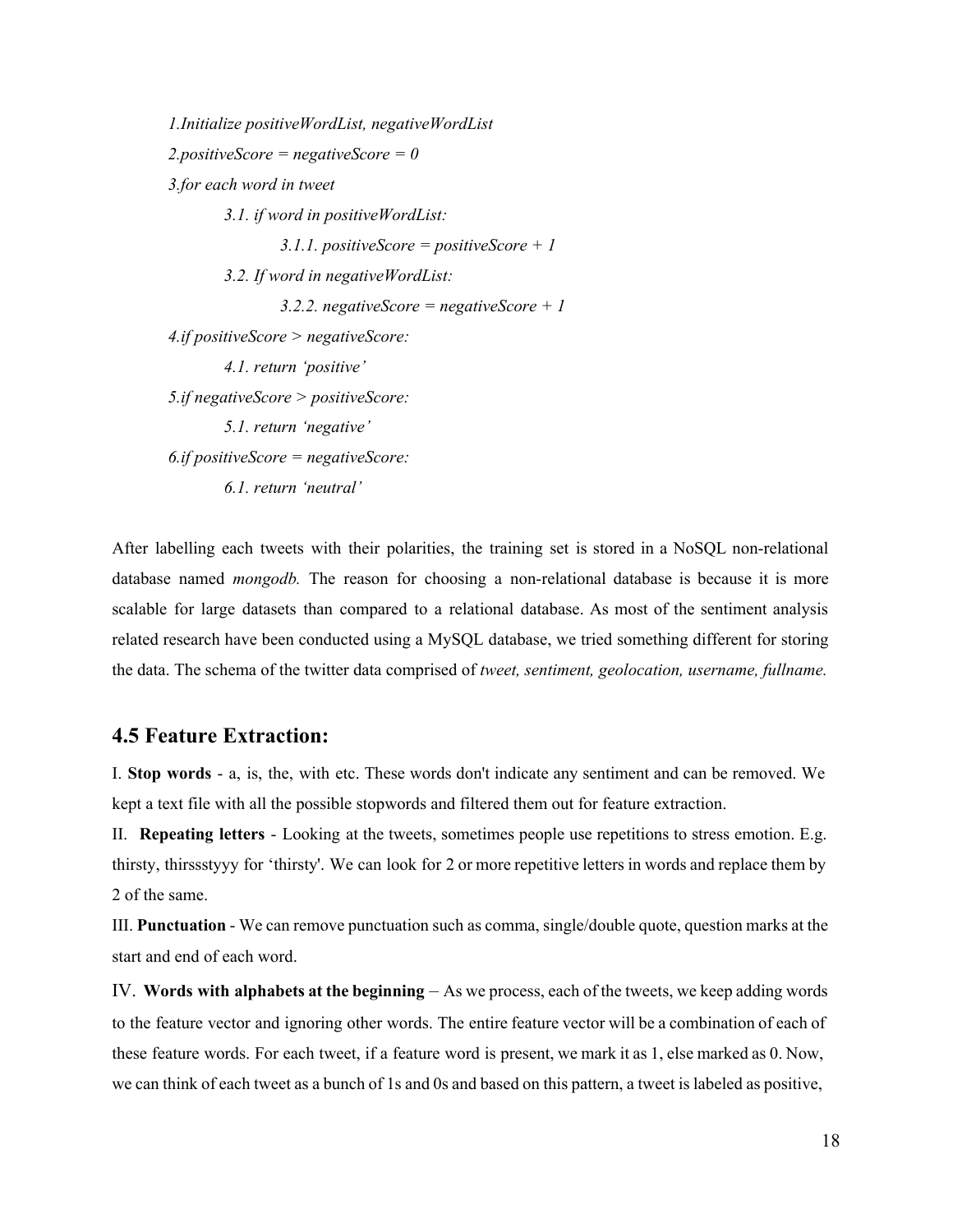neutral or negative. Given any new tweet, we extract the feature words as above and we get one more pattern of 0s and 1s and based on the model learned, the classifiers predict the tweet sentiment. For Naive Bayes, we used bigram feature words as bigram is considered more accurate compared to unigrams.

# **4.6 Analysis and Classification:**

The training tweets were retrieved from database, classified and run through three machine learning classifying techniques to compare and contrast the performance of those algorithms. After the classifier has been trained, the test tweets, which were pre-processed and its' features extracted, were run through the classifier to detect the polarity. After the polarity has been detected, it was used to compare the accuracy of the classifiers.

### **4.7 Evaluation:**

After implementing the three machine learning approaches to determine which of the classifiers used for detecting cyberbullying gave the most accurate results and is preferable over the other, we determined the accuracy of the classifier, precision, recall and f-score of the positive, negative and neutral tweets. Precision and recall are the metrics used to determine classifier output quality. Precision is the measure of how relevant the results are and recall is the measure of how many relevant results are returned. F-score is the average of both the precision and recall [5]. A system with high precision but low recall means that most of its predicted labels are correct when compared to the training labels whereas a system with low precision but high recall means most of its predicted labels are incorrect when compared to the training labels.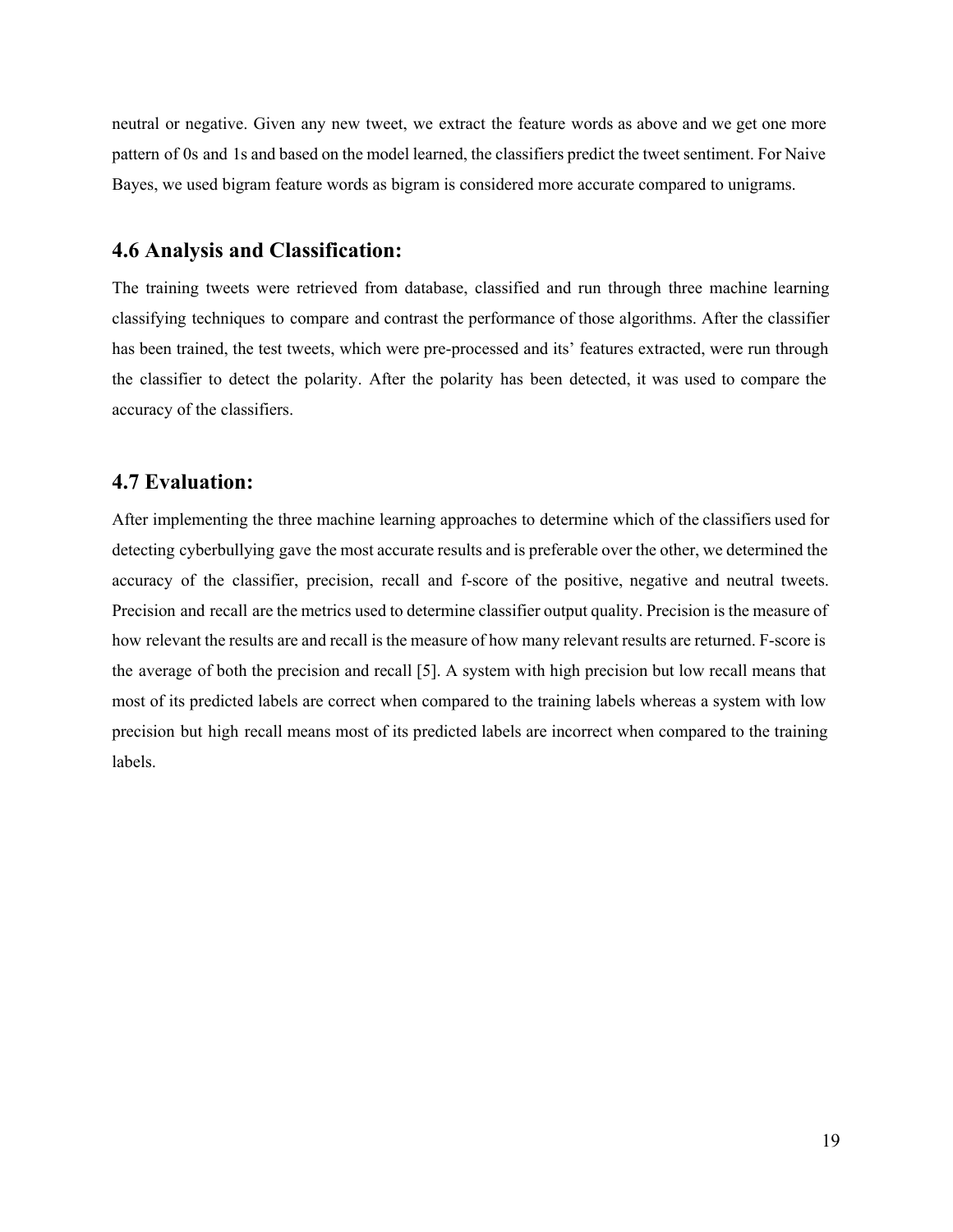# **Chapter 5: Comparison of Machine Learning Techniques**

For detecting cyberbullying from twitter, we implemented various machine learning techniques to find out the most efficient one with the highest accuracy. All of these techniques required a training set which were collected, preprocessed and had been run through the classifier techniques. We implemented two supervised learning technique, namely Naive Bayes and Support Vector Machines and compared the results with a reinforcement based learning technique, Convolutional Neural Network to check how much the results differ from one another.

#### **5.1 Naive Bayes Classifier**

#### **5.1.1 Background**

Naive Bayes classifier is based on the Bayes' Theorem and is a supervised learning approach. Specifically, a supervised learning algorithm takes a known set of input data and known responses to the data, and trains a model to generate reasonable predictions for the response to new data. Naive Bayes classifier is used for sentiment analysis purposes due to its high accuracy. Although it is a simple theorem, it performs almost as well as many other complicated approaches. It is essentially a set of supervised learning algorithms based on the application of Bayes' theorem with the "naive" assumption of independence between every pair of features [3]. Given a class variable and a dependent feature vector through , Bayes' theorem states the following relationship:

$$
P(y|x_1, ..., x_n) = \frac{P(y)P(x_1, ..., x_n|1)}{P(x_1, ..., x_n)}
$$

For all *i*, this relationship is further simplified to:

$$
P(y \mid x_1, \dots, x_n) = \frac{P(y) \prod_{i=1}^n P(x_i \mid y)}{P(x_1, \dots, x_n)}
$$

This means that - the probability that classification y is correct, given the features  $x_1$ ,  $x_2$ , and so on equals the probability of y times the product of each x feature given y, divided by the probability of the x features.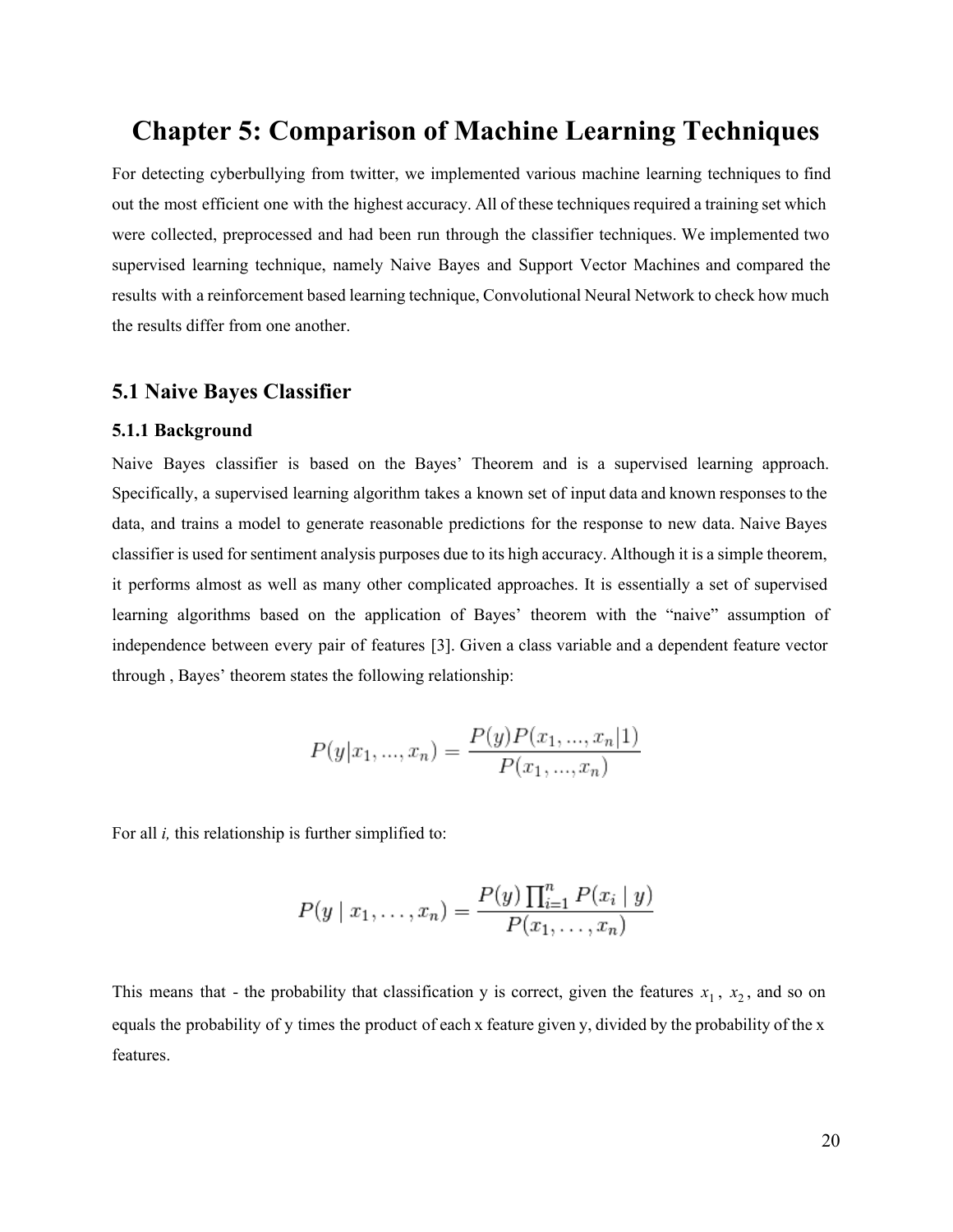#### **5.1.2 Experimental Setup**

We implemented the python nltk package for Naive Bayes classification. The training sets need to be labelled in order to recognize the category a corpus is classified upon. For example, if we are trying to find the gender mentioned in a particular corpus, the labels would be male and female. For our case, we are trying to detect bullying and hence we need to find out if a particular tweet is positive or negative or is opinionated/neutral. The negative tweets are regarded as cyberbullying related tweets. The labelled tweets were then stored in MongoDB. If it is positive or neutral, then there is no harm done and we leave it at that. However, if a tweet is negative, we can successfully identify cyberbullying. Now the question remained, how accurate was the detection of this negative tweet. We collected a large data set as mentioned before for training the classifier in order to increase the accuracy.

By iterating through the training set, Naive Bayes classifier finds out the number of occurrences of each bigram word and checks if the test sentence has the same feature words as the training data. After the preprocessing of training set was complete, the bigram feature vectors were extracted from every tweets. We maintained two frequency distributions, one for counting the number of occurrences of individual words and another for counting the number of occurrences of bigram frequencies. By maintaining these frequency distributions, it can score bigrams individually using a scoring function called *chi-square* [4]. The scoring function was used to measure the collocation correlation of two words to check whether the bigram occurs as frequently as each individual word. A collocation is an expression consisting of two or more words that correspond to some conventional way of saying things. In order to find the highest informative words, we used a chi-square of 200 most informative words since it produced the best results. This was done to find the information gain for classification which is a measure of how common a feature is in a particular class compared to how it is in all other classes.

After the bigram features were extracted and added to the feature vector, we trained the Naive Bayes classifier using the built in package function with the 11,500 tweets that were collected and annotated. Then we moved on to testing the polarity of the test data. In order to determine how much precise and accurate our classifier was we also found out some metrics like precision, accuracy, recall and f-score. These will be further discussed in the Results chapter.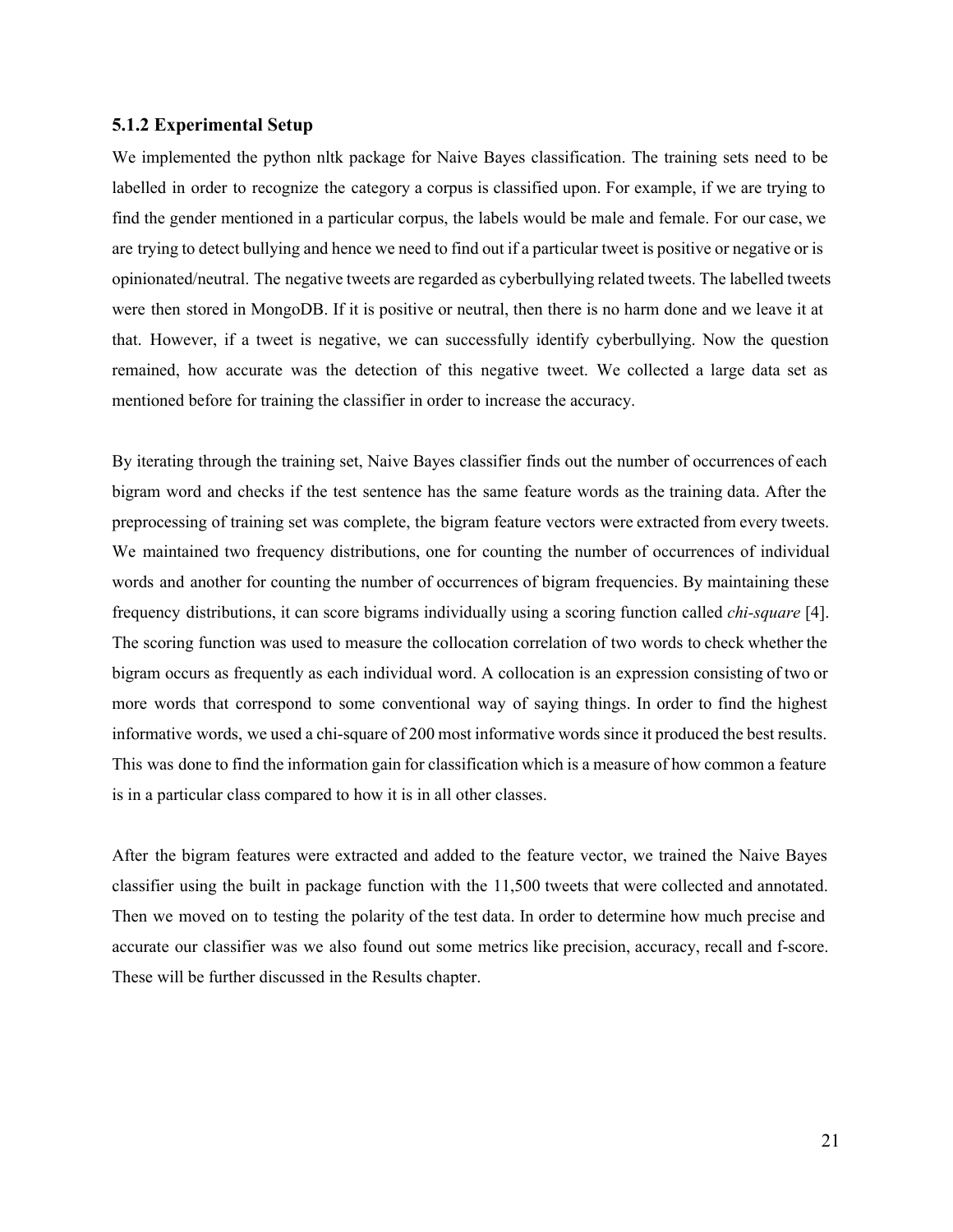#### **5.2. Support Vector Machines (SVM)**

#### **5.2.1 Background**

The Support Vector Machines is a classifier that finds best hyperplane between two classes of data, by separating positive and negative examples through solid line in the middle called decision line. The goal of svm is to maximize the margin between these separate classes as shown in Fig 5.2.1 [9]. To make svm work, we must feed data to this algorithm in order to train the system. The graph in figure 1, as provided in the scikit-learn documentation (collected from scikit-learn documentation), shows the optimal separating hyperplane between two different classes of data. We must note that svm is not only effective for just 2 classes of data, but for multiple classes, however, in which case it gets difficult represent for our visual needs. Our implementation expects to view 3 separate clusters of data classified under the categories 'positive', 'negative' and 'neutral' [11]. The mathematical formulation, as per Scikit-Learn documentation [10], where given is training vectors  $x_i \in \mathbb{R}^p$ , i=1,..., n, in two classes, and a vector  $y \in \{1, -1\}^n$ , the problem solution is

$$
\min_{w,b,\zeta} \frac{1}{2} w^T w + C \sum_{i=1}^n \zeta_i
$$
\nsubject to  $y_i(w^T \phi(x_i) + b) \ge 1 - \zeta_i$ ,\n
$$
\zeta_i \ge 0, i = 1, ..., n
$$

whose dual is

$$
\min_{\alpha} \frac{1}{2} \alpha^T Q \alpha - e^T \alpha
$$
  
subject to  $y^T \alpha = 0$   
 $0 \le \alpha_i \le C, i = 1, ..., n$ 

where e is the vector of all ones,  $C > 0$  is the upper bound,  $Q$  is an n by n positive semidefinite matrix,  $Q_{ij} \equiv y_i y_j K(x_i, x_j)$  Where  $K(x_i, x_j) = \phi(x_i)^T \phi(x_j)$  is the kernel. Here training vectors are implicitly mapped into a higher (maybe infinite) dimensional space by the function  $\phi$ . The decision function is: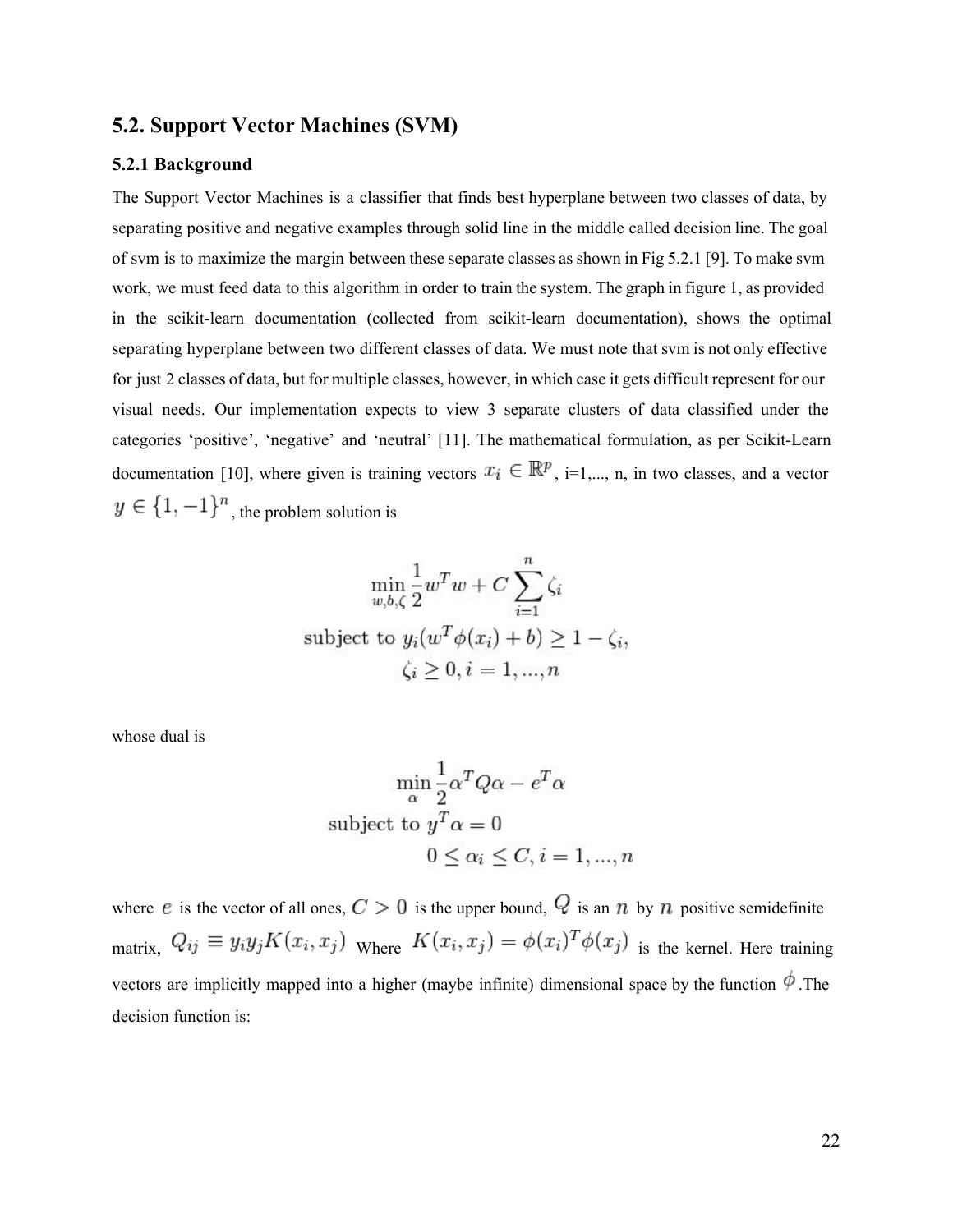

Fig 5.2.1 Graph highlighting the optimal separating hyperplane for two classes of data [10]

For our purposes of classification, the Support Vector Classifiers (SVC) that we selected are as follows:

- (Default) SVC with RBF (Radial Basis Function, or Gaussian) kernel [14].
- SVC with linear kernel [10]
- LinearSVC [12]

Although the latter two of the aforementioned classifiers work best when the data is linear, the default SVC kernel works slightly better with non-linear data [14]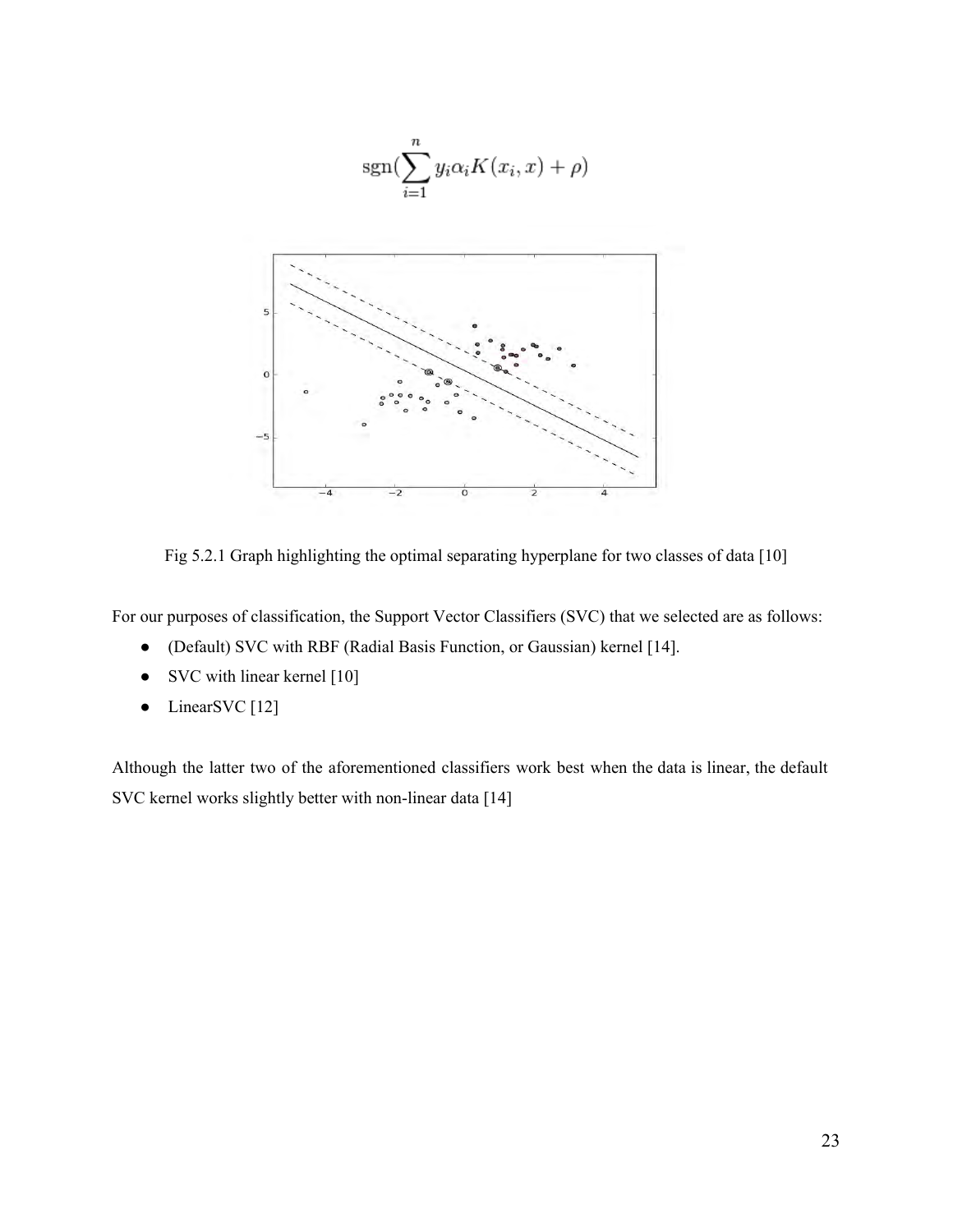

Sepal length

Fig - 5.2.2 Demo classification of the selected classifiers [10]

#### **5.2.1 Experimental Setup**

Since our system is implemented in python, we have opted to use the popular machine learning library scikit-learn, which provides a handful of algorithm and resources for data scientists. 11,500 tweets were collected using various keywords and then classified as per the above categories mentioned with the help of an automated classifier which is also designed by us. These 11,500 tweets serve as our training data that we opted for this experiment. Before proceeding with classification, the tweets were preprocessed to remove any unwanted element from the tweets, for instance, usernames, any URL, etc. It is also essential for these tweets to be in lowercase for the experiment.

In classification, the items are represented by their features, and these features need to be extracted from sample data sets. The data sets here consist of a database of tweets and hence, nothing serves better as the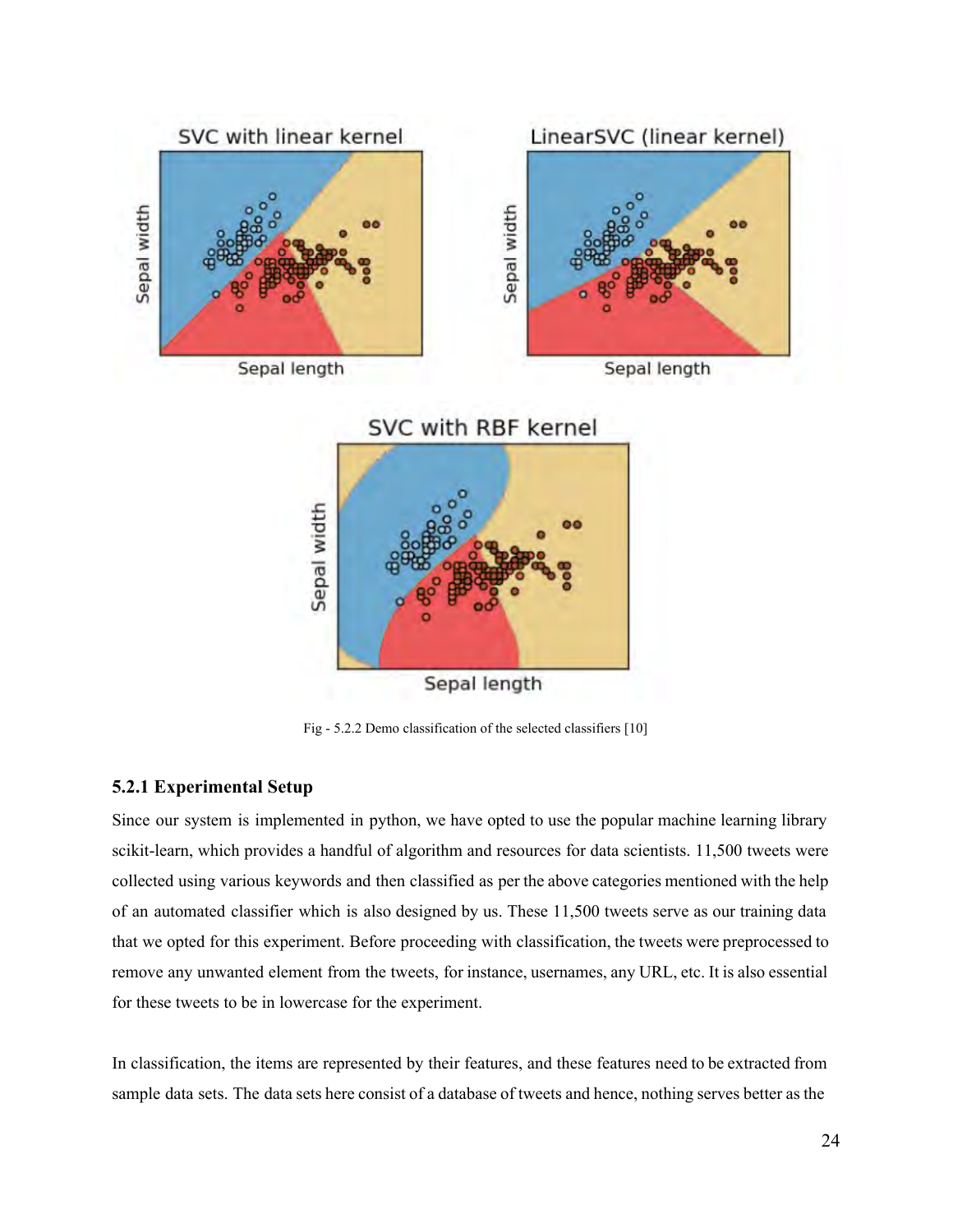features other than the words in this document. Using TF-IDF (Term Frequency- Inverse Document Frequency) vectorizer, we vectorized the input tweets into a format that the machine can identify. TF-IDF vectorizer also provides an efficient weighting scheme that makes it ideal for our situation [11]. The feature weights for the training data is obtained, and this vocabulary is used in determining the feature weights of the test data as well, which is nothing but training our system for the test set of data. Scikit-Learn also provides for efficient calculation of accuracy and precision measurements [15]. The training set is significantly larger than the test set and this helps to boost our accuracy and precision.

In addition, the classifiers were adjusted using several parameters such as the gamma value, C value, etc. Gamma value reiterates the importance and influence of a single entry from the training set whereas C is the penalty value of error term [14]. Some feature vectors were intentionally ignored such that their nature/frequency of of appearance did not cause unwanted influence in our system, as done by M. Bonazini in his research on a very similar topic. Too common words were ignored as it should not be classified as a feature of course and words too rarely appearing in our data sets are also ignored for they may appear only under special circumstances and might not affect polarity of the tweets by any means [11].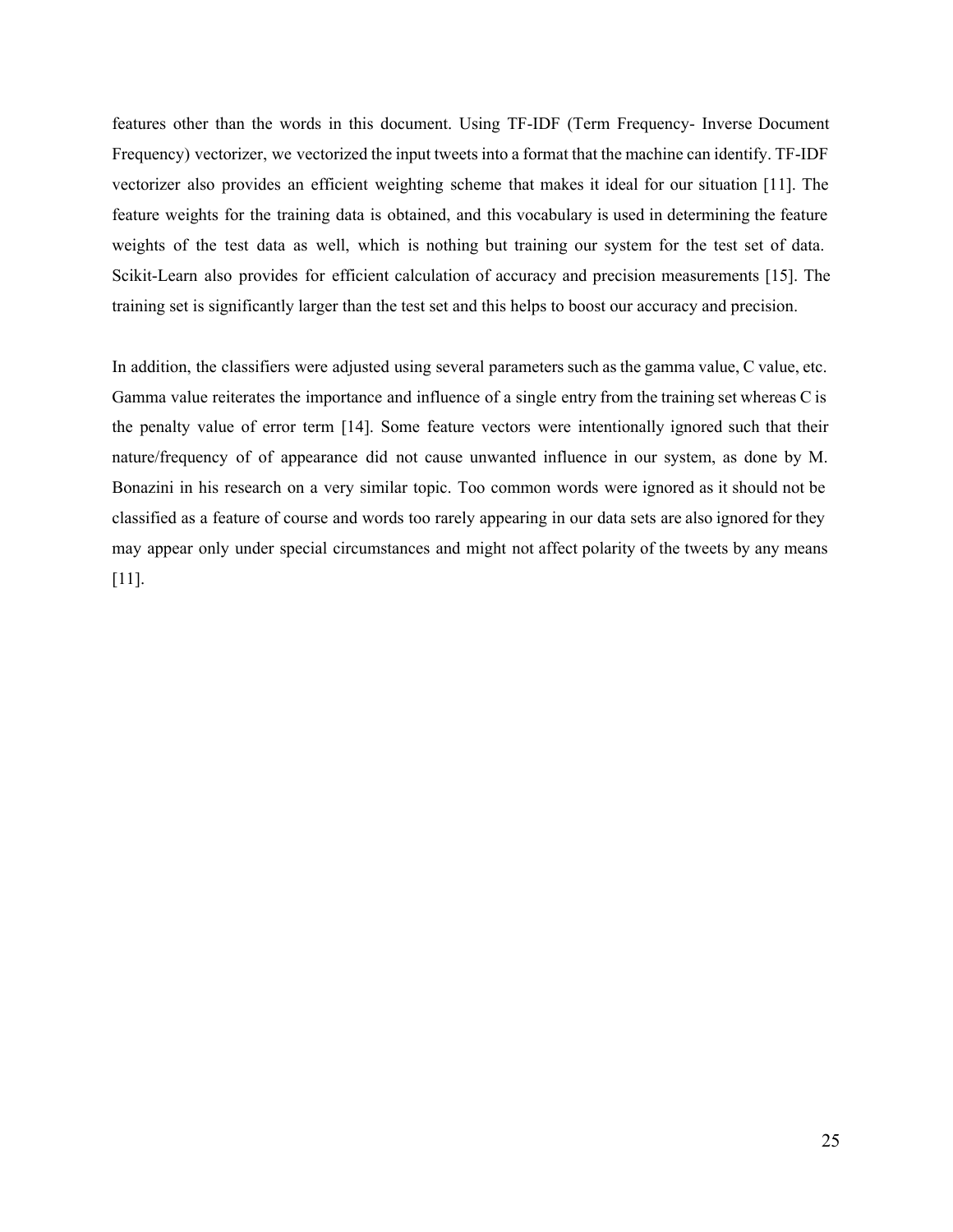## **5.3 Convolutional Neural Network**

#### **5.3.1 Background**

#### **Neural Network:**

Neural networks are models exhibited after biological neural structures[25]. A fair understanding of how an individual neuron works gives a vivid picture of the way this model functions.

#### **Structure of Real Neurons:**

A typical neuron consists of an *axon*, and a *cell body* surrounded with *dendrites*. Signals generated by neurons are passed along the axon on to the dendrites of other neurons which act like receptors.. In surplus of a certain *threshold* or *activation* level, the combination of these signals will result in the neuron *firing*, that is sending an impulse on to other neurons connected to it. All human actions are believed to be the united effect of the firings in the sequence of synaptic connections between neurons.

#### **Neural Network Structure**

A model neuron is the starting point for most neural networks, as in Figure 5.3.1.



Fig - 5.3.1 General Structure of a Neural Network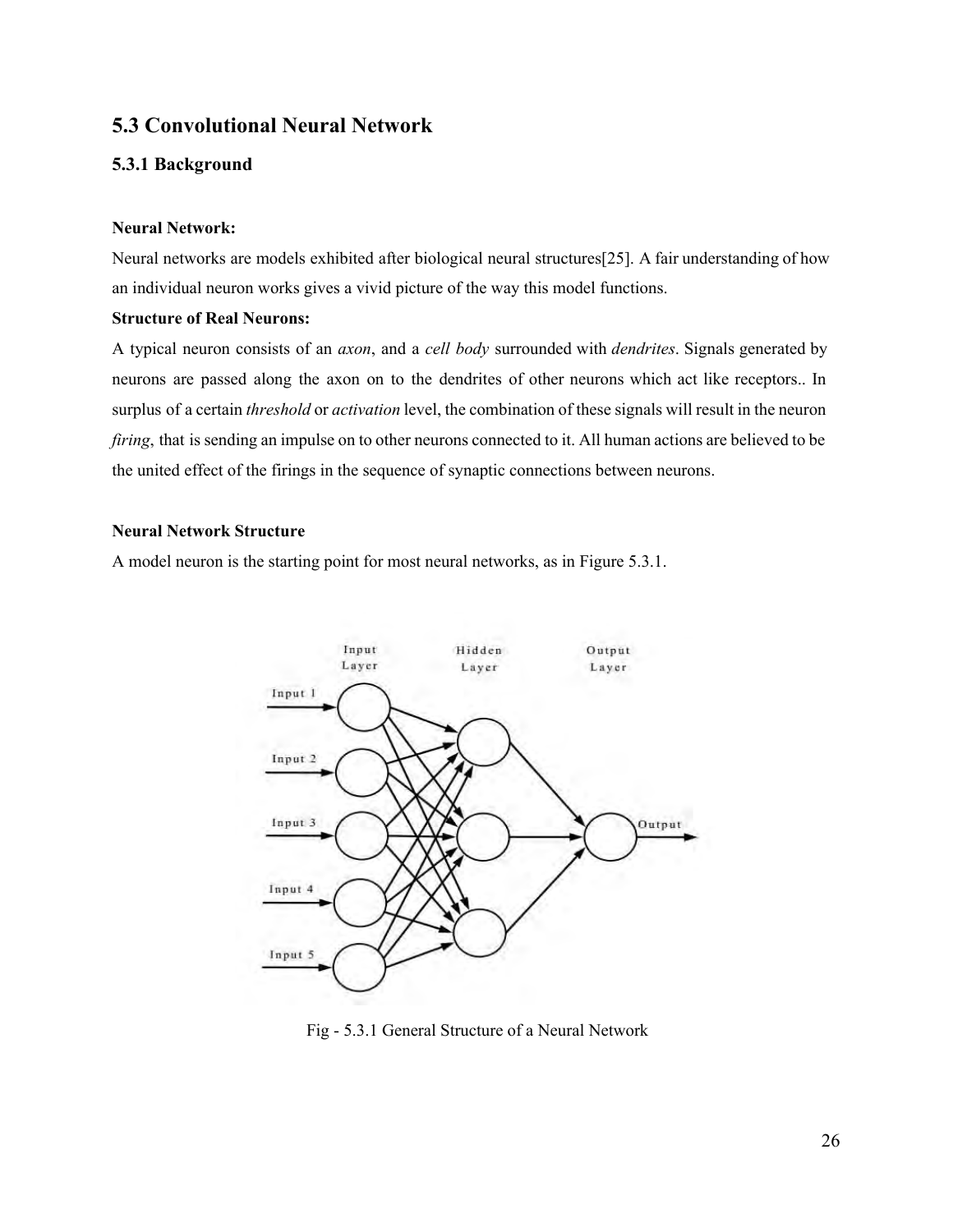Each neuron consists of multiple inputs and a single output to several other neurons in the next layer. All the layers are then arranged one following the other so that there is an input layer, various intermediate layers and finally an output layer, as in Figure 5.3.1.

#### **Neural Network Operation**

Equation 5 shows the output of each neuron as a function of its inputs. wj and xj represent as vector matrices of weight and input of jth neuron respectively[24]

$$
Output = \begin{cases} 0 & \text{if } \sum_j w_j x_j \le threshold \\ 1 & \text{if } \sum_j w_j x_j \ge threshold \end{cases} \text{---}(5)
$$

For every neuron, j, in a layer, a previously established weight, wij is multiplied with each of the i inputs, xi The output achieved by summing all these values and then biasing it by a previously established threshold value, b, as shown in equation 6.

$$
Output = \begin{cases} 0 & \text{if } w.x + b \leq 0 \\ 1 & \text{if } w.x + b \geq 0 \end{cases} \text{---}(6)
$$

This is then sent through an activation function, Fth. This activation function is usually the sigmoid function, defined by equation 7.

$$
\sigma(z) = \frac{1}{1+\exp(-\sum_j w_j x_j - b)} \cdots (7)
$$

The resulting output, is an input to the next layer or it is a response of the neural network if it is the last layer. Equation 1 computes the combination operation of the neuron and Equation 3 decides the firing of the neuron. The description of the network structure which comprises of the number of layers and the number of neurons in each layer are used along with a predetermined set of weights, a predetermined set of threshold values, to implement response of the neural network to any set of inputs.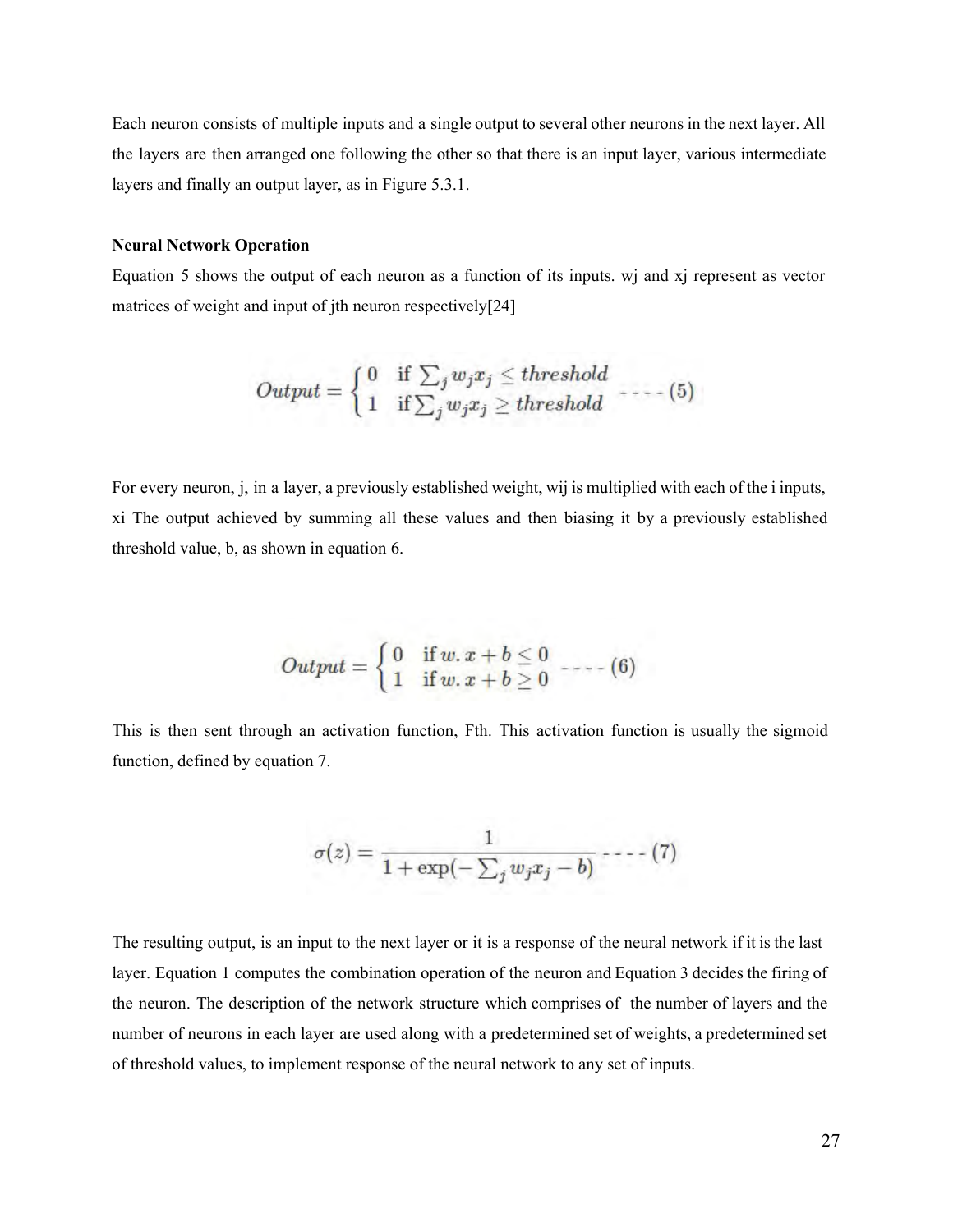#### **Convolutional Neural Networks:**

A convolutional neural network (CNN) is a type of artificial neural network which consists of a number of convolutional and subsampling layers, succeeded by fully connected layers[21]. The figure below illustrates a full layer in a CNN**.**



Fig  $-5.3.2$  Full layer in a CNN[23]

#### **Convolutional layer:**

The first and one of the most important layers is the convolution layer. The convolutional layer will have k filters, which look for parts of the input sentence that are similar to the filter. The one-dimensional convolution is an operation between a vector of weights  $m \in R$  m and a vector of inputs viewed as a sequence  $s \in R$  s where m is the filter of the convolution. Convolution is the amount of overlap of one function when shifted over to another. The filter here moves across the input sentence and finds the similarity between the filter and words in the sentence. Filters are also learnt during training, so as we keep on training more data, we get better filters that suit our network needs. There are some parameters (hyper) that are fixed by us and do not depend on training i.e number of filters, the stride (the offset of how much to move the filter over the sentence).

#### **Maxpooling layer:**

*Pooling layers* typically comes after the convolutional layers. The input received by pooling layers is subsampled. The most common way to do pooling it to perform a max operation to the result of each filter. For example, the following shows max pooling for a  $2\times 2$  window (pooling is usually applied over the complete output in NLP, yielding just a single value for each filter)[20]. Pooling reduces the amount of storage and overfitting.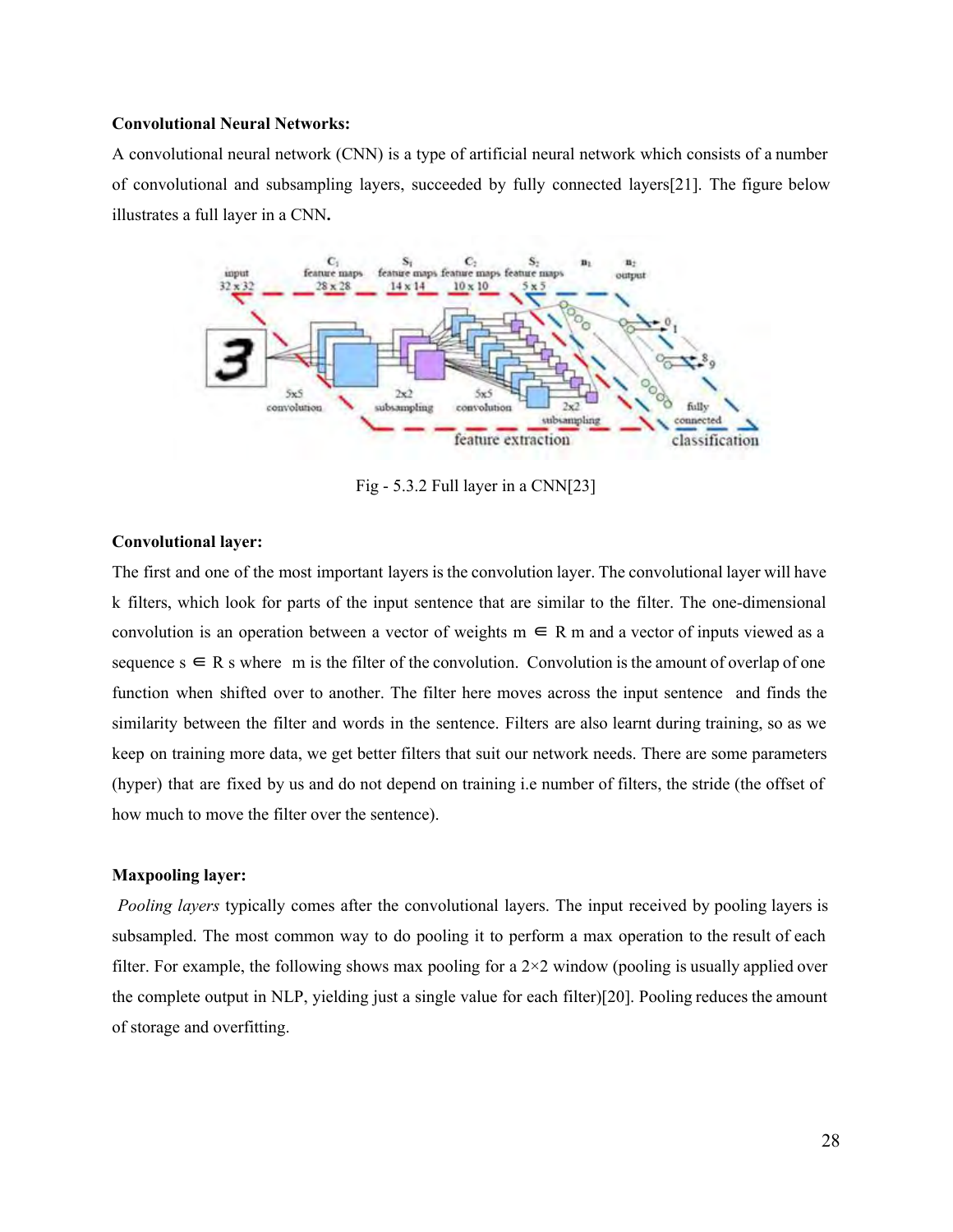

Fig - 5.3.3 CNN Max Pooling layer

#### **Convolutional Neural Network Learning by Backpropagation**

What has intrigued the most interest in neural networks is the possibility of learning. Learning in a neural network is called training, and it is done by backpropagation. Backpropagation is a procedure that is applied repetitively for each set of inputs and corresponding set of outputs produced in response to the inputs.. This is the most predominant and generalized neural network currently in use. From the variance between the actual response and the desired response, the error is computed and a portion of it is propagated backward through the network.The error is used to adjust the weights and threshold values of each the neuron, to make sure that during the next iteration, the error in the network response will be less for the same inputs. This method proceeds as long as the individual or total errors in the output exceed a threshold value or until there are no considerable errors. This point onwards, the neural network has learned the training dataset and training process can be halted and the neural network can be used to produce responses to new input data.



Fig - 5.3.4 Backpropagation process

#### **5.3.2 Experimental setup:**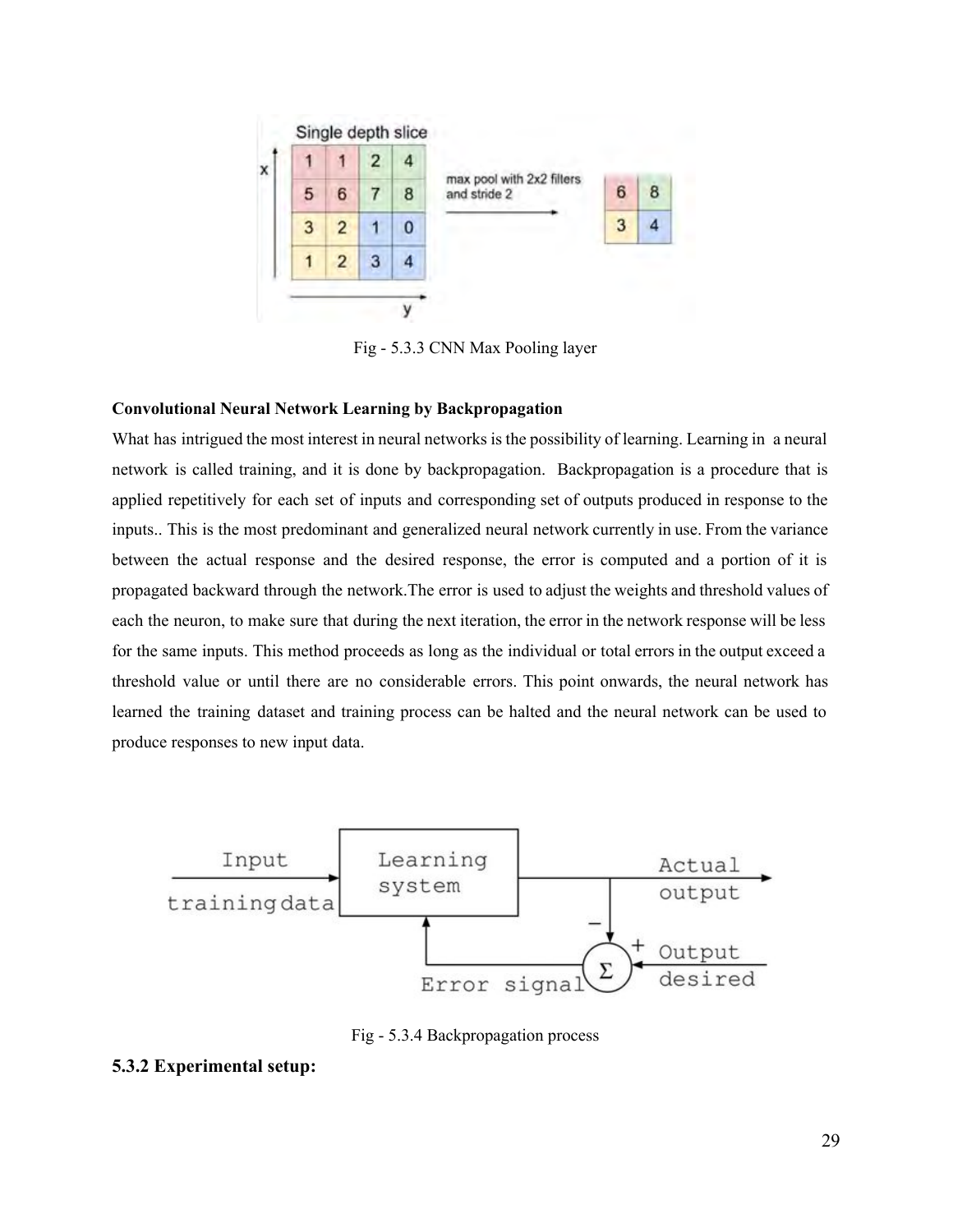The network consists of 2 convolution layers with filters of widths 8 and 6.[17] The parameters also consist of word embeddings and weights of the fully connected network at the top. One dimensional convolutions are calculated at each layer by matrix multiplying the weights with the input matrix.

#### **Training:**

The network is at first trained using an existing corpus. In our case it was the twitter dataset we collected. Theano framework is used by the algorithm. Theano is a numerical computation library specifically made for Python. In Theano, computations are expressed using a NumPy-like syntax and compiled to run efficiently on either CPU or GPU architectures. The readymade packages nltk and numpy were also used to handle the complex vector multiplications and calculating the non-linear results between layers.

Since the neural network is optimized to work with numbers, each sentence that is input is converted into a vector form. This is done using word2vec, which is a neural network in itself. Each row of the matrix corresponds to one token, typically a word. These words are then mapped to vectors of real numbers. These words are known as word embeddings.

Each word in the input matrix can be represented by more than one feature.

In addition to the feature of the word itself, it can also consist of substring features. For example for the words "eating", there can be two features which are the prefix "eat" and the suffix "ing". The matrix may also consist of gazeteer features i.e. determining whether the word in the sentence belongs to a list of know persons, objects etc. All these features are represented in the following form:

| <b>Input Window</b> |              |                 |    |     | of interest |
|---------------------|--------------|-----------------|----|-----|-------------|
| Text                | cat          | sat             | on | the | mat         |
| Feature 1           | $w_{\tau}^1$ | $w_2^1$         |    |     | $w_{N}$     |
| <b>Feature K</b>    |              | $w_1^K$ $w_2^K$ |    |     | $w$ .       |

Fig - 5.3.5 Input matrix representation of a convoluted neural network [18]

#### **Convolution:**

A convolution matrix is obtained by convolving a matrix of weights **m** with the matrix of activations at the layer below. In the case of the second layer, the output is obtained by matrix multiplying the weights with the sentence matrix. At first a filter(or kernel) is passed over the input matrix. The filter extracts n-grams from the matrix in sequential order. These subsequences of word representation help to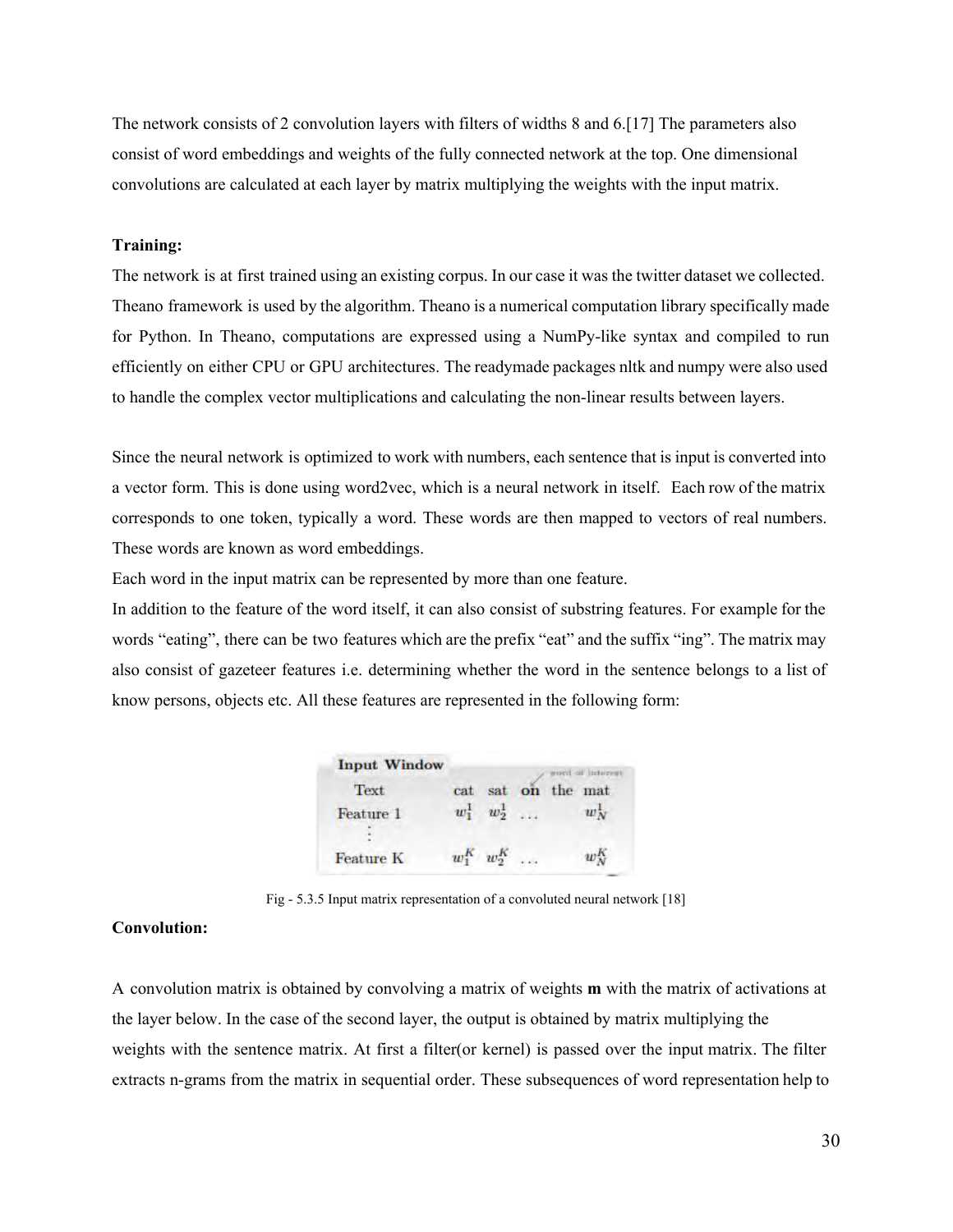keep the sequences of words intact, maintaining order and positions of the words with respect to each other. The n-grams have to be equal or less than the width of the filters.

The dot product between vector m with each m-gram in the sentence results in the following sequence:

$$
\mathbf{c}_j = \mathbf{m}^{\mathsf{T}} \mathbf{s}_{j-m+1:j}
$$

There are two types of convolutions: narrow and wide.

Narrow type, win=5



wide type, win=5 (0-padding)



Fig - 5.3.6 Narrow vs wide convolution

In the case of narrow convolution, the dimensionality of the input matrix needs to be less than the dimensions of the vector of weights. A wide convolution, however, has no such requirement. Out of range values are taken to be zero. By using a wide convolution network, all the words in the sentence are guaranteed to be taken into account. Because of its advantages, the neural network used implements wide convolution.

#### **K-max pooling:**

The neural network implements a k-max pooling function

$$
k_l=\max\bigl(\;k_{top},\;\lceil\frac{L-l}{L}s\rceil\;\bigr)
$$

The ktop symbol implies that for the input layer, the max pooling should always have a fixed value fot the topmost layer. L signifies the total number of convolutional layers while l denotes the layer under consideration at the moment. An example would make this formula clear. If we use an input sentence of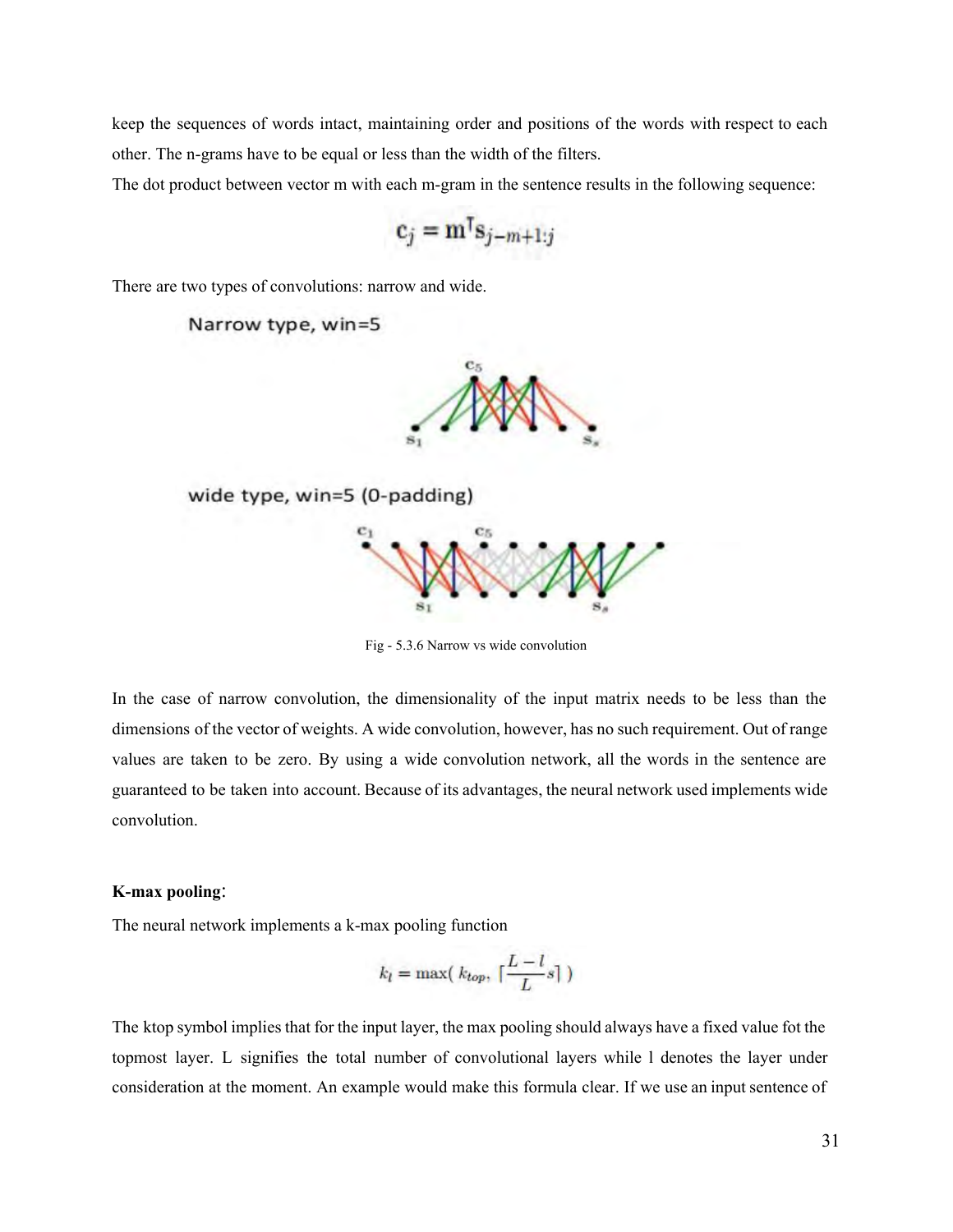length 12 and convolutional neural network with 3 layers and ktop=3, the max pooling at the first layer would be 8 and 4 at the second layer. The third layer will have the constant pooling parameter ktop=3.

After each convolutional layer, there may be a pooling layer. The pooling layer takes small rectangular blocks from the convolutional layer and subsamples it to produce a single output from that block. There are several ways to do this pooling, such as taking the average or the maximum, or a learned linear combination of the neurons in the block.

The k-max pooling operation makes it possible to pool the k most active features in p that may be a number of positions apart; it preserves the order of the features, but is insensitive to their specific positions. It can also discern more finely the number of times the feature is highly activated in p and the progression by which the high activations of the feature change across p. Because of max-pooling, no matter what the length of the sentence is, the fully connected layer will always receive an input matrix of fixed dimensions.



Fig -  $5.3.7$  Max pooling  $[20]$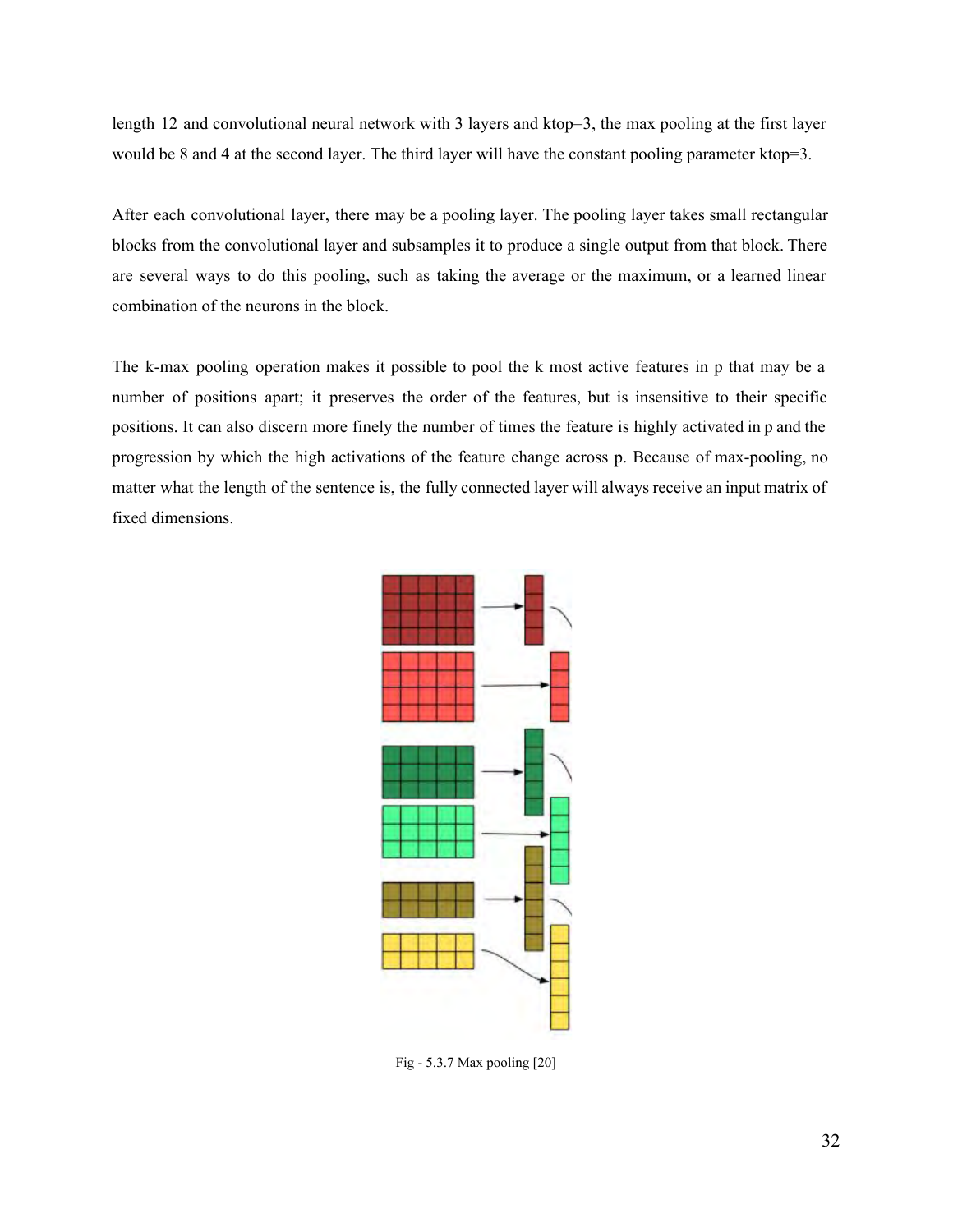#### **Folding:**

After a convolutional layer and before (dynamic) k-max pooling, one just sums every two rows in a feature map component-wise. For a map of d rows, folding returns a map of d/2 rows, thus halving the size of the representation. This helps to avoid complex dependencies across the same rows in multiple feature maps.

#### **Non-linear function:**

After (dynamic) k-max pooling is applied to the result of a convolution,n, a bias and a nonlinear function are applied component-wise to the pooled matrix. M is defined to be the matrix of diagonals:  $M =$  $[diag(m,1), \ldots, diag(m,m)]$  where m are the weights of the d filters of the wide convolution. Then after the first pair of a convolutional and a non-linear layer, each column a in the matrix a is obtained as follows

$$
a = g \left( \mathbf{M} \begin{bmatrix} \mathbf{w}_j \\ \vdots \\ \mathbf{w}_{j+m-1} \end{bmatrix} + \mathbf{b} \right)
$$

Here a is a column of first order features. Second order features are similarly obtained by applying the above equation to a sequence of first order features aj , ..., aj+m0−1 with another weight matrix M0 . In this way, the other features are calculated. Together with pooling, the feature function induces position invariance and makes the range of higher-order features variable.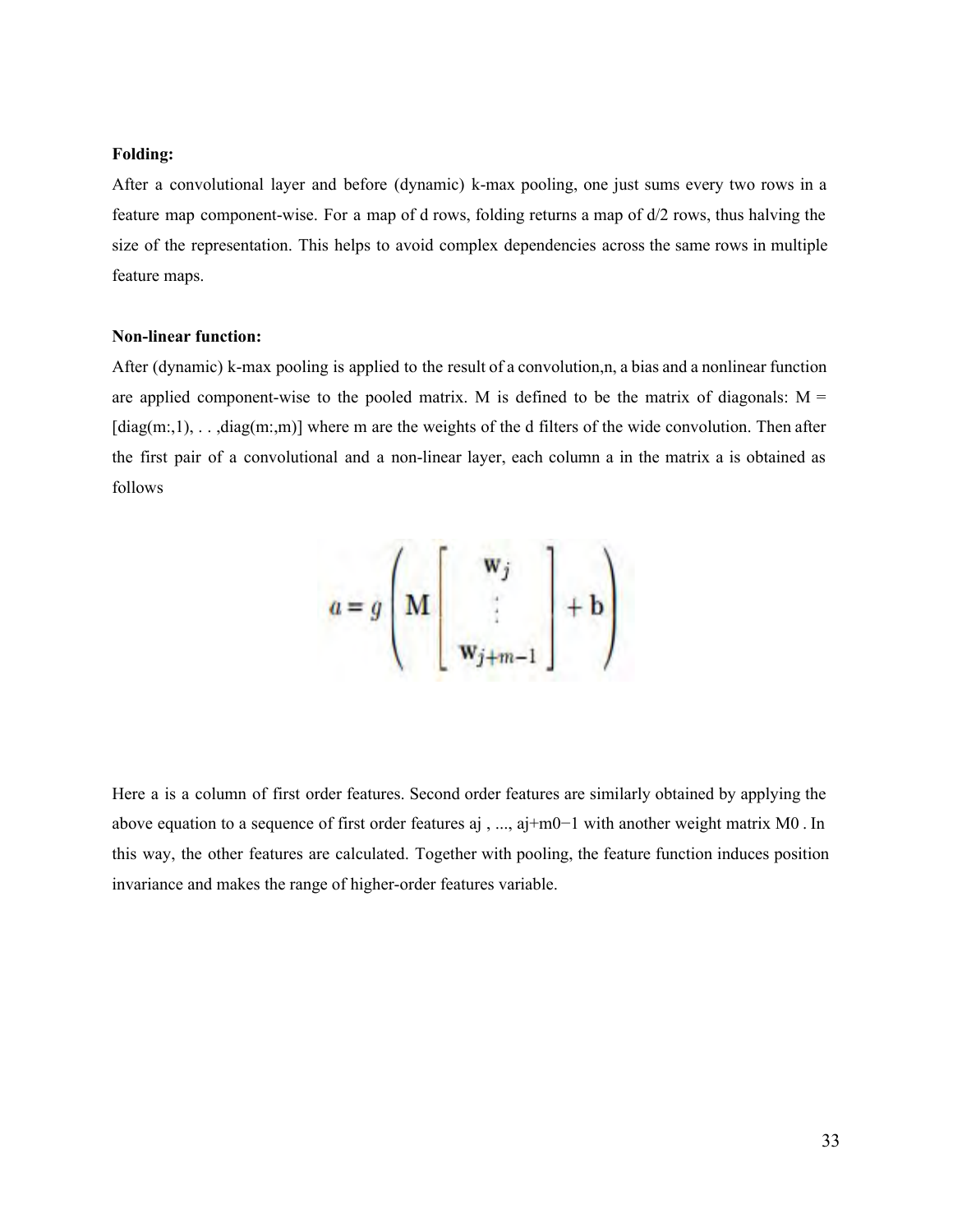# **Chapter 6: Experimental Results & Analysis**

The results obtained from the three machine learning approaches are based on their precision, recall, accuracy and f-score. These are described below:

#### **6.1 Naive Bayes Results**

For the Naive Bayes classifier, the results obtained are illustrated below:



Fig 6.1.1 Results of Naive Bayes Classifier

As shown above, Naive Bayes Classifier provided a positive precision of 16.04% and a recall of 6.77%. These are very low values for precision and recall. It means that only 16.04% of the positive tweets retrieved by the classifier were relevant and only 6.77% of the relevant positive tweets were retrieved. One reason for such low positive precision and recall may be because the context of training tweets were mostly cyberbullying related, which means they had a lot of slang and hate words compared to nice and positive words.

We will focus more on the negative results since our context is cyberbullying. The negative precision came out to be 88.76% and recall was 55.84%. This means that most of its predicted sentiment was accurate when compared to its training set by a small amount. Hence 88.76% of the negative tweets were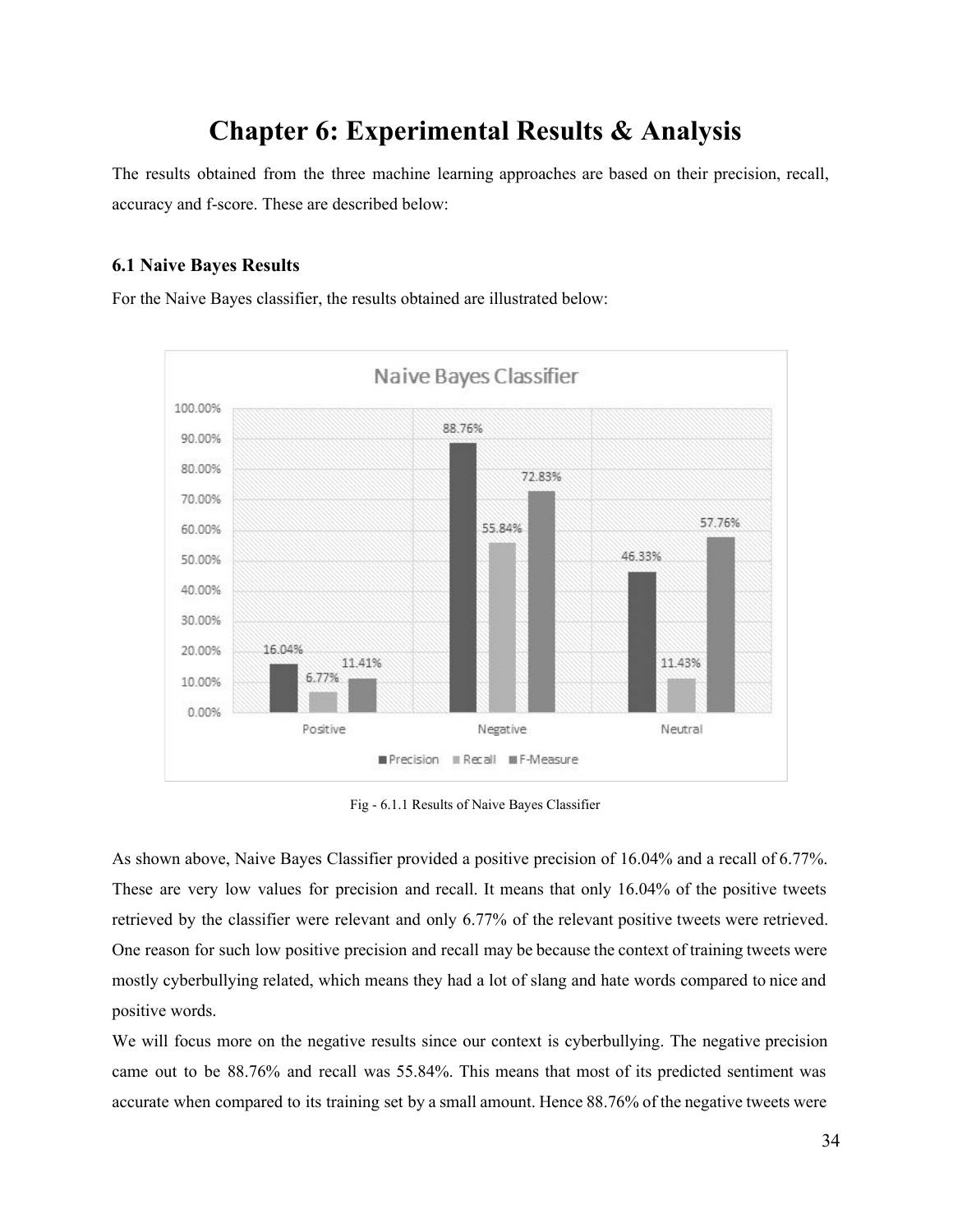relevant and 55.84% of the relevant negative tweets were retrieved. This means very few *false positives* were found for the negative class. However, many tweets that are negative are incorrectly classified. Low recall causes 44.16% false negatives for the negative label.

Comparatively, the neutral precision reading came out to be 46.33% and recall is 11.43% which shows that the neutral precision is much higher than the recall. All in all, since our context is cyberbullying and we identify it from the negative tweets, our average accuracy of the cyberbullying detection results came out to be 72.83% for negative tweets.

#### **6.2 SVM Results**

As mentioned previously, three SVM classifiers were used and they all performed quite successfully. Their success is portrayed in the following charts.



Fig - 6.2.1 Results of SVC(Kernel=rbf)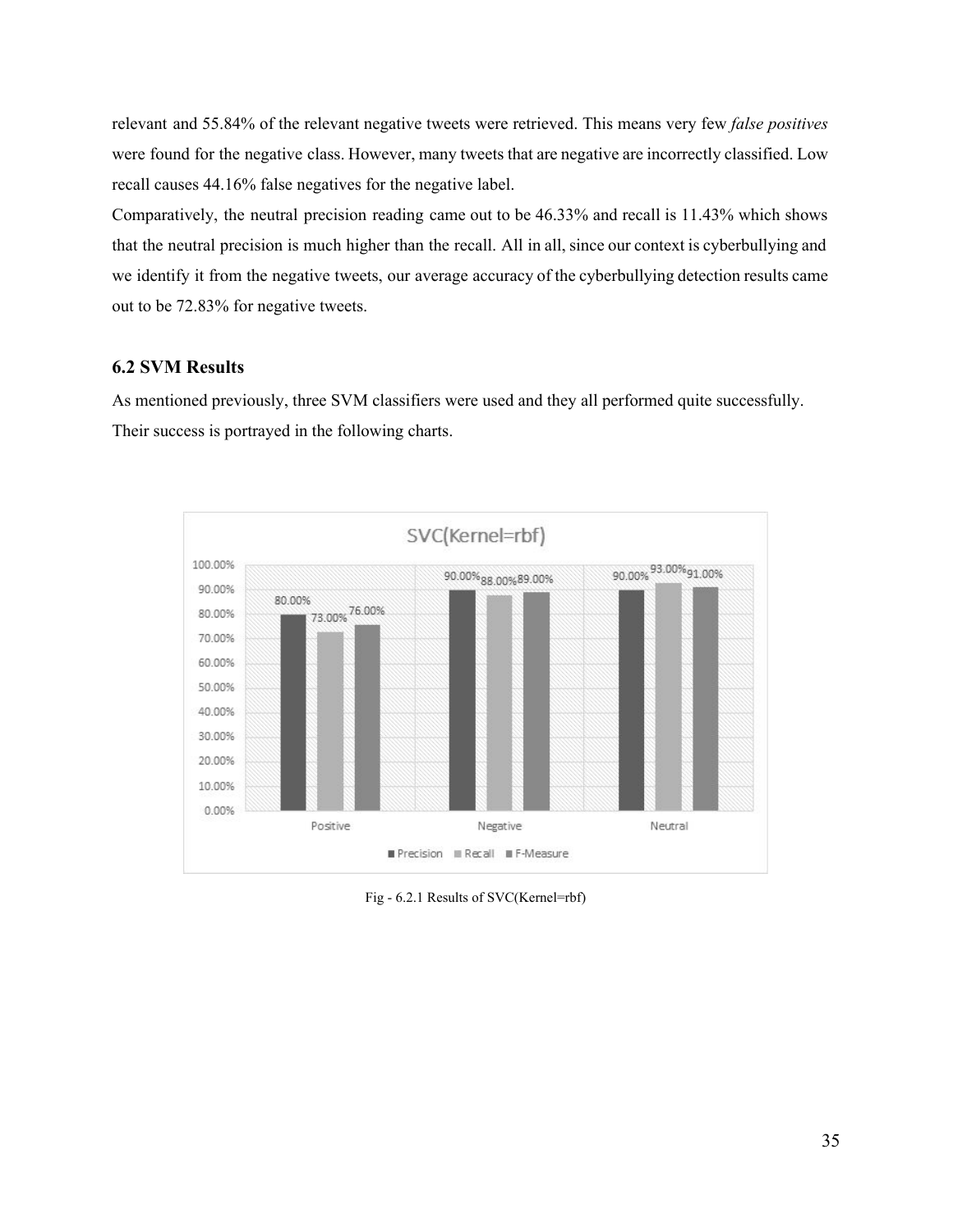

Fig 6.2.2 Results of SVC(Kernel=linear)



Fig - 6.2.3 Results of LinearSVC

#### **6.2.1 RBF-kernel**

Gaussian Kernel performs the best out of the other two SVM classifiers by a margin of accuracy of just  $0.1\%$  and  $0.2\%$ . This can be explained by the non-linearity of the data and the fact that they were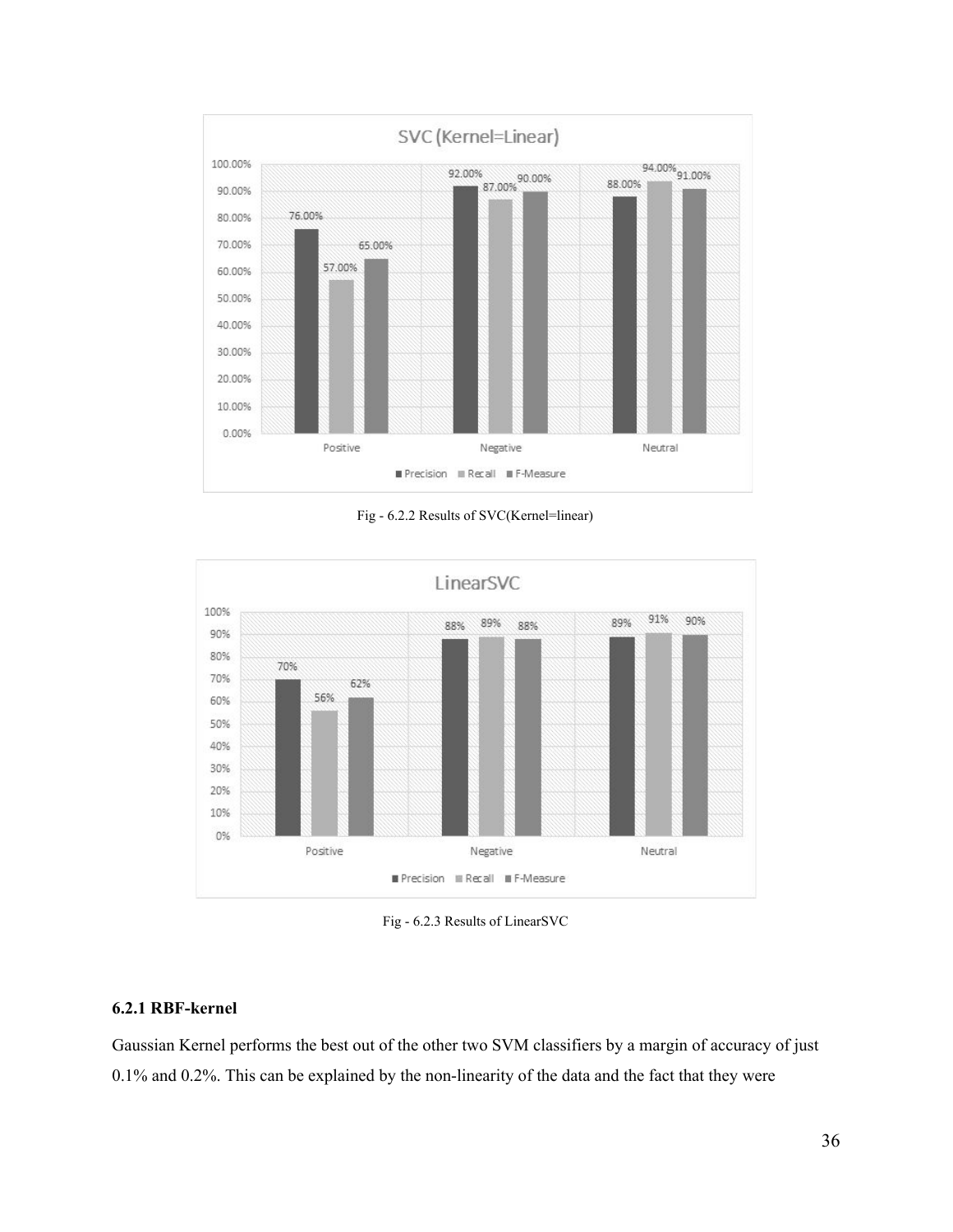classified into more than two samples. However, the classification process was slow and took up to 1.5 times the time required to train and predict than that of the linear model of SVC. The performance was adjusted using a gamma value of 0.5 and and the default C value of 1.0 so as to provide the optimal output.

RBF kernel registered an accuracy of 89.39%. The precision results as shown above in the chart indicate that the kernel was successful in predicting 80% of the positive, 90% of the negative and the neutral tweets were relevant among the ones retrieved. The recall values of 73%, 93% and 88% indicate that the retrieved positive, neutral and negative (respective) tweets were relevant. F-score is the measurement of the test's accuracy and the f-score 88% for negative tweets.

#### **6.2.2 Linear kernel**

The linear kernel took considerably smaller time than RBF kernel [19], however was still about 100 times slower than LinearSVC. The linear kernel is a wrapper of the python library libsvm. Precision values read 76%, 88% and 92% for positive, neutral and negative tweets respectively whereas the values for recall stands at 57%, 94% and 87% respectively. The low recall value for positive tweets indicates the retrieved positive tweets thought to be relevant by the classifier was significantly smaller than the overall set of relevant positive tweets. Positive tweets also have the lowest precision among the other two classifiers primarily because the training data was more dense towards the negative polarity. The accuracy of this classifier is found to be 88%.

#### **6.2.3 LinearSVC**

LinearSVC is an implementation based on a different python library, Liblinear [12]. The basic advantage of LinearSVC is its speed of training and prediction compared to those of the Linear kernel and Gaussian kernel, both of which are implemented based on Libsvm [19]. LinearSVC performed at least 100 times faster than them, compromising only 1-2% of accuracy in its predictions. The precision values for LinearSVC reads 70%, 89% and 88% for positive, neutral and negative tweets. Once again, the skewness towards the negative polarity of the data set accounts for the low precision and recall reading of positive tweets. The results of LinearSVC and linear kernel are very consistent and similar. Undoubtedly, LinearSVC is the ideal classifier to implement in any given system owing to its high speed and high accuracy in predictions.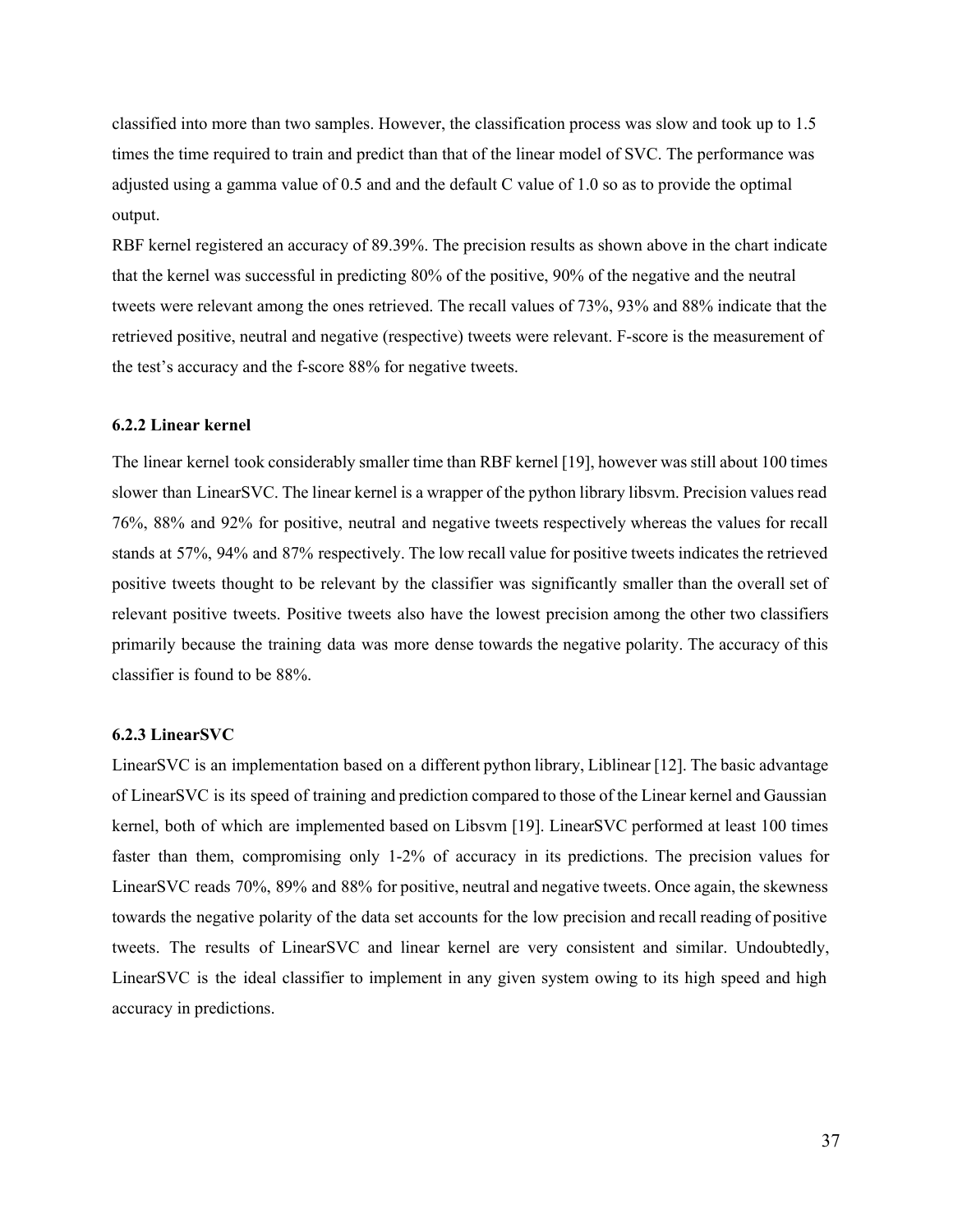## **6.3 Convolutional Neural Network Results:**



Fig 6.3.1 Results of Convolutional Neural Network

After training, a dataset consisting of a large number of tweets were used to measure the metrics of the algorithm. After testing over a dataset of 1000 tweets an accuracy of 48.64% was obtained. The reason for the suboptimal performance is that the data we trained the classifier upon does not accurately represent the test data. As a result about 50% sentiments of the tweets are not predicted correctly. The algorithm has achieved a positive precision of 11.16%, negative precision of 60.88% and 56.34% neutral precision. The algorithm is more optimized to correctly predict the negative sentiments, while keeping the number of false positives low. While predicting for positive sentiment, it incorrectly assumes a lot of tweets to be positive when in fact they are negative, resulting in a very low positive precision. By observing the graph, it can be seen that low recall causes 54% false positives and 90% false neutrals. Recall score for negative sentiments is relatively better, with just 23% false negatives.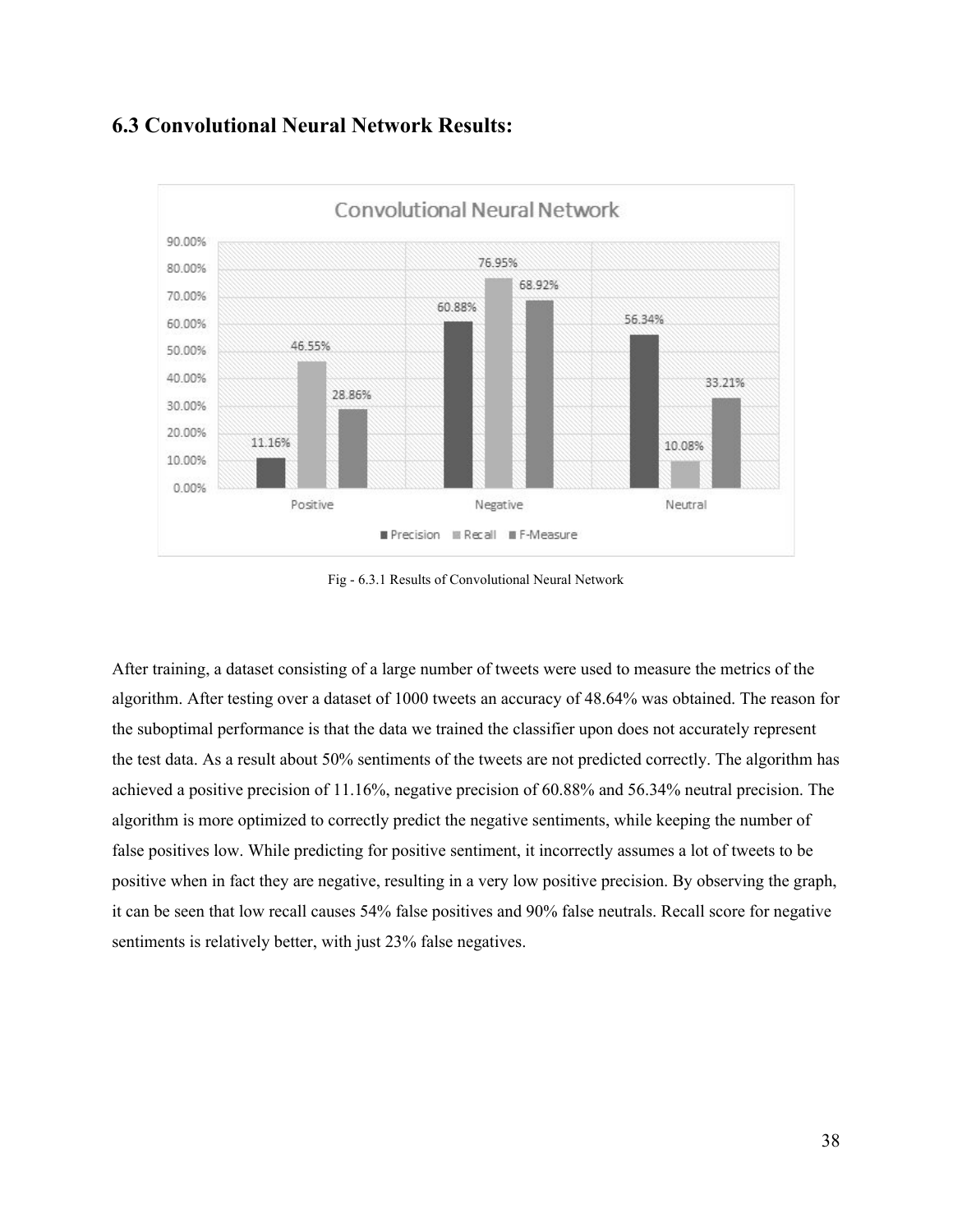The main reason for the poor results is mainly because the training dataset does not properly represent the test data. We have chosen 0-0.4 as the range for negative sentiment, 0.4-0.6 for neutral and the remaining scores as an indicator for positive sentiment. Changing the parameters would hopefully give us a better result.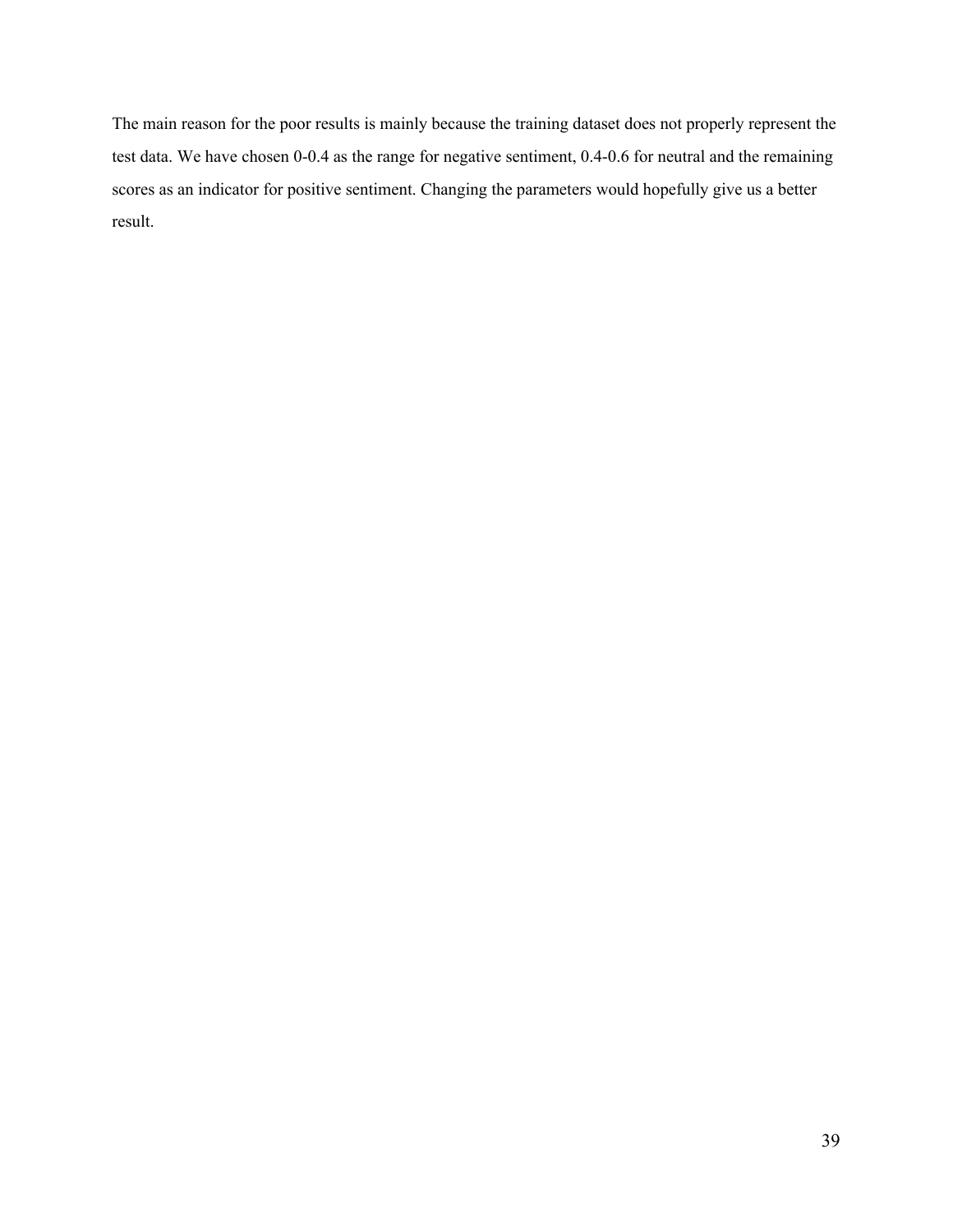# **6.4 Comparative Analysis:**

| <b>Tweets</b>                                                                                                                                     | <b>Automated</b><br>classifier | <b>SVM</b>      |                    |                  | <b>NB</b> | <b>DCNN</b> |
|---------------------------------------------------------------------------------------------------------------------------------------------------|--------------------------------|-----------------|--------------------|------------------|-----------|-------------|
|                                                                                                                                                   |                                | SVC(kernel=rbf) | SVC(kernel=linear) | <b>LinearSVC</b> |           |             |
| when terrorist sympathisers go basically<br>unchallenged you know that islam really is<br>the root of the problem.                                | neg                            | neg             | neg                | neg              | neg       | neg         |
| do you see how beautiful this girl is??? like<br>damn look at that highlight. you own that<br>crown                                               | pos                            | pos             | pos                | pos              | pos       | neg         |
| yato is a faggot                                                                                                                                  | neg                            | neg             | neg                | neg              | neg       | neg         |
| you faggot head why dont you just die??                                                                                                           | neg                            | neg             | neg                | neg              | neg       | neg         |
| i'm sorry, i don't speak faggot tongue gayass<br>bitch                                                                                            | neg                            | neg             | neg                | neg              | neg       | neg         |
| i don't care what anyone says. no one knows<br>justin personally. no one knows if he<br>genuinely loves us, but i know i love him<br>ripbeliebers | pos                            | pos             | pos                | pos              | pos       | pos         |
| well, i guess we all are dead to him<br>ripbeliebers beliebersnotfans                                                                             | neu                            | neu             | neu                | neu              | pos       | pos         |
| why u so fucking ugly?!                                                                                                                           | neg                            | neg             | neg                | neg              | neg       | neg         |
| go home you fucking terrorist! banislam                                                                                                           | neg                            | neg             | neg                | neg              | neg       | neg         |
| shut your mouth, faggot. god emperor trump<br>is speaking.                                                                                        | neg                            | neg             | neg                | neg              | neg       | neg         |
| all you muslims should be deported. fucking<br>jihadists banislam                                                                                 | neg                            | neu             | neu                | neu              | pos       | neu         |
| let me make it simple for you; islam $+$<br>$muslims = jihad$ terrorism                                                                           | neu                            | pos             | neu                | neu              | neu       | pos         |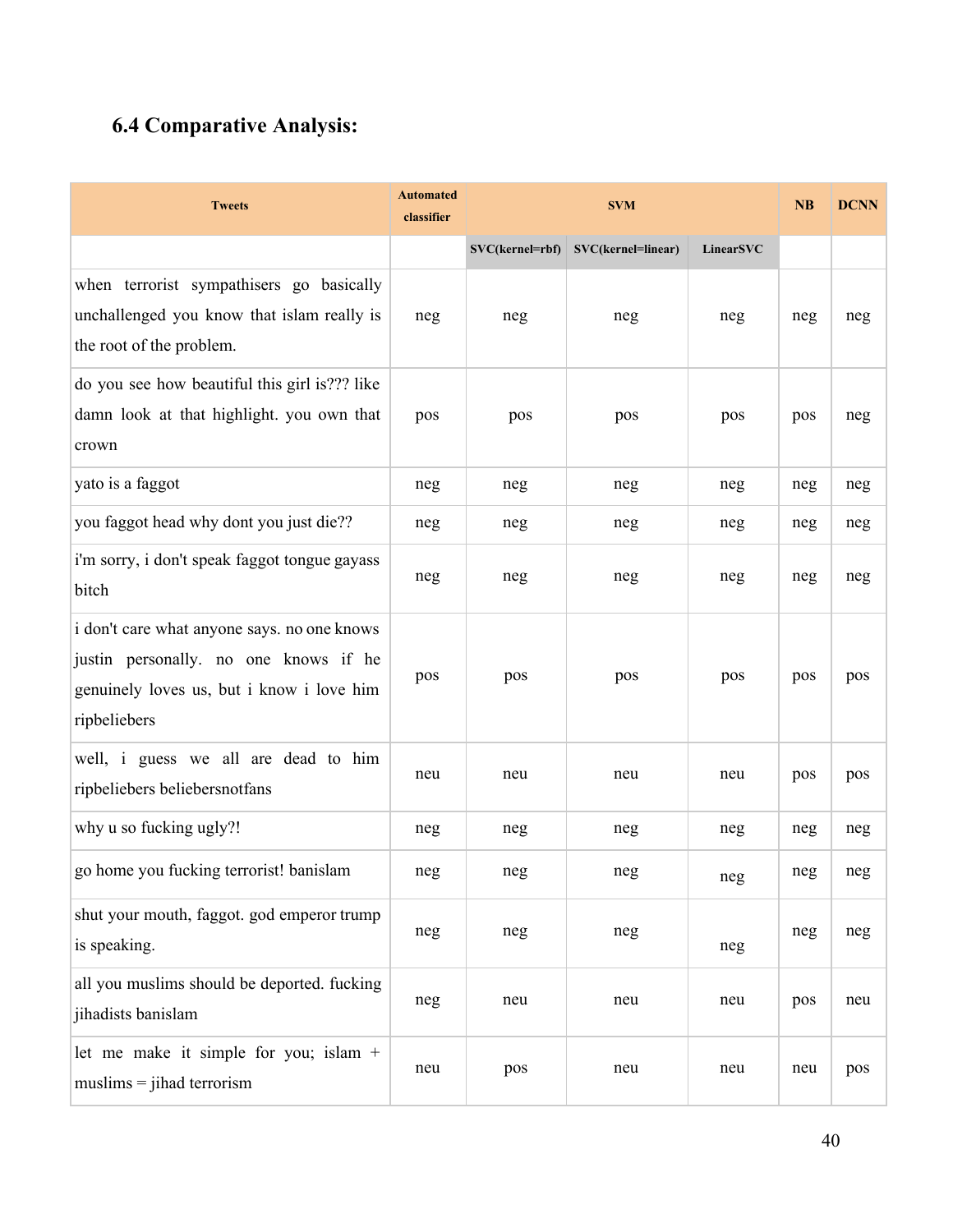|                                               | neg |     |     |     |     |     |
|-----------------------------------------------|-----|-----|-----|-----|-----|-----|
| "black people are ugly" now look at him       |     | neg | neg | neg | neg | neg |
| let the indictments begin                     | neu | neu | neu | neu | pos | neg |
| media has reincarnated itself into public     |     |     |     |     |     |     |
| court and has started interferring into court |     |     |     |     |     |     |
| proceedings!                                  | neu | neu | neu | neu | neu | neu |
| <b>Correct Prediction</b>                     |     | 13  | 14  | 14  | 12  | 10  |
| <b>Incorrect Prediction</b>                   |     | 2   |     |     | 3   |     |

Fig 6.4.1 Sample prediction analysis of three machine learning approaches

From the table above, it is evident that SVM performed the best compared to Naive Bayes and Neural Network. Although we tested 3,500 tweets, we took a small sample of the test data to illustrate the differences in the classification results of the three algorithm approaches. The best performance was by LinearSVC and SVC(kernel=linear) as it was able to predict 14 tweets correctly out of 15. Even SVC(kernel=rbf) closely predicted the sentiment tweets compared to the bigram Naive Bayes approach. Naive Bayes was able to predict 11 tweets correctly out of 15. The lowest performance was by Convolutional Neural Network when compared to Naive Bayes and SVM as it predicted 10 correct tweets out of 15.

The accuracy of a classifier is vital to understand how effective it is in the prediction of sentiment to detect cyberbullying related tweets. Accuracy gives us the number of correct predictions made divided by the total number of predictions made, multiplied by 100 to turn it into a percentage. We measured the accuracy of each of the machine learning techniques in order to identify the most effective one of them all. For Naive Bayes and SVM we used NLTK's nltk.classify.accuracy and sci-kit's sklearn.metrics.accuracy score to determine the classifier accuracy. For Neural Network we used the formula mentioned previously. The results of the percentage of accuracy is illustrated in the graph below: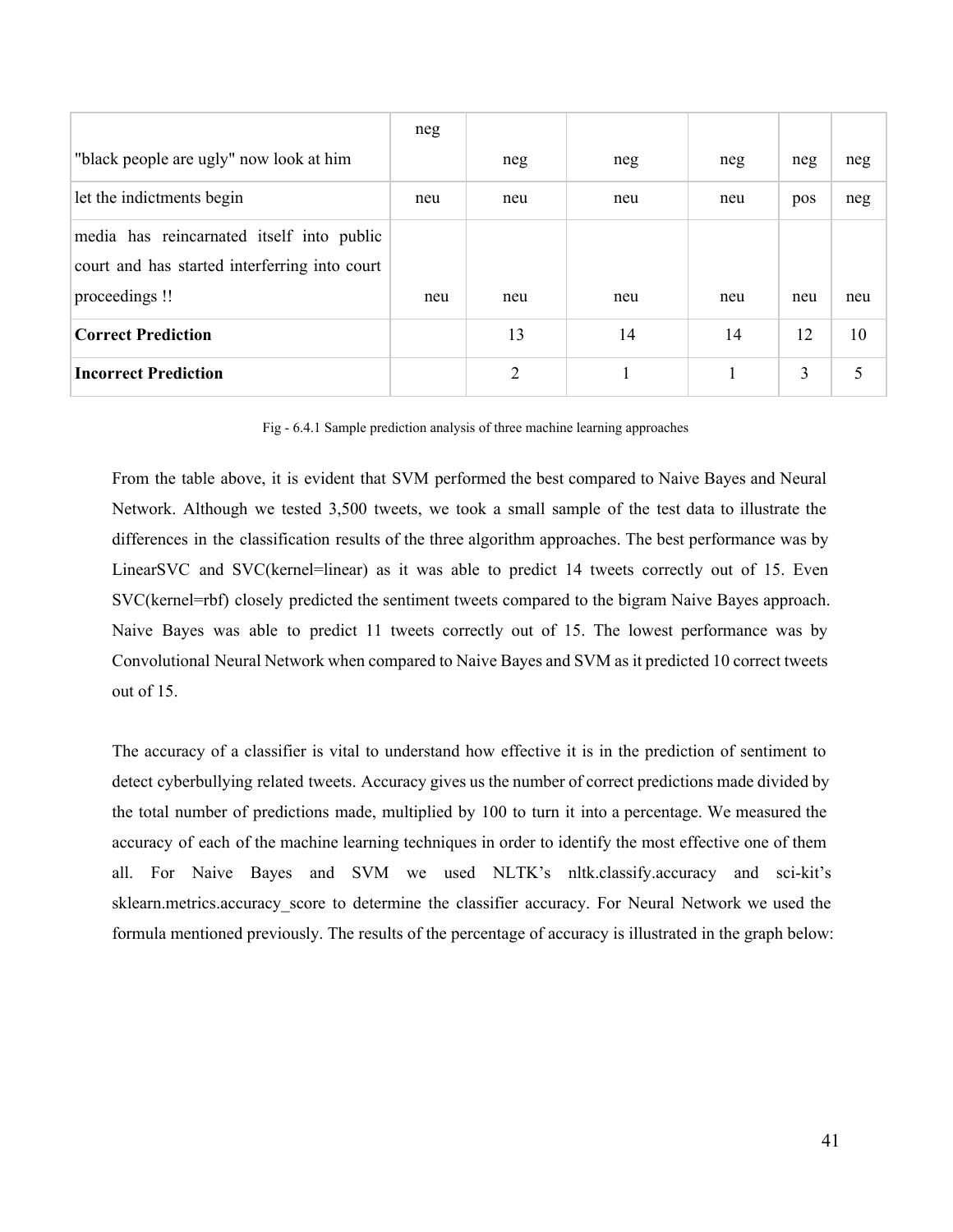

Fig 6.4.2 Accuracy comparison of the three machine learning approaches

As shown above, the accuracy of SVM was the best when compared to other approaches - Naive Bayes being the second and Neural Network being the third. SVM was correctly able to predict sentiment with an accuracy of 89.39% and Naive Bayes having an accuracy of 73.0328%. The lowest performance was 48.6404% accuracy which was by Convolutional Neural Network Approach.

The reason for Convolutional Neural Network performing less could be because Neural Network usually requires a large amount of data when compared to Naive Bayes or SVM. This is why many don't prefer Neural Nets as it is very time consuming, take up lots of memory and also requires a huge dataset to actually provide relevant results. Another reason is that the algorithm has used only two convolutional layers which means that not enough features are being incorporated when calculating the sentiment

The Naive Bayes method provided satisfactory preliminary results compared to SVM. We believe that the average performance by Naive Bayes may be due to the kind of tweets that were being collected. On twitter, the tweet limit is 140 characters, so people have a very limited capacity to write grammatically correct tweets. People tend to use short forms and accidentally put whitespace in between words. Also the kind of tweets that were filtered where bullying related so bullies don't tend to proofread their sentences as they are insulting others out of anger, detestment, jealousy or hatred.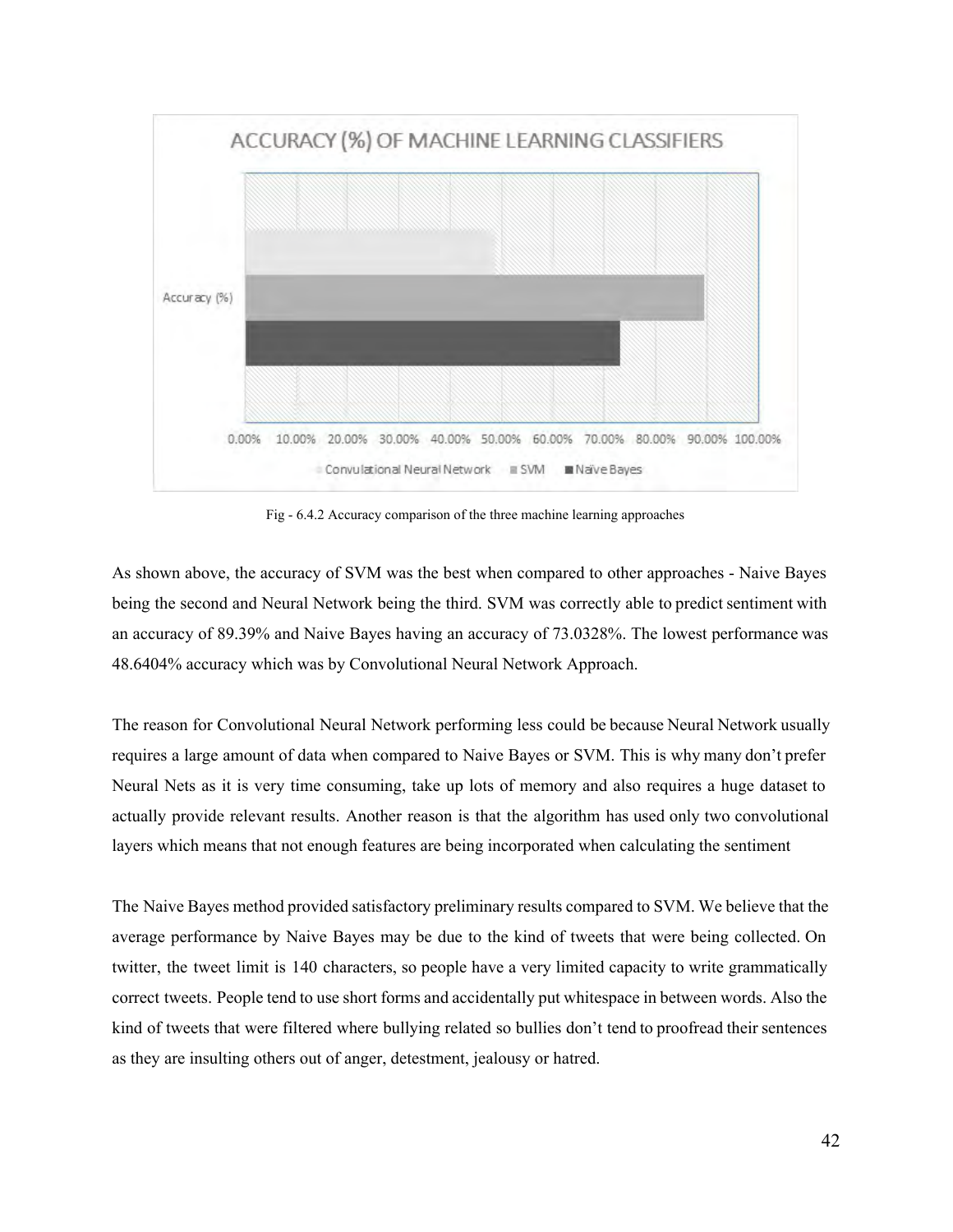Furthermore, it has also been proved by many experimental results that SVM performs better than Naive Bayes in simple classification techniques and since we are also classifying based on positive, negative and neutral, SVM performed the best among all.

Naive Bayes seems to perform very well when the dataset is a corpus rather than tweets because the corpuses have better grammatical sentence structures when compared to the tweets retrieved, especially cyberbullying related tweets since these tweets contained lots of slang words. When our bigram classifier was tested with movie reviews corpus, it had an accuracy of 82.063%. Movie reviews were collected from nltk's existing corpus and were run through our classifier to check how other datasets performed.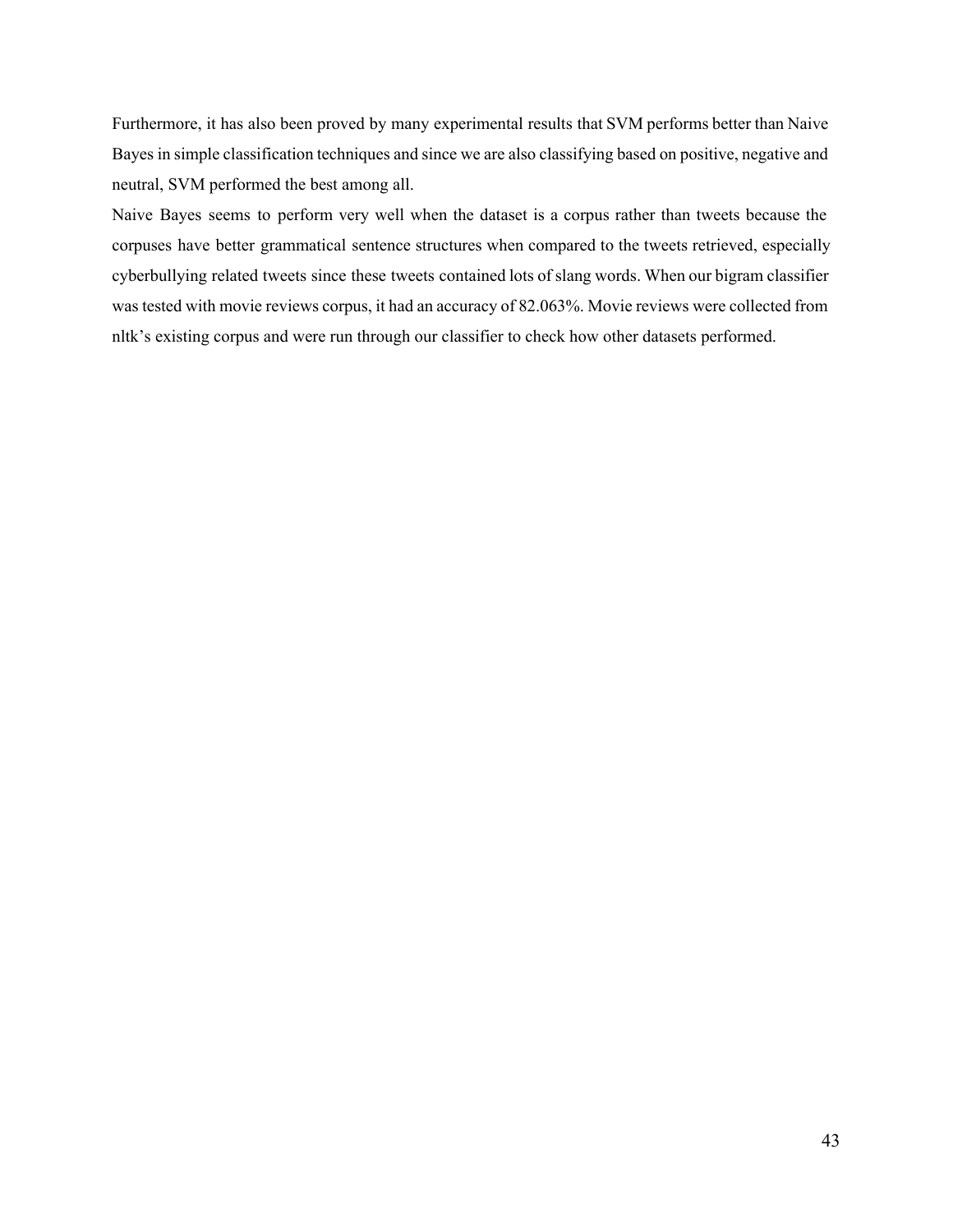# **Chapter 7: Limitations**

A number of technical limitations have been observed in sentiment analysis. Some of the techniques we tried to achieve to make our algorithms give more accurate data could not be carried out due to lack of time. The main limitations of our experiment are listed below:

#### **1. Sentence Construction**

The way sentences are assembled in Tweets do not fully constitute formal language. They involve acronyms, emoticons, slangs. Since there is an increase of such slang in the social media, extraction of keywords become difficult.

#### **2. Separation of relevant objects and irrelevant objects.**

Object identification is vital and tricky. A blog or a tweet may have sentiments articulated revolving various matters. In such a case the problem lies in identifying the object on which a sentiment has been expressed without which the opinion is of little use

#### **3. Synonym grouping**

As people often use different words or phrases to describe the same feature, grouping synonyms is a challenging task.

#### **4. Opinion orientation classification**

There are an unlimited number of expressions that people use to express opinions, and in different domains they can be significantly different. Even in the same domain, the same word may indicate different opinions in different contexts. For example, in the sentence, "The battery life is long" "long"indicates a positive opinion on the "battery life" feature. However, in the sentence, "This camera takes a long time to focus", "long" indicates a negative opinion.

#### **5. Sentences have implied meaning**

a sentence may not explicitly mention some pieces of information, but they are implied due to pronouns, language conventions, and the context. To deal with these problems, we need to apply NLP techniques such as parsing, word sense disambiguation and coreference resolution in the opinion mining context. Other challenges include domain dependency, irony and sarcasm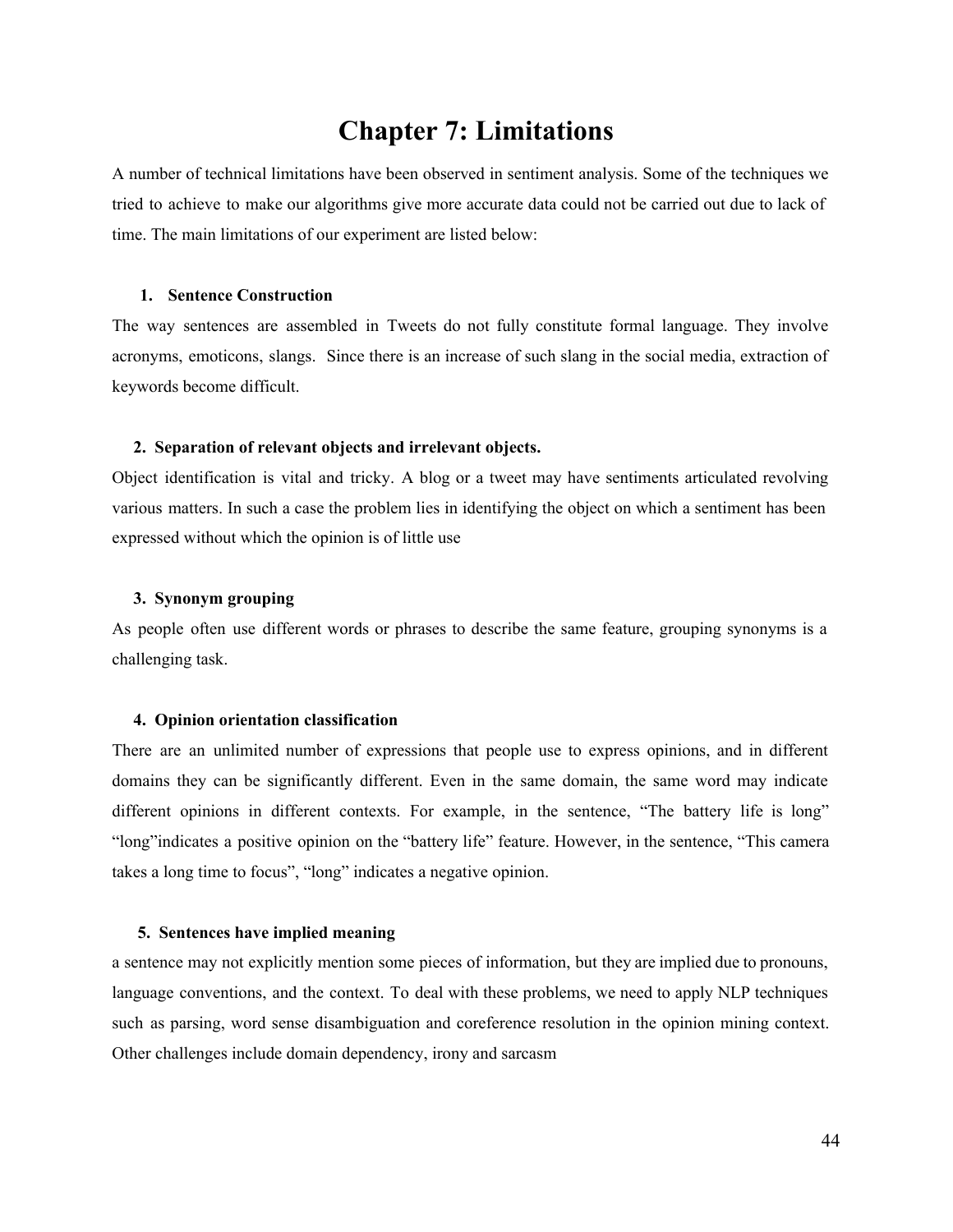#### **6. Privacy Concerns**

Sentiment analysis or opinion mining involves the use of personal data of some kind and can lead to the disruption of some important normative values.

#### **7. Unicodes to detect Emoticons**

To detect emoticons in a tweet we did not use unicodes of emoticons but used regular expressions. It could not cover all the emoticons since some of the emoticons cannot be detected with regular expressions.

#### **8. Pos tagging**

We did not use part-of-speech tagged features for supervised analysis due to lack of time. Pos tagging is important because adjectives, adverbs and nouns in combination performs better than in individual features.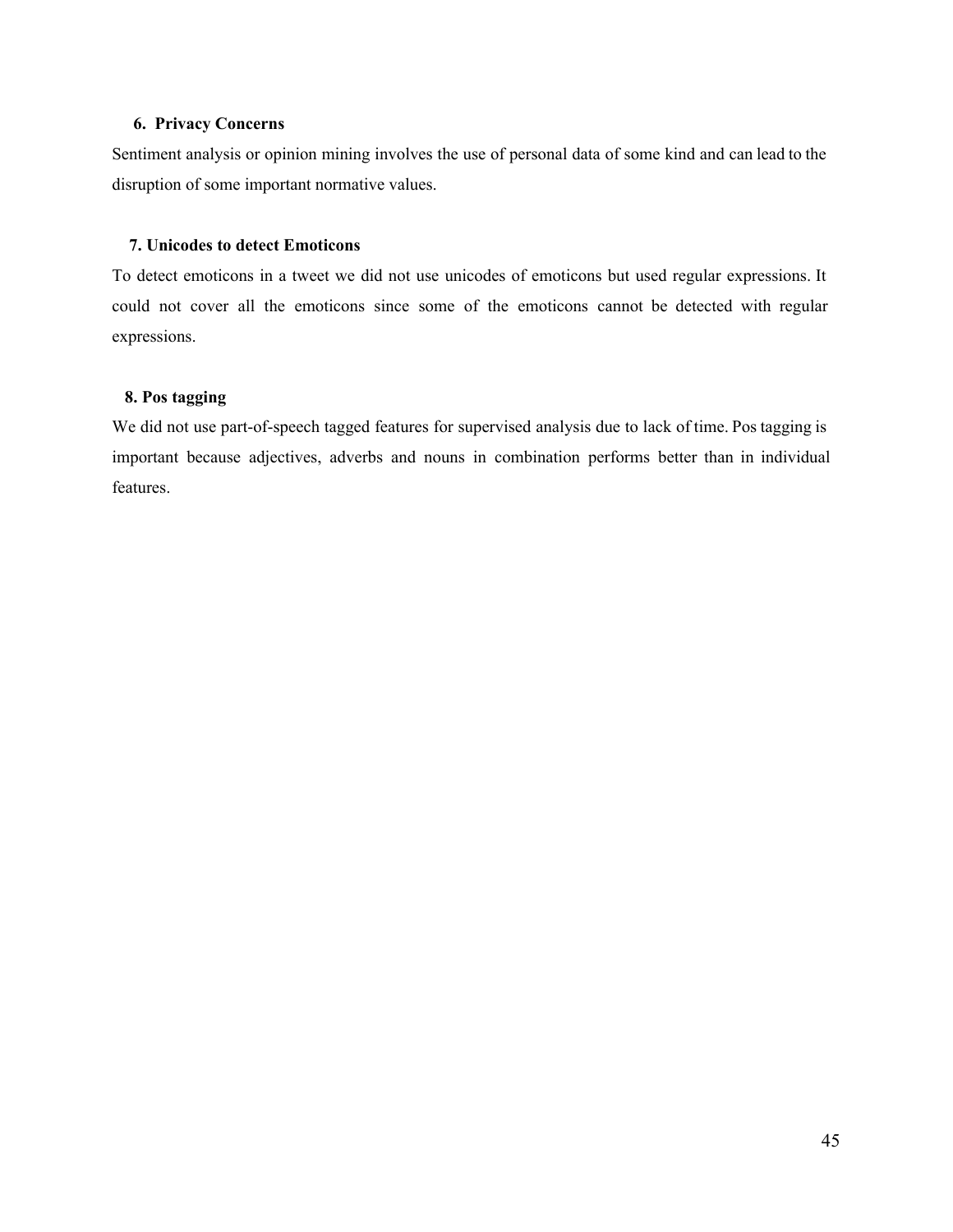# **Chapter 8: Conclusions**

### **8.1 Future Plan**

Our ultimate goal of cyberbullying detection on social media is to flag as many online threats as possible so as to reduce manual patrolling efforts on social media. We aim to do this by focusing on further optimizing our precision and recall.

We also plan on further categorizing our polarity of positive, negative by assigning degrees to them i.e. very positive, positive, very negative and negative. This will improve our research in terms of accurate detecting cyberbullying.

In addition to that, apart from assigning polarities, we want to classify our tweets according to the type of cyberbullying i.e threat, insult, curse etc. This will give us insight into which kind of bullying is more prominent over social media.

Furthermore, since we have not been able to implement PoS tagging, We want to combine this feature with machine learning by taking a lexical based approach to identify words and positive negative, and then feed to it our sentiment classifier will will classify our tweets [22].

Moreover, as implicit indication of cyberbullying is difficult to identify, we plan on exploring use of advanced features such as syntactic patterns and semantic information in addition to PoS tagging.

### **8.2 Conclusion**

In our research, we have shown how each of the machine learning approaches perform in the detection of cyberbullying from social media using sentiments. The negative tweets indicated bullying tweets and hence we were able to detect successfully with the three approaches - among them, SVM performed the best and Naive Bayes performed second best. In this paper, we constructed a dataset of tweets containing cyberbullying and proposed and evaluated a methodology for adequate classification of this data. Additionally, we explored the feasibility of this automatic cyberbullying detection. We have fine tuned our simulation by running tests again and again to show the best results and our analysis showed the reason for each of their performance. With further work, we believe we can bring our research to perfection.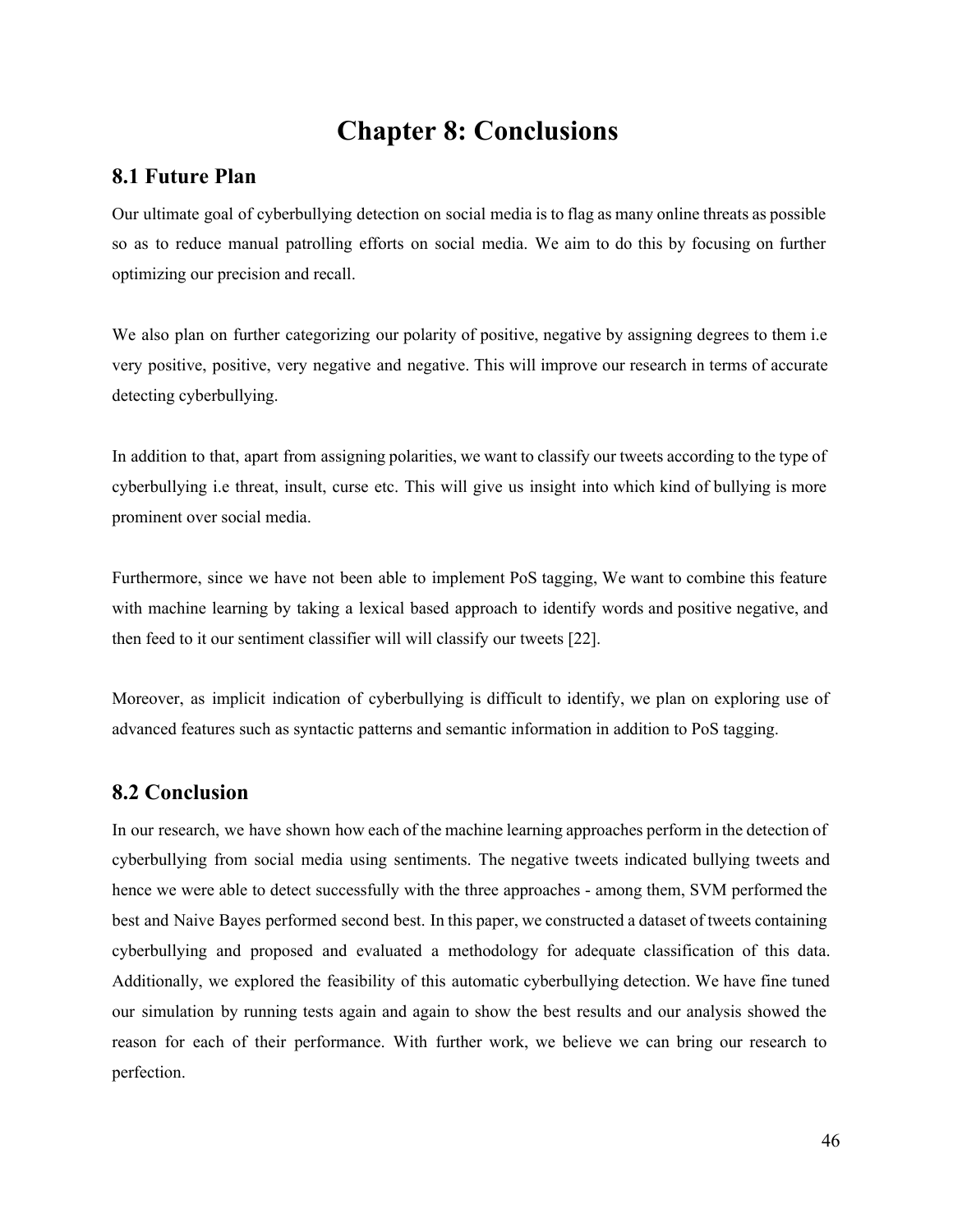# **References**

[1] W. D. Daelemans *et al.*, "Automatic Detection and Prevention of Cyberbullying," *The First International Conference on Human and Social Analytics*, 2015.

[2] T. Peacock, "Trump supporter arrested for Anti-Muslim terrorism plot," in *News*, Peacock Panache, 2015. [Online]. Available:

http://www.peacock-panache.com/2015/12/william-celi-anti-muslim-terrorism-plot20914.html. Accessed: Aug. 16, 2016.

[3] 2014, "1.9. Naive Bayes — scikit-learn 0.17.1 documentation," 2010. [Online]. Available:

http://scikit-learn.org/stable/modules/naive\_bayes.html. Accessed: Aug. 16, 2016.

[4] Jacob, "Text classification for sentiment analysis – Stopwords and Collocations," in *python*, StreamHacker, 2010. [Online]. Available:

http://streamhacker.com/2010/05/24/text-classification-sentiment-analysis-stopwords-collocations/. Accessed: Aug. 16, 2016.

[5] T. Peacock, "rump Supporter Arrested for Anti-Muslim Terrorism Plot," in *Peacock Panache*, Peacock Panache, 2015. [Online]. Available:

http://www.peacock-panache.com/2015/12/william-celi-anti-muslim-terrorism-plot20914.htmlstream. Accessed: Aug. 16, 2016.

[6] H. Bouma, O. Rajadell, D. Worm, C. Versloot, H. Wedemeijer, "On the early detection of threats in the real world based on open-source information on the internet", Int. Conf. Information Technologies and Security ITSEC, (2012).

[7] K. D. Dende, "Sentimental Analysis in crime detection: A case study of Kenya law enforcement agencies". [Online]. Available: <http://erepository.uonbi.ac.ke/handle/11295/76651>

[8] Bolla, Raja Ashok, "Crime pattern detection using online social media" (2014). Masters Theses. Paper 7321.

[9] 1.4. Support vector machines — scikit-learn 0.17.1 documentation, 2010 URL:

http://scikit-learn.org/stable/modules/svm.html

[10] Scikit-Learn, "Sklearn.svm.SVC — scikit-learn 0.17.1 documentation," 2010. [Online].

Available: http://scikit-learn.org/stable/modules/generated/sklearn.svm.SVC.html.

[11] M. Bonzanini, "Sentiment analysis with python and scikit-learn," Marco Bonzanini, 2015. [Online].

Available: https://marcobonzanini.com/2015/01/19/sentiment-analysis-with-python-and-scikit-learn/.

[12] ScikitLearn, "Sklearn.svm.LinearSVC — scikit-learn 0.17.1 documentation," 2010. [Online].

Available: http://scikit-learn.org/stable/modules/generated/sklearn.svm.LinearSVC.html.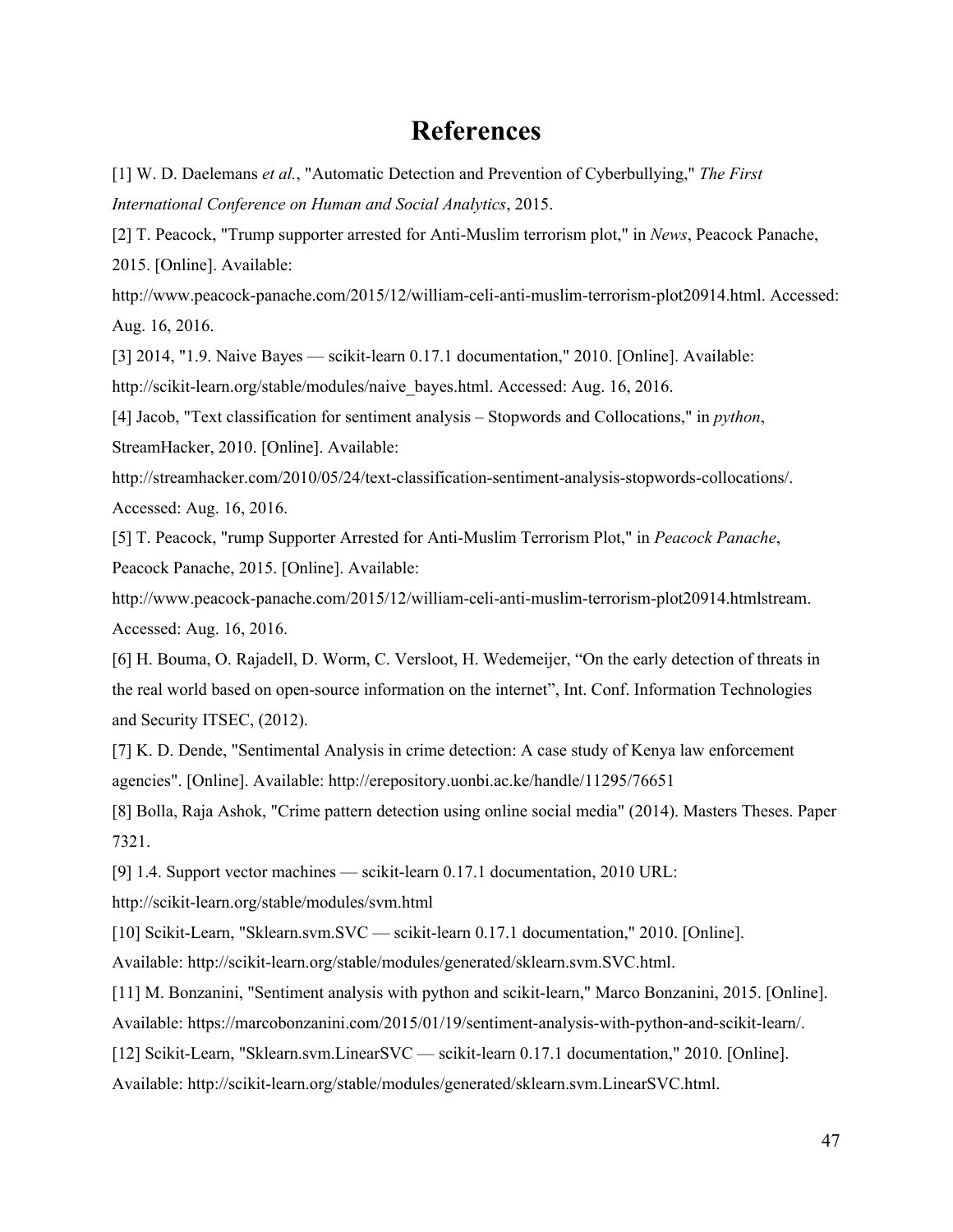[13] B. Cheneke, "Regression and classification with Scikit-learn," 2016. [Online]. Available:

http://beletecheneke.org/2016/03/regression-and-classification-with-scikit-learn/.

[14] ScikitLearn, 2014, "RBF SVM parameters — scikit-learn 0.17.1 documentation," 2010. [Online]. Available:

http://scikit-learn.org/stable/auto\_examples/svm/plot\_rbf\_parameters.html#example-svm-plot-rbf-parame ters-py.

[15] Scikit-Learn, "Sklearn.metrics.precision\_recall\_fscore\_support - scikit-learn 0.17.1 documentation," 2010. [Online]. Available:

http://scikit-learn.org/stable/modules/generated/sklearn.metrics.precision\_recall\_fscore\_support.html. [16] S. Ray, K. Jain, G. Blog, and M. Saraswat, "Understanding support vector machine algorithm from

examples (along with code)," Analytics Vidhya, 2016. [Online]. Available:

<https://www.analyticsvidhya.com/blog/2015/10/understaing-support-vector-machine-example-code/>

[17] Nal Kalchbrenner, Edward Grefenstette, Phil Blunsom, "A Convolutional Neural Network for Modelling Sentences", 2014. [Online].

[18] Ronan Collobert *et al.* "Natural Language Processing (Almost) from Scratch" , 2011. [Online]. Available: http://jmlr.org/papers/volume12/collobert11a/collobert11a.pdf

[19] A. KOWALCZYK, "Linear kernel: Why is it recommended for text classification?," in Text classification, SVM Tutorial, 2014. [Online]. Available:

http://www.svm-tutorial.com/2014/10/svm-linear-kernel-good-text-classification/.

[20] D. Britz, "Understanding Convolutional neural networks for NLP," in *WILDML*, WildML, 2015.

[Online].Available:http://www.wildml.com/2015/11/understanding-convolutional-neural-networks-for-nl p/. Accessed: Aug. 16, 2016.

[21] "Unsupervised feature learning and deep learning Tutorial," in UFDL. [Online]. Available: http://ufldl.stanford.edu/tutorial/supervised/ConvolutionalNeuralNetwork/. Accessed: Aug. 16, 2016. [22] L. Liu, M. Lei, and H. Wang, "Combining domain-specific sentiment lexicon with Hownet for

Chinese sentiment analysis," *Journal of Computers*, vol. 8, no. 4, Apr. 2013.

[23] "Efficient mapping of the training of Convolutional neural networks to a CUDA-based cluster," in*Parallel Architecture Research Eindhoven*. [Online]. Available:

http://parse.ele.tue.nl/education/cluster2. Accessed: Aug. 16, 2016.

[24] M. A. Nielsen, "Using neural nets to recognize handwritten digits," Determination Press, 2015.

[Online]. Available: http://neuralnetworksanddeeplearning.com/chap1.html. Accessed: Aug. 16, 2016.

[25] C. E. Corporation, "Basic concepts for neural networks," 1995. [Online]. Available:

https://www.cheshireeng.com/Neuralyst/nnbg.htm. Accessed: Aug. 16, 2016.